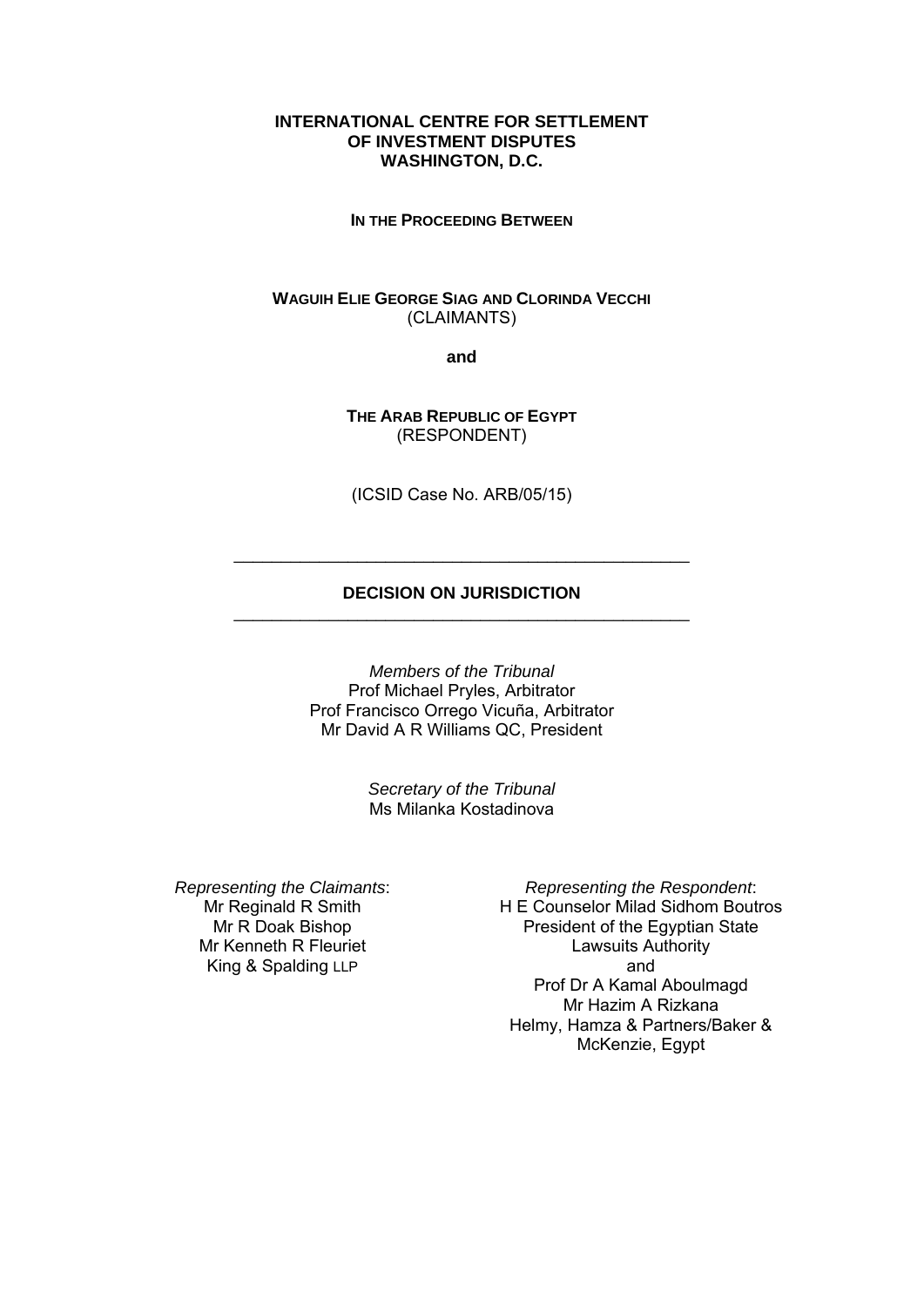# **TABLE OF CONTENTS**

| ı.                                                                  |           |                                                                                  |  |
|---------------------------------------------------------------------|-----------|----------------------------------------------------------------------------------|--|
|                                                                     | Α.        |                                                                                  |  |
|                                                                     | В.        | <b>Constitution of the Arbitral Tribunal and Commencement of the</b>             |  |
|                                                                     |           |                                                                                  |  |
|                                                                     | C.        |                                                                                  |  |
| Ш.                                                                  |           |                                                                                  |  |
| Ш.                                                                  |           |                                                                                  |  |
|                                                                     | А.        |                                                                                  |  |
|                                                                     |           |                                                                                  |  |
|                                                                     |           |                                                                                  |  |
|                                                                     |           |                                                                                  |  |
|                                                                     | <b>B.</b> |                                                                                  |  |
|                                                                     |           |                                                                                  |  |
|                                                                     |           |                                                                                  |  |
|                                                                     |           |                                                                                  |  |
|                                                                     | C.        |                                                                                  |  |
|                                                                     |           |                                                                                  |  |
|                                                                     |           |                                                                                  |  |
|                                                                     |           |                                                                                  |  |
|                                                                     | D.        |                                                                                  |  |
|                                                                     |           |                                                                                  |  |
|                                                                     |           |                                                                                  |  |
|                                                                     |           |                                                                                  |  |
|                                                                     | Е.        |                                                                                  |  |
|                                                                     |           |                                                                                  |  |
|                                                                     |           |                                                                                  |  |
|                                                                     | F.        |                                                                                  |  |
|                                                                     |           |                                                                                  |  |
|                                                                     |           |                                                                                  |  |
| IV.                                                                 |           |                                                                                  |  |
|                                                                     | А.        |                                                                                  |  |
|                                                                     |           | Documents of Egyptian Nationality Prima Facie Evidence Only  41                  |  |
|                                                                     |           |                                                                                  |  |
|                                                                     |           |                                                                                  |  |
|                                                                     |           | Applicability of Article 10 of the Nationality Law - Voluntary/Involuntary       |  |
|                                                                     |           | Acquisition of Foreign Nationality - Acquisition Prior to Seeking Permission 44  |  |
|                                                                     |           |                                                                                  |  |
|                                                                     |           |                                                                                  |  |
|                                                                     |           |                                                                                  |  |
|                                                                     |           |                                                                                  |  |
|                                                                     |           |                                                                                  |  |
|                                                                     |           |                                                                                  |  |
|                                                                     |           | Is the Application of Egypt's Nationality Law Contrary to International Law?  55 |  |
|                                                                     | В.        |                                                                                  |  |
|                                                                     | C.        |                                                                                  |  |
|                                                                     | D.        |                                                                                  |  |
|                                                                     | Е.        |                                                                                  |  |
| V.                                                                  |           |                                                                                  |  |
| Partial Dissenting Opinion of Professor Francisco Orrego Vicuña  62 |           |                                                                                  |  |
|                                                                     |           |                                                                                  |  |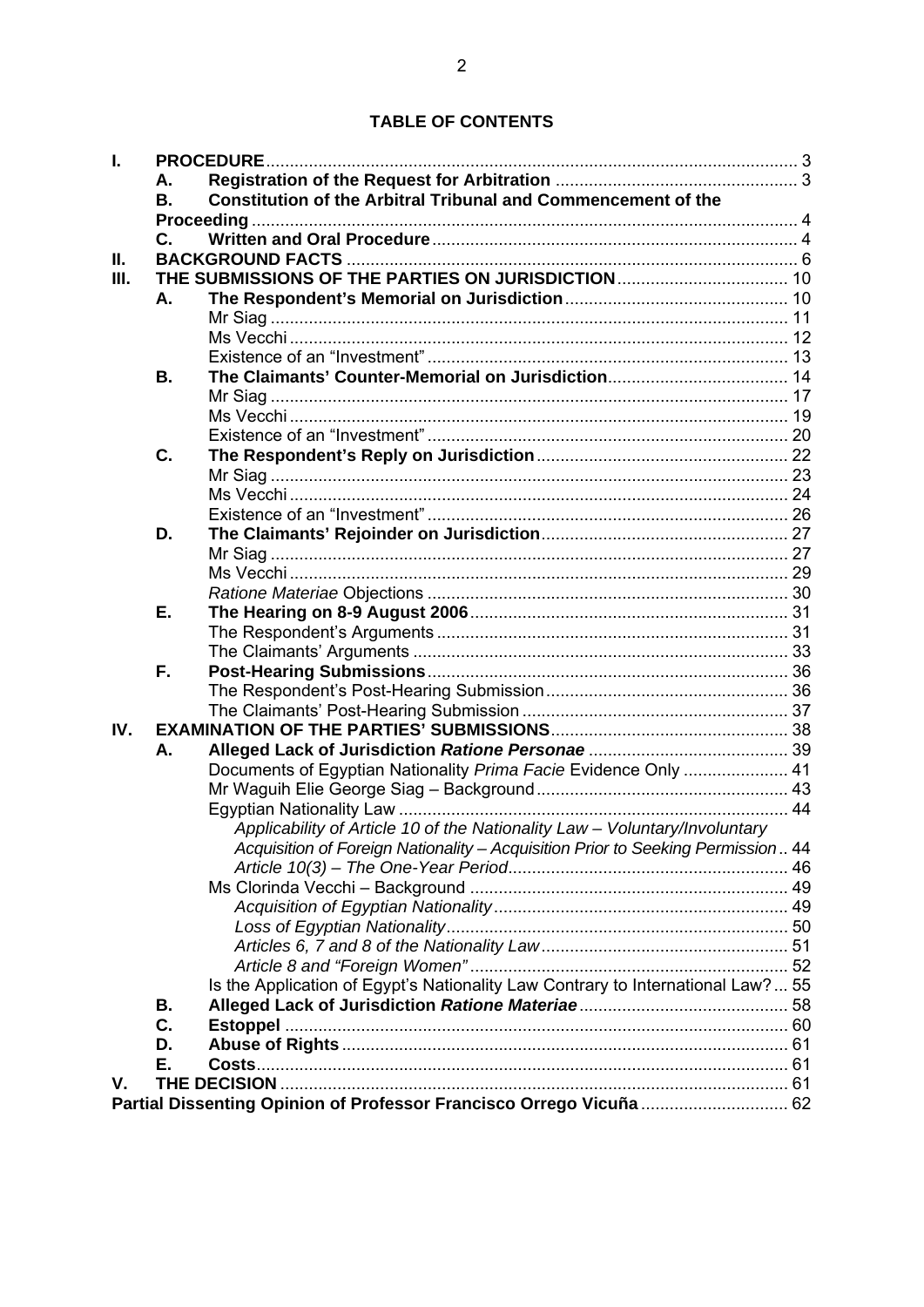# <span id="page-2-0"></span>**I. PROCEDURE**

# **A. Registration of the Request for Arbitration**

- 1. On 26 May 2005, Mr Waguih Elie George Siag and Ms Clorinda Vecchi ("Mr Siag" and "Ms Vecchi," collectively "the Claimants") filed with the International Centre for Settlement of Investment Disputes ("ICSID" or "the Centre") a Request for Arbitration ("the Request") directed against the Arab Republic of Egypt ("Egypt" or "the Respondent"). The Request invoked the ICSID arbitration provision of Article 9 of the Agreement for the Promotion and Protection of Investments between the Republic of Italy and the Arab Republic of Egypt dated 2 March 1989 (the "BIT").
- 2. The Centre, on 2 June 2005, in accordance with Rule 5 of the ICSID Rules of Procedure for the Institution of Conciliation and Arbitration Proceedings (the "ICSID Institution Rules") acknowledged receipt of the request and on the same day transmitted a copy to Egypt and to the Egyptian Embassy in Washington, D.C.
- 3. Thereafter, Egypt by letter to ICSID dated 29 June 2005 objected to the registration of the Request on the grounds that the dispute was outside the jurisdiction of ICSID. The Claimants responded by letter of 8 July 2005 stating that the objections raised by Egypt were entirely without merit. ICSID received further correspondence on this issue from Egypt dated 1 August 2005 and from the Claimants dated 4 August 2005.
- 4. The Request was registered by the Centre on 5 August 2005, pursuant to Article 36(3) of the Convention on the Settlement of Investment Disputes Between States and Nationals of Other States ("the ICSID Convention") and on the same day the Acting Secretary-General, in accordance with ICSID Institution Rule 7, notified the parties of the registration and invited them to proceed to constitute an Arbitral Tribunal as soon as possible.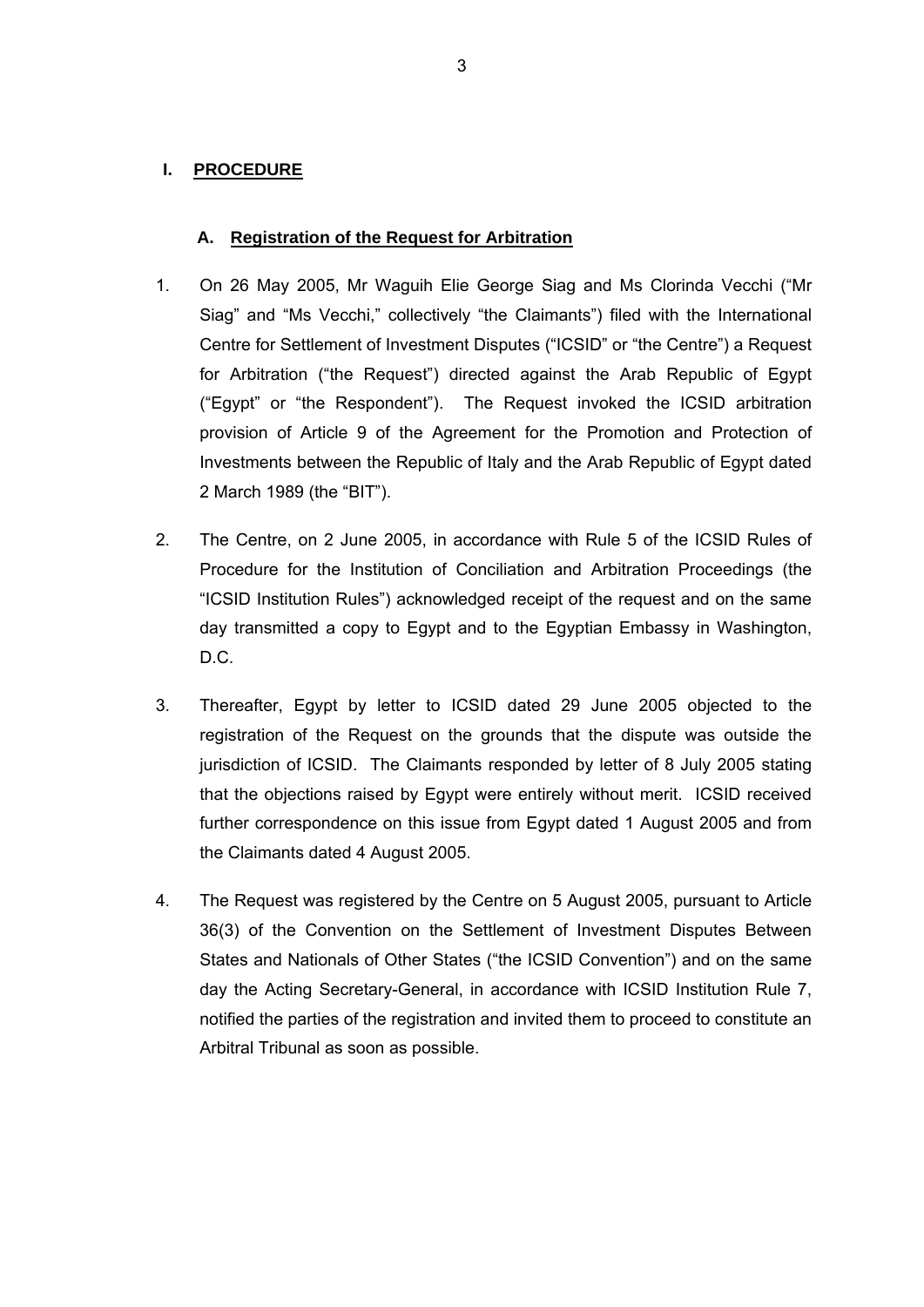# <span id="page-3-0"></span>**B. Constitution of the Arbitral Tribunal and Commencement of the Proceeding**

- 5. Following the registration of the Request by the Centre, the parties agreed on a three-member Tribunal. The parties agreed that each would appoint an arbitrator and that the third arbitrator, who would be the president of the Tribunal, would be appointed by agreement of the two party appointed arbitrators.
- 6. The Claimants appointed Professor Michael Pryles, a national of Australia, Level 18, 333 Collins Street, Melbourne, Australia and the Respondent appointed Professor Francisco Orrego Vicuña, a national of Chile, Abenida El Golf 40, Piso 6, Santiago, Chile.
- 7. The two party appointed arbitrators appointed as President of the Tribunal, Mr David A R Williams QC, a national of New Zealand, Bankside Chambers, Level 22, 88 Shortland Street, Auckland, New Zealand.
- 8. All three arbitrators having accepted their appointments, the Centre by a letter of 10 January 2006 informed the parties of the constitution of the Tribunal, and that the proceeding was deemed to have commenced on that day, pursuant to Rule 6(1) of the ICSID's Rules of Procedure for Arbitration Proceedings ("the ICSID Arbitration Rules"). The parties were further informed that Ms Milanka Kostadinova, Senior Counsel at ICSID, would serve as Secretary of the Tribunal.

# **C. Written and Oral Procedure**

9. In accordance with ICSID Arbitration Rule 13(1), after consulting with the parties and the Centre, the Tribunal scheduled a first session, in Paris for 24 March 2006. By letter of 16 March 2006, the Claimants advised that no agreement between the parties had been reached on the procedural matters identified in the provisional agenda for the first session, which had been sent to them by the Tribunal's Secretary. The Claimants set out their comments on a suggested procedural timetable including how the Respondent's objections to jurisdiction should be dealt with. By letter dated 20 March 2006, the Respondent set forth its agreement that the language of the arbitration should be English and also expressed its views as to an appropriate timetable for the determination of its objections to jurisdiction.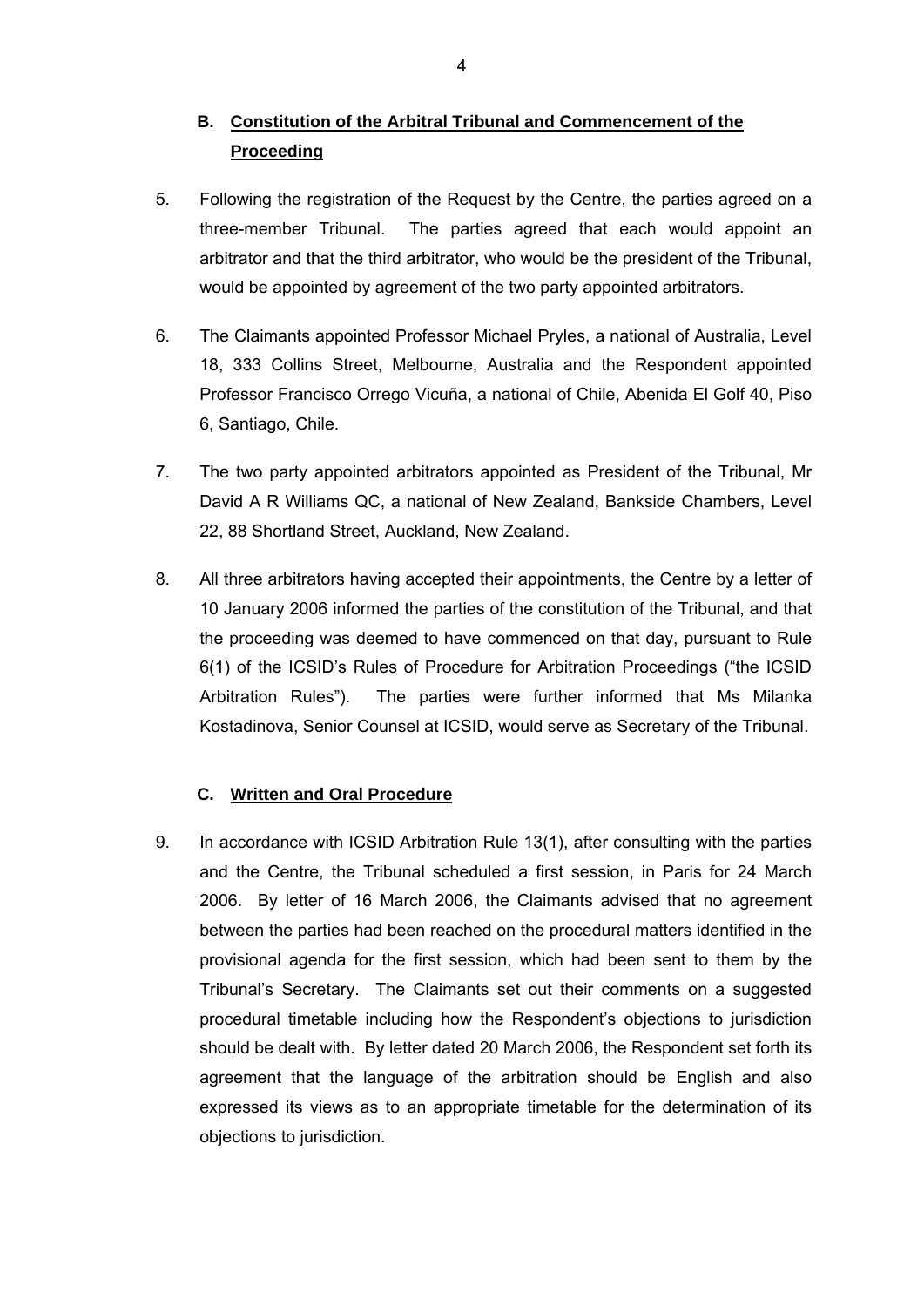- 10. At the first session of the Tribunal, held in Paris on 24 March 2006, the procedural issues were discussed and agreed. All the conclusions were reflected in the written minutes of the session, signed by the President and the Secretary of the Tribunal and provided to the parties, as well as all Members of the Tribunal. It was agreed that the Respondent's objections to jurisdiction would be treated as a preliminary question. A schedule for the filing of memorials and for the holding of a hearing on jurisdiction in Paris on 8-9 August 2006 was agreed.
- 11. It was agreed at the first session that the Claimant would file its Memorial on the Merits in advance to any objections to jurisdiction the Respondent wished to file. Pursuant to the agreed schedule the Claimants filed their Memorial on the Merits on 12 May 2006 along with the Witness Statements of Waguih Elie George Siag dated 8 May 2006 and Dr Mustafa Abou Zeid Fahmy dated 2 May 2006.
- 12. The Respondent filed a Memorial on Jurisdiction dated 12 June 2006 along with the Expert Opinion of Dr Hafiza El Haddad and the Joint Expert Opinion of Prof Dr Mohamed El-Said El-Dakkak and Prof Dr Okasha Mohamed Abdel Aal. The Claimants submitted a Counter-Memorial on Jurisdiction dated 12 July 2006 supported by the Expert Opinion of Prof. Fouad A Riad dated 10 July 2006 and the Expert Opinion of Prof W Michael Reisman dated 12 July 2006.
- 13. This was followed, on 24 July 2006, by a Reply on Jurisdiction from the Respondent and Supplementary Expert Opinion of Dr Hafiza El Haddad dated 24 July 2006. The Claimants then filed a Rejoinder on Jurisdiction dated 4 August 2006 and the Expert Opinion of Prof. Fouad A Riad dated 1 August 2006 and the Expert Opinion of Prof. W Michael Reisman dated 31 July 2006.
- 14. A hearing on jurisdiction was held in Paris on 8-9 August 2006, during which Mr Reginald R Smith, Mr Kenneth R Fleuriet and Mr R Doak Bishop addressed the Tribunal on behalf of the Claimants and Dr A Kamal Aboulmagd and Mr Hazim A Rizkana addressed the Tribunal on behalf of the Respondent. No witnesses were called for cross-examination. Counsel for both parties presented oral submissions and answered questions from members of the Tribunal.
- 15. At the hearing, counsel for the Respondent made an application to file additional material after the conclusion of the hearing. After considering oral submissions by both sides the President granted the application on these terms: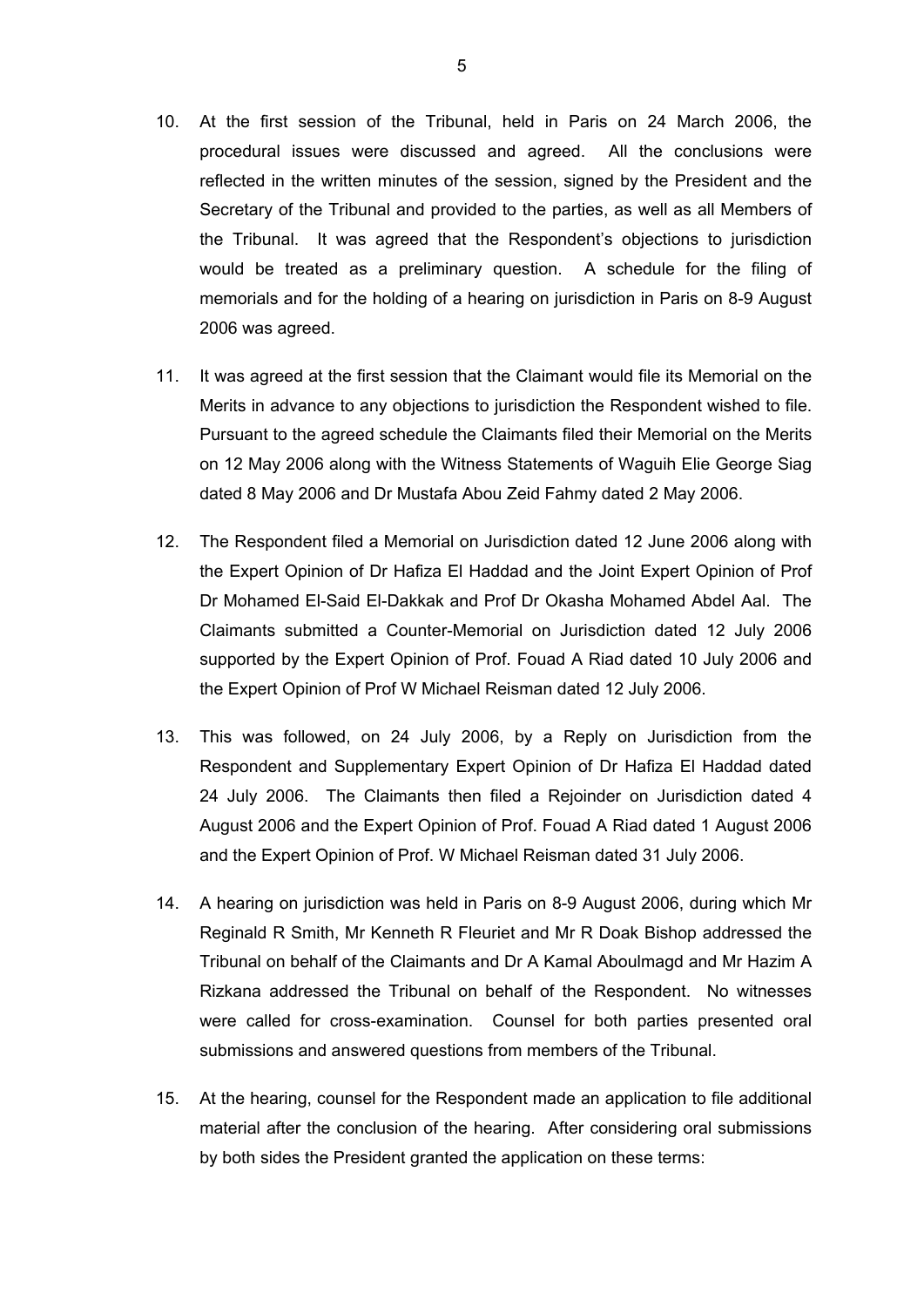<span id="page-5-0"></span>So against that background the respondent's application to adduce additional material, specifically to supply copies of all the cases on the Article 10(3) issue referred to by the Professor this morning, along with any further submissions of counsel derived from those cases […] that application will be admitted, on the basis that it must be supplied within 21 days from today's date.

[…]

The Claimant's will have the right within a further 21 days, to respond to the materials adduced by the respondent, either, at their option, by way of further submissions from counsel or by way of further expert evidence, should they elect to adduce such evidence. They can either do one or the other, or both. $<sup>1</sup>$  $<sup>1</sup>$  $<sup>1</sup>$ </sup>

16. Pursuant to the permission granted at the hearing on 29 August 2006, Egypt filed its Submission in Relation to the Non-Applicability of Article 10(3) of the Egyptian Nationality Law No. 26 of 1975. On 11 September 2006, the Claimants filed their Reply to Egypt's Post-Hearing Submission. In their Reply submission the Claimants objected that Egypt's post-hearing submission exceeded the permission granted by the Arbitral Tribunal in that it contained submissions that were not derived from the additional cases which counsel for Egypt had sought permission to submit at the hearing. Given its findings set out below the Tribunal does not consider it necessary to rule on this objection.

# **II. BACKGROUND FACTS**

- 17. According to the Request, in 1989 the Egyptian Ministry of Tourism sold a parcel of property on the Gulf of Aqaba to a company called Siag Touristic Investments and Hotels Management Company ("Siag Touristic"), which is owned principally by the Claimants. Siag Touristic is an Egyptian joint stock company. The purpose of the sale was to permit Siag Touristic to develop a tourist resort on the property. Development commenced on the property. However, in 1996 the property was confiscated by the Egyptian Government. Although the Claimants obtained relief from the Egyptian courts this was ignored by the Egyptian Government.
- 18. The Claimant seeks a declaration that the Respondent has violated the BIT, international law and Egyptian law, compensation for all damages suffered, costs and an award of compound interest.

<span id="page-5-1"></span><sup>1</sup> <sup>1</sup> Transcript of the Hearing on Jurisdiction [hereinafter Transcript], Day 2, pp. 82-83 (emphasis added).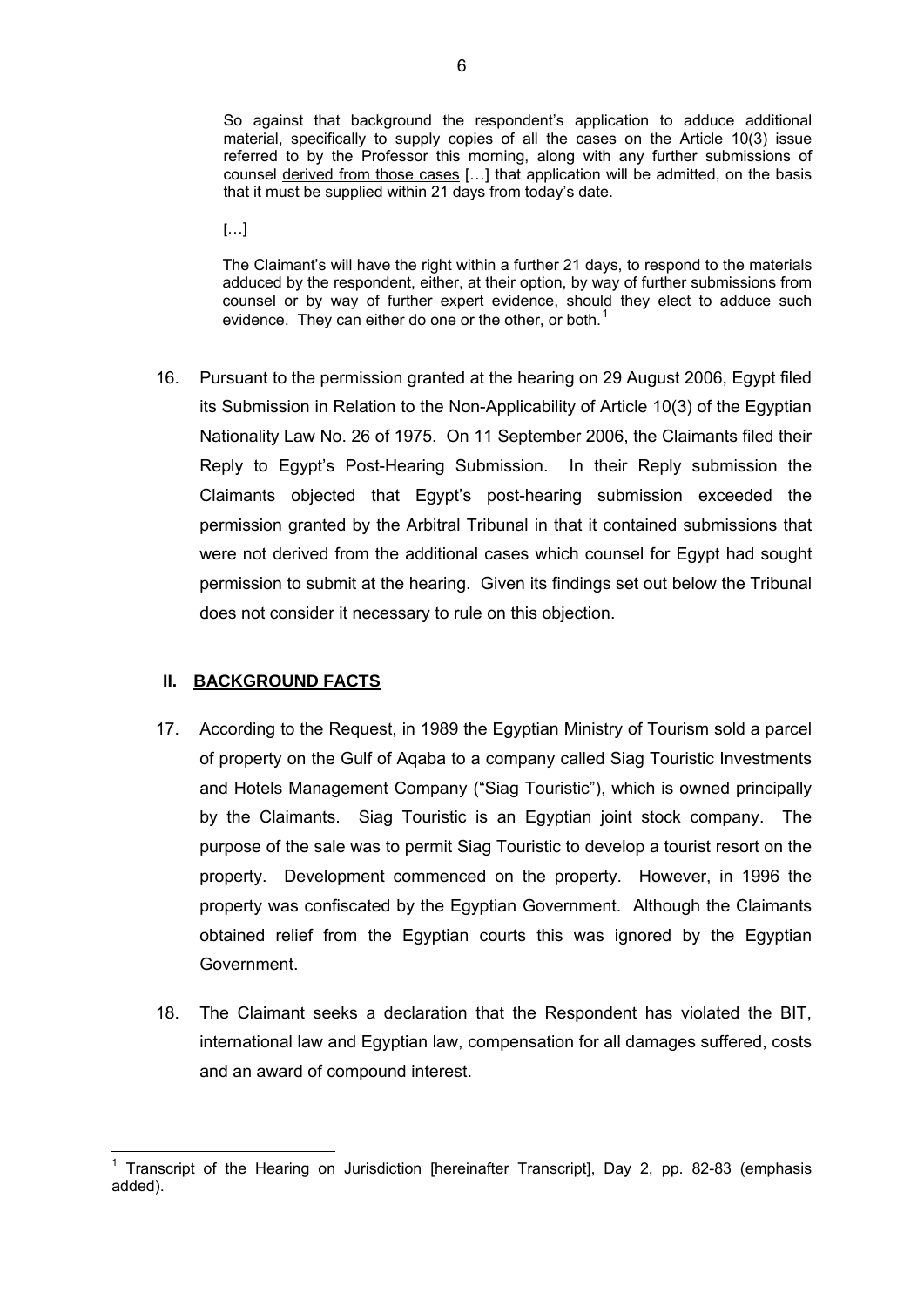- 19. The BIT has the objective of creating favourable conditions for greater economic cooperation between Italy and Egypt, particularly for investments by one Contracting State in the territory of the other. It is recognized that the encouragement and reciprocal protection under international agreements of such investments will be conducive to the stimulation of business initiative and will increase prosperity in both Contracting States. The BIT provides a number of guarantees and protections to investors including: (1) fair and equitable treatment of investments; (2) a prohibition against unreasonable or discriminatory measures; (3) most favoured nation treatment of investments; (4) most favoured nation treatment of activity in connection with investments; (5) full protection; (6) a prohibition against measures that limit the right of ownership, possession, control, or enjoyment of investments; and (7) a prohibition against direct or indirect nationalization or expropriation, or measures having an equivalent effect, except for a public purpose in the national interest and against payment of adequate and fair compensation calculated at market value. Article 9 of the BIT is devoted to dispute resolution and provides, *inter alia*, the right of investors to resort to arbitration pursuant to the ICSID Convention.
- 20. Egypt ratified the ICSID Convention on 3 May 1972. Italy did so on 29 March 1971.
- 21. Article 25(1) and 25(2)(a) of the ICSID Convention provides as follows:
	- (1) The jurisdiction of the Centre shall extend to any legal dispute arising directly out of an investment, between a Contracting State (or any constituent subdivision or agency of a Contracting State designated to the Centre by that State) and a national of another Contracting State, which the parties to the dispute consent in writing to submit to the Centre. When the parties have given their consent, no party may withdraw its consent unilaterally.
	- (2) "National of another Contracting State" means:
		- (a) any natural person who had the nationality of a Contracting State other than the State party to the dispute on the date on which the parties consented to submit such dispute to conciliation or arbitration as well as on the date on which the request was registered pursuant to paragraph (3) of Article 28 or paragraph (3) of Article 36, but does not include any person who on either date also had the nationality of the Contracting State party to the dispute.
- 22. The texts of certain relevant provisions of the Egyptian Nationality Law and the BIT are as follows: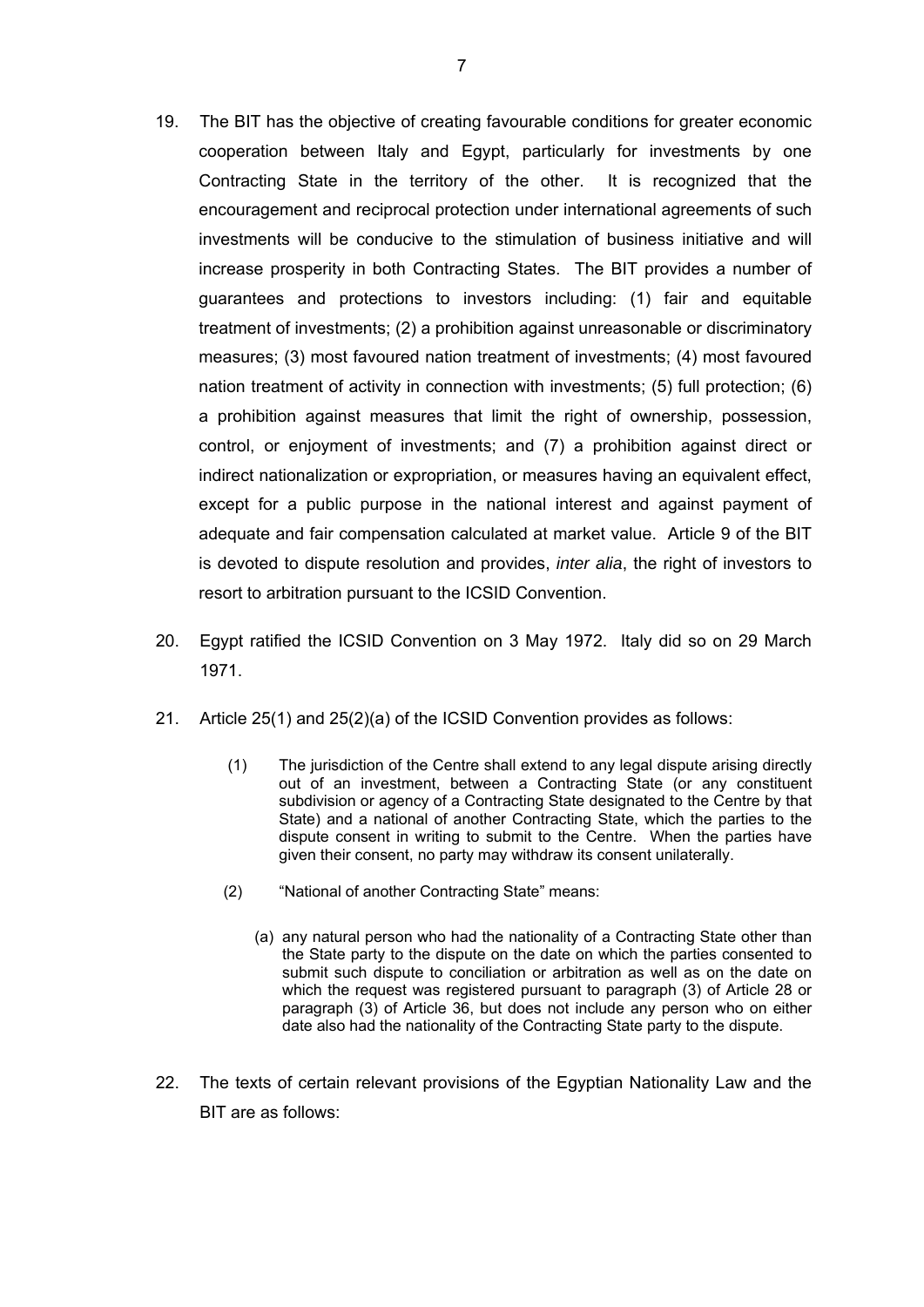#### **Article 1**

Egyptian citizens fall under the following categories:

 $[...]$ 

#### **Second**

Those who were Egyptian citizens as of 22 February 1958 under the provisions of Law No. 391 of 1956 concerned with Egyptian Nationality.

[…]

#### **Article 6**

If a foreign husband gains Egyptian nationality, this does not also necessarily entitle his wife to gain Egyptian nationality unless she notifies the Minister of Interior of such wish, provided the marriage does not end before the lapse of two years from the date of such notification unless the husband dies. Nevertheless, before the lapse of a twoyear period, the Minister of Interior may decline to grant the wife Egyptian nationality by virtue of a justified decree.

 $[...]$ 

#### **Article 7**

Any foreign woman who marries an Egyptian may not acquire Egyptian nationality unless she notifies the Minister of Interior of such wish and provided the marriage does not end before the lapse of a two-year period from the date of such notification, unless the husband dies. Notwithstanding, before the lapse of such two-year period, the Minister of Interior may decline to grant the wife Egyptian nationality by virtue of a justified decree.

#### **Article 8**

If a foreign woman acquires the Egyptian nationality under the provisions of the two previous articles, she will not forfeit it with the termination of marriage, unless she has restored her foreign nationality, or gets married to a foreigner and acquires his nationality by virtue of the law governing that nationality.

[…]

#### **Article 10**

An Egyptian may not gain a foreign nationality except after being permitted by virtue of a decree from the Minister of Interior; otherwise such person shall still be considered an Egyptian in every respect and under all circumstances, unless the Cabinet decides to withdraw his nationality under the provision of Article 16 of this Law.

<span id="page-7-0"></span> 2 These English translations are from Respondent's Memorial on Jurisdiction, Legal Authorities, Exhibit 5.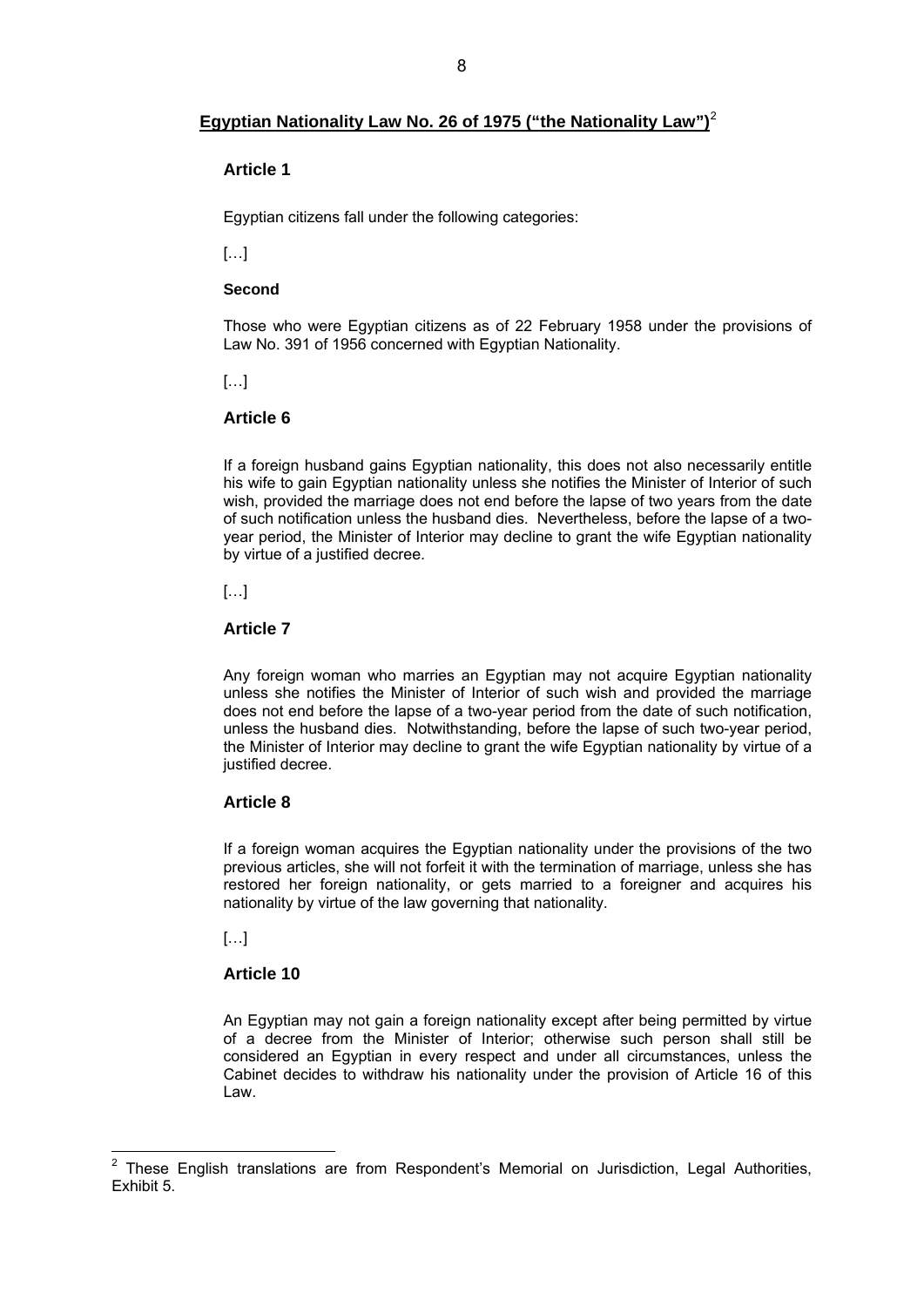In the event an Egyptian is permitted to gain a foreign nationality, then this shall lead to the withdrawal of the Egyptian nationality.

However, permission to acquire a foreign nationality may allow the person for whom such permission is given, his wife and minor children to retain the Egyptian nationality, provided he notifies his wish to take advantage of such benefit within a period not exceeding one year from the date of gaining the foreign nationality, and in such case they may retain the Egyptian nationality despite having gained a foreign nationality.[3](#page-8-0)

[…]

#### **Article 16**

Egyptian nationality may be withdrawn from anybody by virtue of a justified decree by the Minister of Defense in any of the following cases:

(i) Gaining foreign nationality in breach of Article 10.

 $\lceil$ ...]

#### **Article 20**

Declarations, notifications, documents and applications stipulated under this Law shall be addressed to the Minister of Interior or whomever he delegates in this regard, and issued on the forms determined by virtue of a decree from the Minister of Interior.

#### **The BIT**

 $\overline{a}$ 

#### **Article 1(1)**

The term "investment" shall comprise every kind of asset invested before or after the entry into force of this Agreement by a natural or juridical person including the Government of a Contracting State, in the territory and maritime zones of the other Contracting State, in accordance with the laws and the regulations of that State. Without restricting the generality of the foregoing, the term "investment" shall include:

(b) movable and immovable property as well as any other property rights *in rem* such as mortgages, liens, pledges, usufruct and similar rights;

(c) shares, stocks and debentures of companies, or other rights or interests in such companies, and government issued securities;

(d) claims to money, or to any performance having economic value associated with an investment;

(e) copyrights, trademarks, patents, industrial designs, and other industrial property rights, know-how, trade juridical rights and goodwill;

any right conferred by law or contract, and any licenses and permits pursuant to law, including the right to search for, extract and exploit natural resources."

<span id="page-8-0"></span><sup>3</sup> There was a slight difference between the translation submitted by the Respondent in its Memorial on Jurisdiction, paragraph 28 and Legal Authorities, Exhibit 5. It was agreed that these differences were not material. However, it was agreed that the Tribunal should refer to Respondent's Exhibit E5. *See* Transcript, Day 1, pp. 49-51.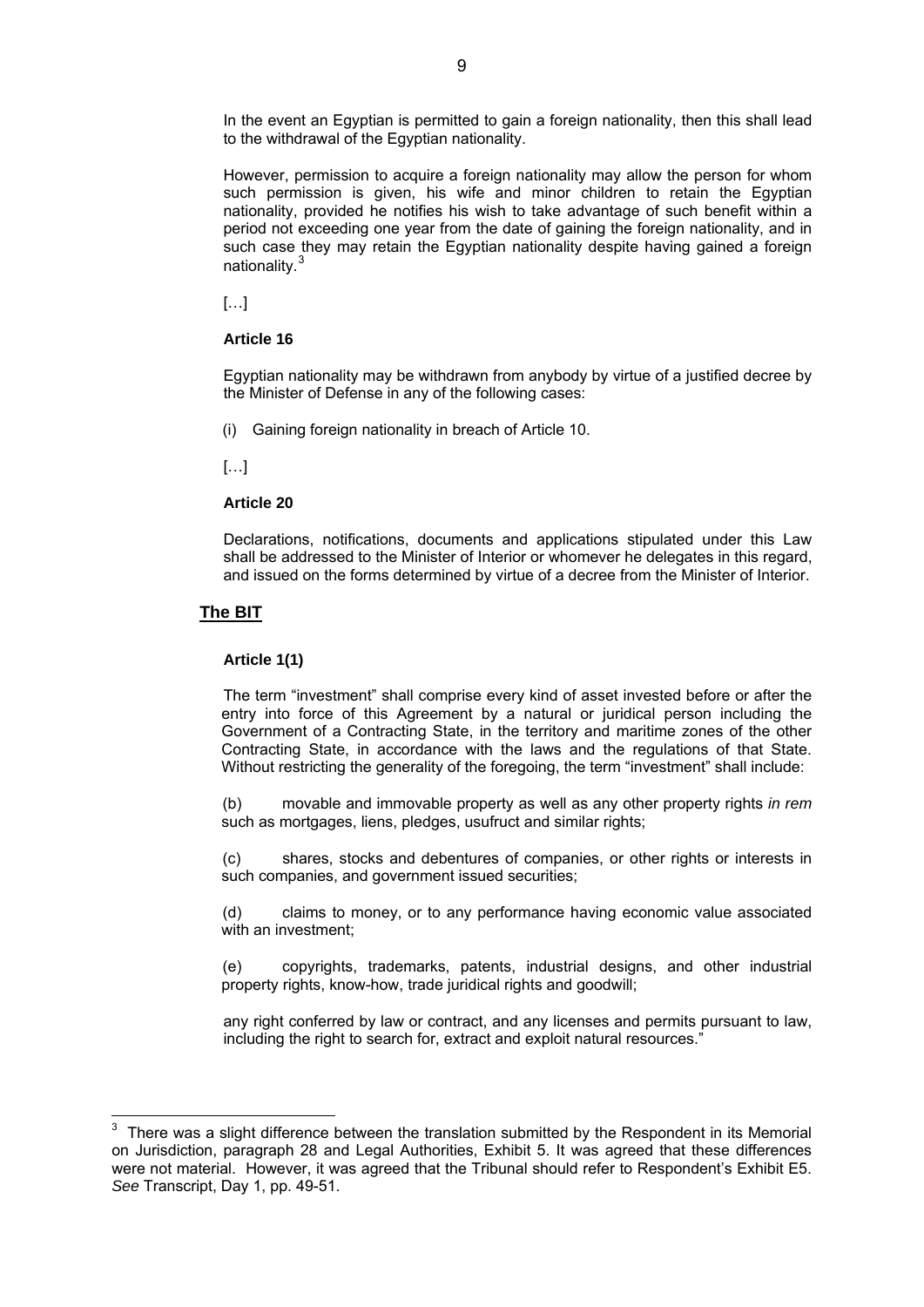# <span id="page-9-0"></span>**Article 1(3)**

The term "natural person" shall mean, with respect to either Contracting State, a natural person holding the nationality of that State in accordance with its laws.

 $\left[\ldots\right]$ 

### **Article 9**

- (1) All kinds of disputes or differences, including disputes over the amount of compensation for expropriation, nationalizations or similar measures, between one Contracting State and an investor of the other Contracting State concerning an investment of that investor in the territory and maritime zones of the former Contracting State shall, if possible, be settled amicably.
- (2) If such dispute or difference cannot be settled according to the provisions of paragraph (1) of this Article within six months from the date of request for settlement, the investor concerned may:
	- a. submit the dispute to the competent court of the Contracting State for decision;
	- b. initiate proceedings for conciliation or arbitration, in accordance with the provisions of the Convention on the Settlement of Investment Disputes between States and Nationals of other States, opened for signature at Washington on 18th March, 1965 and the Additional Facility Rules thereof. In the event of neither of these procedures being applicable, the arbitration shall take place in accordance with the United Nations Commission on International Trade Law Arbitration Rules of 1976 (UNCITRAL).
- (3) Neither Contracting State shall pursue through diplomatic channels any matter referred to arbitration until the proceedings have terminated and a Contracting State has failed to abide by, or to comply with, the award rendered by the Arbitral Tribunal.

# **III. THE SUBMISSIONS OF THE PARTIES ON JURISDICTION**

23. The Claimants argued in the Request that the Respondent had consented to ICSID arbitration of disputes such as their investment in Siag Touristic by virtue of signing and ratifying the BIT which contains an ICSID arbitration clause (Article 9).

# **A. The Respondent's Memorial on Jurisdiction**

- 24. On 12 June 2006, the Respondent filed a Memorial on Jurisdiction. Its principal arguments are summarized in paragraphs 25 to 42 hereafter.
- 25. The Respondent asserted that the Claimants have failed to satisfy the *ratione personae* and *ratione materiae* requirements under Article 25(1) and (2) of the ICSID Convention. As to Mr Siag, he was born as an Egyptian national on 12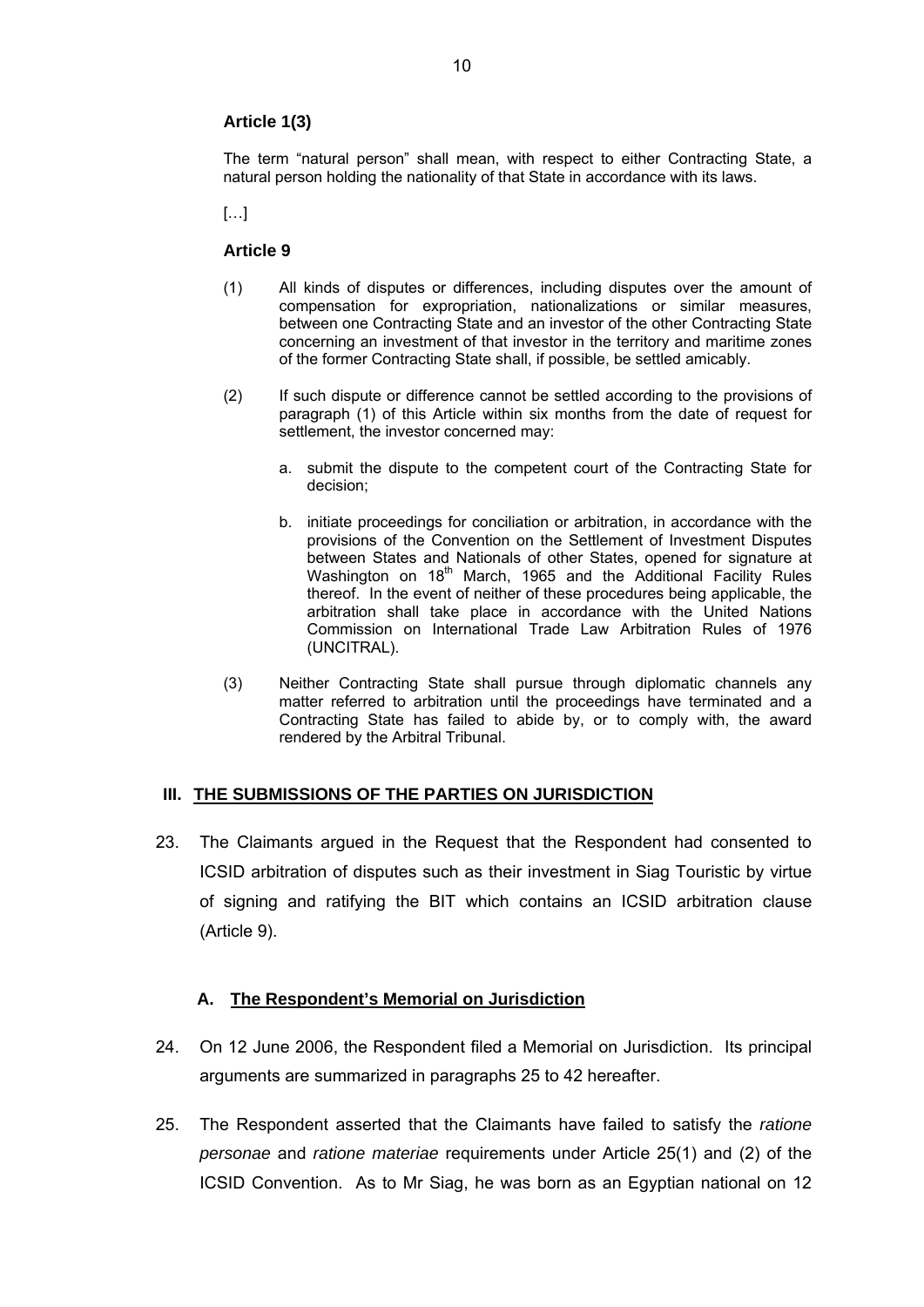<span id="page-10-0"></span>March 1962. When Mr Siag's father died in 1987 the Claimants and the rest of the Siag family took over the family businesses. One of these businesses was Siag Touristic. In 1993 Siag Touristic entered into a Conditional Sale Contract with the Touristic Development Authority to develop a large plot of land in the southern area of Taba. The purpose was to develop a touristic resort. In 1993 another company was formed, Siag Taba.

26. Pursuant to Article 25 of the ICSID Convention it was indisputable that the investor in ICSID proceedings is subject to a positive and negative nationality requirement. It was further submitted that the determination of whether an investor was a national of an ICSID Contracting State and not a national of the host State should be made by reference to the domestic law of the State whose nationality was at issue.

#### Mr Siag

- 27. With respect to Mr Siag, it was noted that he based his claim that he lost Egyptian nationality on his subsequent acquisition of Lebanese nationality. The evidence of Lebanese nationality, in the form of copies of relevant parts of his Lebanese passport submitted to the Egyptian Minister of Interior on 19 December 1989 in an application for permission to acquire Lebanese nationality, was inconclusive and did not establish the date of acquisition of such nationality.
- 28. The Respondent asserted that Mr Siag's interpretation of the Nationality Law was incorrect. Under Article 10, a person who desired to acquire foreign nationality must obtain prior permission to this effect from the Egyptian Minister of Interior. When permission is granted the Minister may also give an applicant the option to maintain his/her Egyptian nationality, by means of a declaration made to this effect within a one-year period following the acquisition of foreign nationality. The Respondent relied on an interpretation of Article 10 which would require no further expression within the one-year period once permission was granted and the foreign nationality was acquired. It was stated that this interpretation was supported by mainstream Egyptian jurisprudence.
- 29. The Respondent also submitted that from the time of acquiring Lebanese nationality in 1990, Mr Siag was aware of his Egyptian nationality up to the time he revealed his Italian nationality in the context of asserting Egypt's violations of the BIT in October 2004. He was issued with numerous Egyptian nationality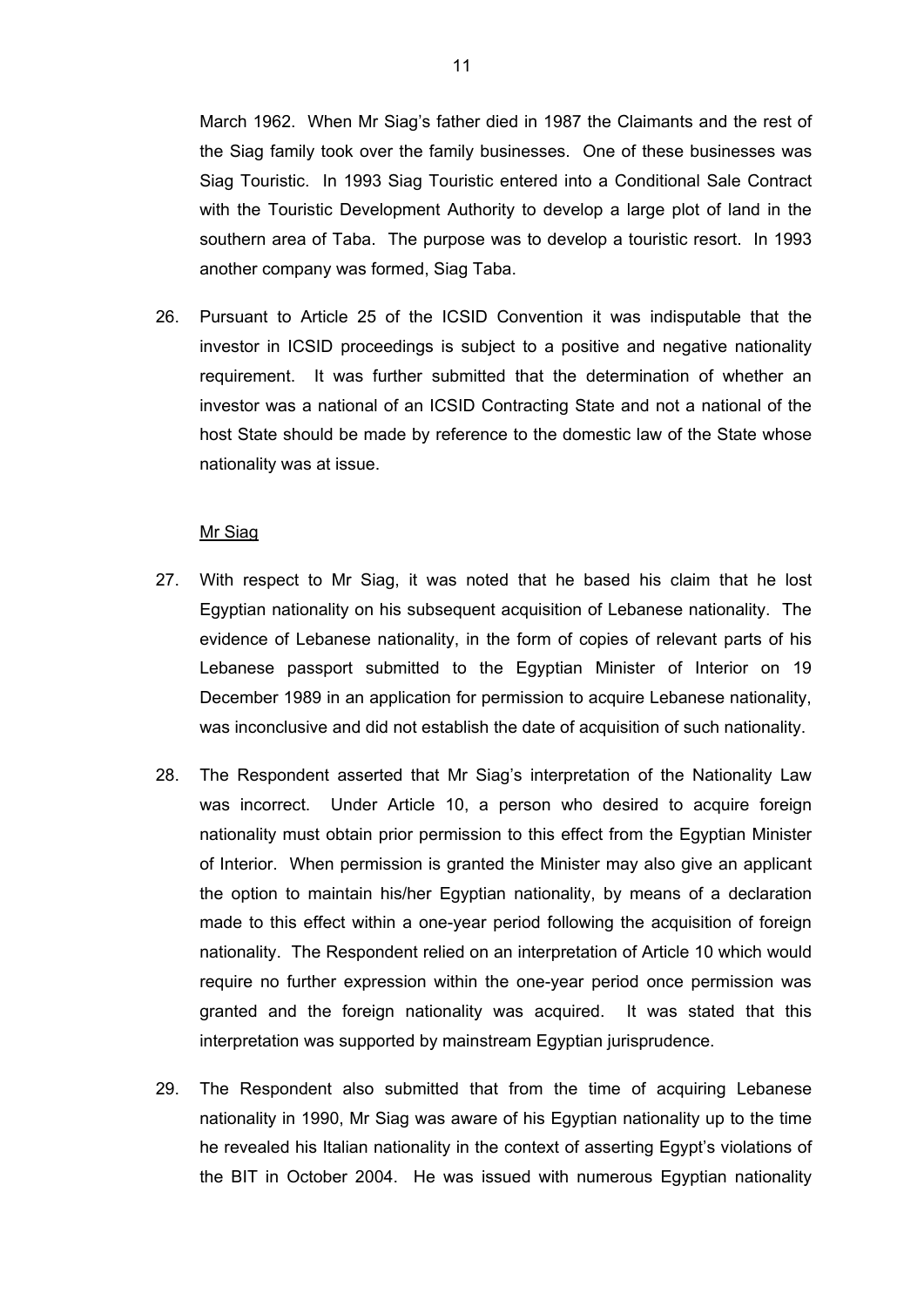<span id="page-11-0"></span>certificates from 1991-1997. Mr Siag had also made a number of declarations concerning his nationality status as an Egyptian for the purposes of the Siag Touristic and Siag Taba companies and the development in Taba. The Respondent referred to the *Champion Trading* case where the ICSID Tribunal stated:

The mere fact that this investment in Egypt by the three individual Claimants was done by using, for whatever reason and purpose, exclusively their Egyptian nationality clearly qualifies them as dual nationals within the meaning of the Convention and thereby based on Article 25(2) (a) excludes them from invoking the Convention.[4](#page-11-1)

- 30. It could be inferred from the application for permission that Mr Siag submitted on 19 December 1989 that he acquired Lebanese nationality through an application of the *jus sanguinis*. This being the case the application for permission could be characterized as an application for recognition and the decree of the Egyptian Minister of Interior more in the nature of an official recognition of Lebanese nationality.
- 31. Article 10 deals with instances of the acquisition of a foreign nationality only after permission is granted from the Egyptian Minister of Interior. In those circumstances there were two alternatives: (1) permission granted while maintaining Egyptian nationality and (2) permission granted without the right to maintain Egyptian nationality, in which case the person may express his/her desire to maintain Egyptian nationality within the one-year period.
- 32. The Respondent concluded that since the third paragraph of Article 10 did not apply to Mr Siag, pursuant to the first part of Article 10 of the Nationality Law he was to be treated as Egyptian in all respects and under all circumstances. He could only lose his Egyptian nationality through a decree from the Egyptian Cabinet under Article 16 of the Nationality Law.

# Ms Vecchi

33. Ms Vecchi was married to Mr Siag's father, Mr Elie Siag. She applied for Egyptian nationality on 20 April 1955 pursuant to Egyptian Nationality Law 160 of 1950 and on the expiration of two years acquired Egyptian nationality under the

<span id="page-11-1"></span><sup>1</sup> 4 Respondent's Memorial on Jurisdiction, para. 57, citing *Champion Trading Company et. al. v Arab Republic of Egypt*, ICSID Case No. ARB/02/9, Decision on Jurisdiction, 21 October 2003, *reproduced in* 19 ICSID Rev.―FILJ 275, 289 (2004).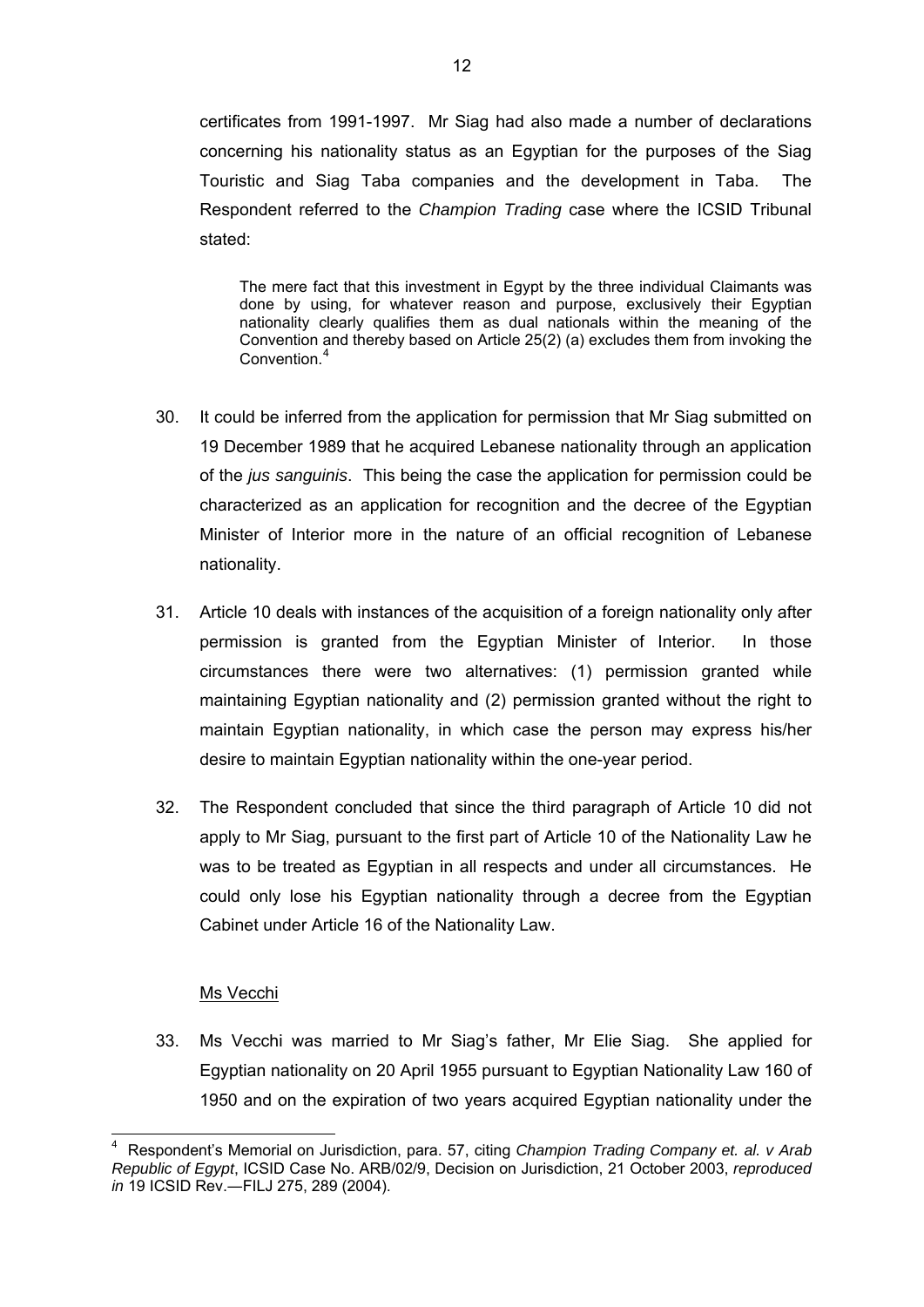<span id="page-12-0"></span>Nationality Law No. 391 of 1956 on 19 April 1957. She lost her Italian nationality at this time.

- 34. Relying on Article 8 of the Nationality Law the Claimants asserted that Ms Vecchi reacquired her Italian nationality in 1993. Even after this date several documents, such as her passport and nationality certificates, evidenced Ms Vecchi's continued Egyptian nationality.
- 35. The Respondent asserted that the Claimants interpretation of Article 8 was flawed. The scope of Article 8 was limited to foreign women who acquired Egyptian nationality "pursuant to the provisions of the two previous articles." It was submitted that Ms Vecchi was not a "foreign woman" pursuant to Article 7 of the Nationality Law since she came within the definition of an Egyptian national under Article 1 (Second) of the Nationality Law. Since she was an Egyptian national the only way Ms Vecchi could lose her Egyptian nationality was by virtue of a decree of Cabinet pursuant to Article 16.
- 36. It may be noted that the Respondent based its *ratione personae* objections to jurisdiction solely on its assertions as to the true construction of the Nationality Law.

# Existence of an "Investment"

- 37. With respect to the requirement of an investment under Article 25(1) of the ICSID Convention, the Respondent submitted that there must be expenditure and that such expenditure must have a foreign origin. As to expenditure, the Respondent asserted that the Claimants had not demonstrated that they made personal expenditure. The expenditure cited by the Claimants in their Memorial was in fact corporate expenditure by the companies, Siag Touristic and Siag Taba.
- 38. As to the foreign element, the Respondent relied on the Preamble to the ICSID Convention which states that the Contracting States should "[consider] the need for international cooperation for economic development, and the role of private international investment therein." Taking into account the object and purpose of the ICSID Convention the Respondent concluded that the origin of capital was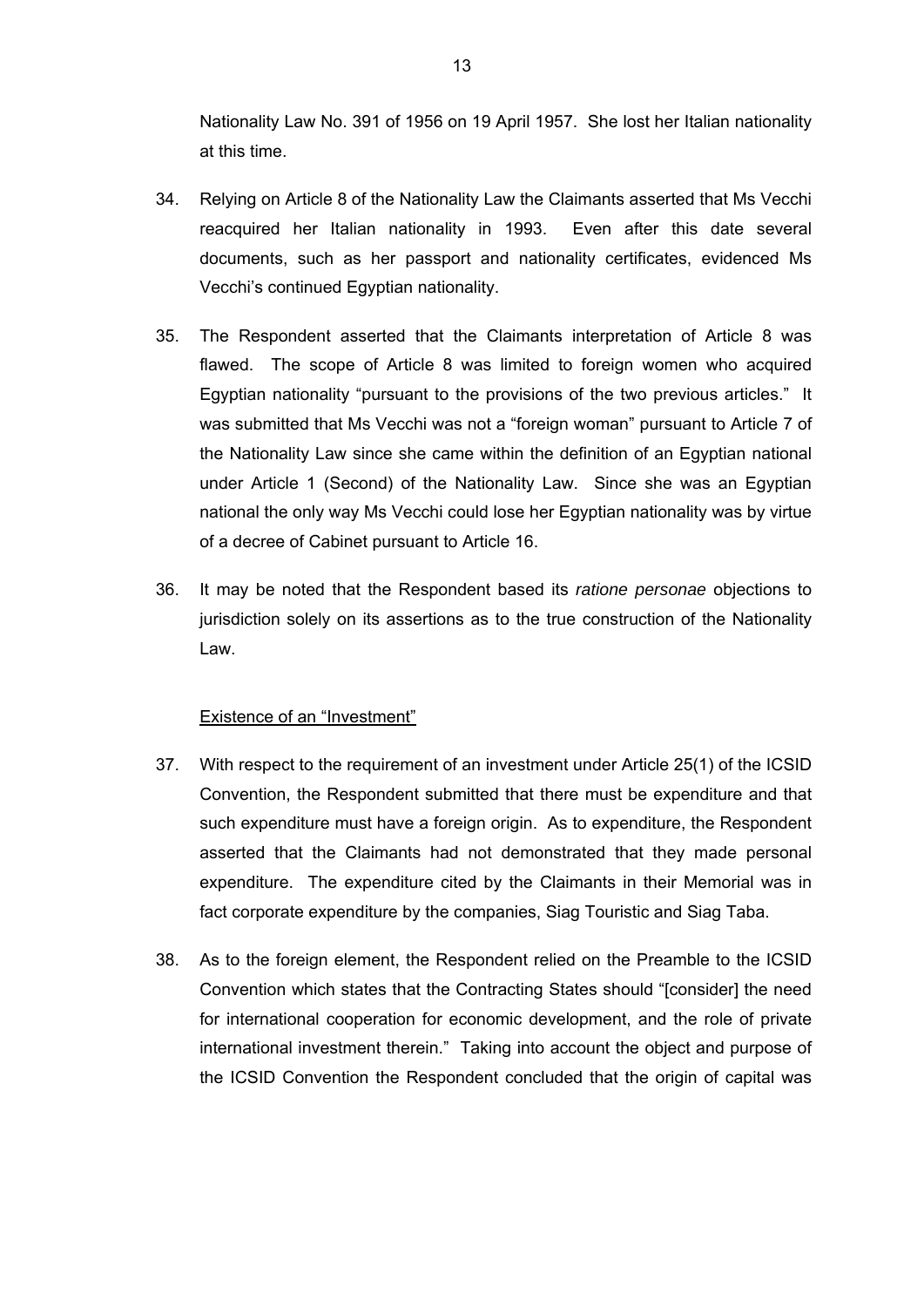<span id="page-13-0"></span>relevant, decisive and crucial. The Respondent pointed to two ICSID decisions said to identify an injection of funds principle.<sup>[5](#page-13-1)</sup>

39. Turning to the specific terms of the BIT the Respondent referred to the preamble, which states:

The Government of the Republic of Italy and [Egypt]

[…]

 $\overline{a}$ 

Recogniz<sup>[e]</sup> that the encouragement and reciprocal protection under international agreement of such investment will be conducive to the stimulation of business initiative and will increase prosperity in both Contracting States […].

- 40. Based on this passage the Respondent submitted that the origin of capital requirement was further narrowed down so as to require an Italian origin. This was said to be further supported by Article 6 of the BIT which speaks of "repatriation." The Italian origin of investment had not been established.
- 41. In the event the Claimants were able to satisfy the nationality requirement of the ICSID Convention the Respondent asserted that they should be estopped from bringing their claim due to the concealment of their Italian nationalities. Such concealment had resulted in the possibility that the Claimants would become unexpected beneficiaries of the protections afforded in the BIT.
- 42. For all the reasons set forth in its Memorial on Jurisdiction, the Respondent requested a declaration that this dispute did not fall within the jurisdiction of the Centre and that the Claimants' claims were inadmissible. The Respondent also requested the Tribunal to order the Claimants to compensate it for all the costs and expenses of this proceeding including legal fees.

# **B. The Claimants' Counter-Memorial on Jurisdiction**

43. The Claimants filed a Counter-Memorial on Jurisdiction on 12 July 2006, which contended that the Claimants had satisfied the jurisdictional requirements of Article 25 of the ICSID Convention and Article 9 of the BIT. The Claimants' principal arguments are summarized in paragraphs 44 to 68 below.

<span id="page-13-1"></span><sup>5</sup>  *SGS Société Générale de Surveillance S.A. v Islamic Republic of Pakistan*, ICSID Case No. ARB/01/13, Decision on Jurisdiction, 6 August 2003; *Société Générale de Surveillance S.A. v Republic of the Philippines*, ICSID Case No. ARB/02/6, Decision of the Tribunal on Objections to Jurisdiction, 29 January 2004.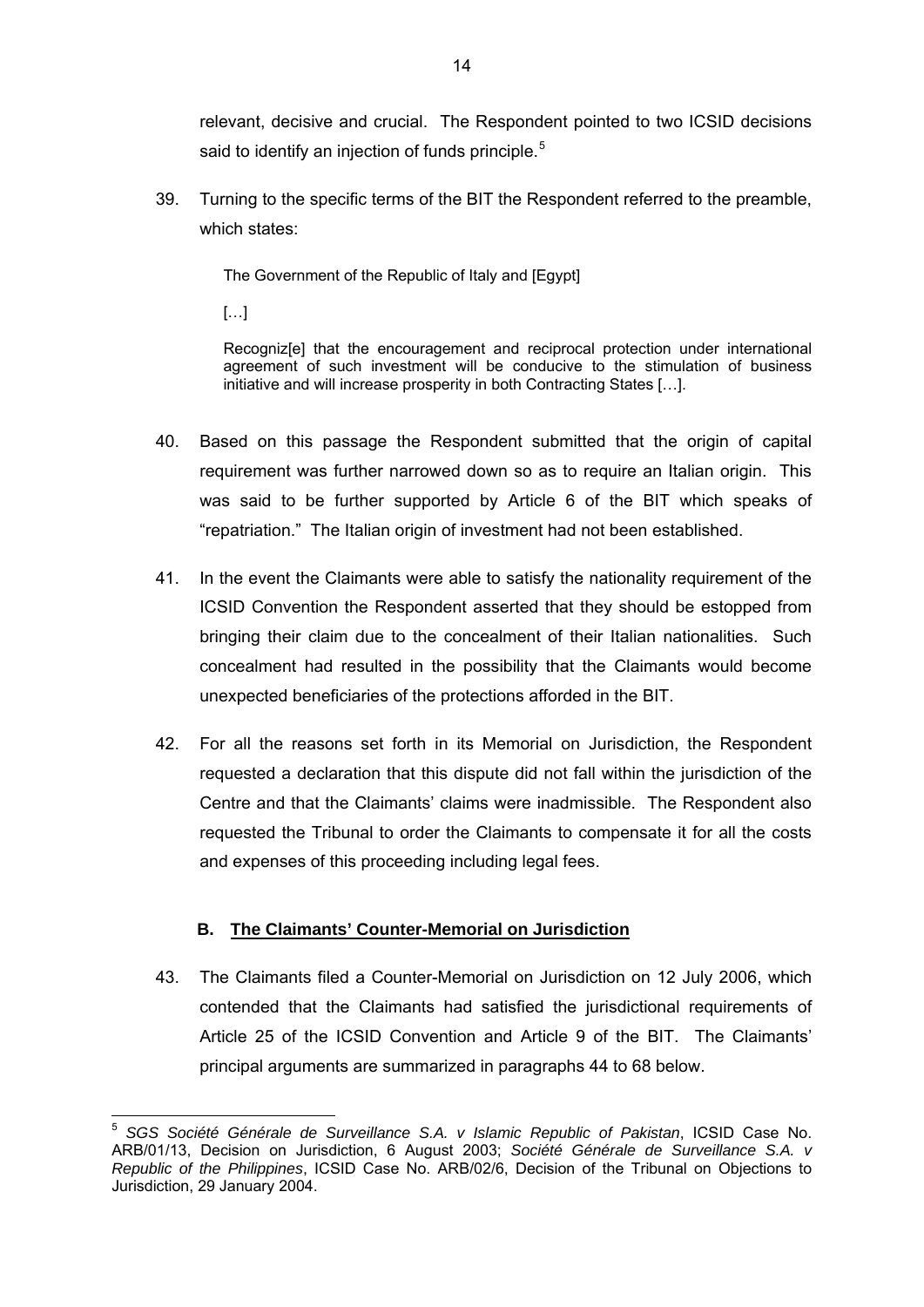- 44. The Claimants submitted that, based on the Respondent's Memorial, some aspects of jurisdiction were agreed. These were the Italian nationality of the Claimants, Mr Siag's Lebanese nationality, the existence of a "legal dispute" and the parties' consent to ICSID jurisdiction.
- 45. As to the negative nationality requirement under Article 25(2) of the ICSID Convention the Claimants asserted that on the date the parties consented to arbitration and the date the Request was registered they were not Egyptian nationals. By operation of the Nationality Law, Mr Siag lost Egyptian nationality on 14 June 1990 and Ms Vecchi lost Egyptian nationality on 14 September 1993.
- 46. Claimants agreed with the Respondent that the determination of a person's nationality was controlled by the laws of the State whose nationality was in question. Reference was made to Article 1 of the 1930 Hague Convention, which provides:

It is for each State to determine under its own law who are its nationals.

47. Article 2 provides:

Any question as to whether a person possesses the nationality of a particular State shall be determined in accordance with the law of that State.

- 48. As to the practice of ICSID Tribunals, the Claimants noted that this principle had also been observed by ICSID Tribunals. $<sup>6</sup>$  $<sup>6</sup>$  $<sup>6</sup>$  On the question of the various</sup> documents of the Claimants evidencing Egyptian nationality which had been referred to by the Respondent, the Claimants submitted that such documents were *prima facie* evidence of nationality only and could not supersede the application of the relevant nationality law. Analysis of the applicable nationality law should be made by the international tribunal. The Tribunal should not just blithely apply the conclusions reached by the authorities in the State in question when issuing documents evidencing nationality.
- 49. The Respondent's reference to the *Champion Trading* case was said to have been taken out of context and did not support the conclusion that in this case the Claimants held Egyptian nationality at the relevant times for the purposes of the ICSID Convention. In the *Champion Trading* case the Tribunal applied the Egyptian nationality law and based on that application found that the three

<span id="page-14-0"></span> 6 The example given was *Hussein Nuaman Soufraki v The United Arab Emirates*, ICSID Case No. ARB/02/7, Award, 7 July 2004 [hereinafter *Soufraki*].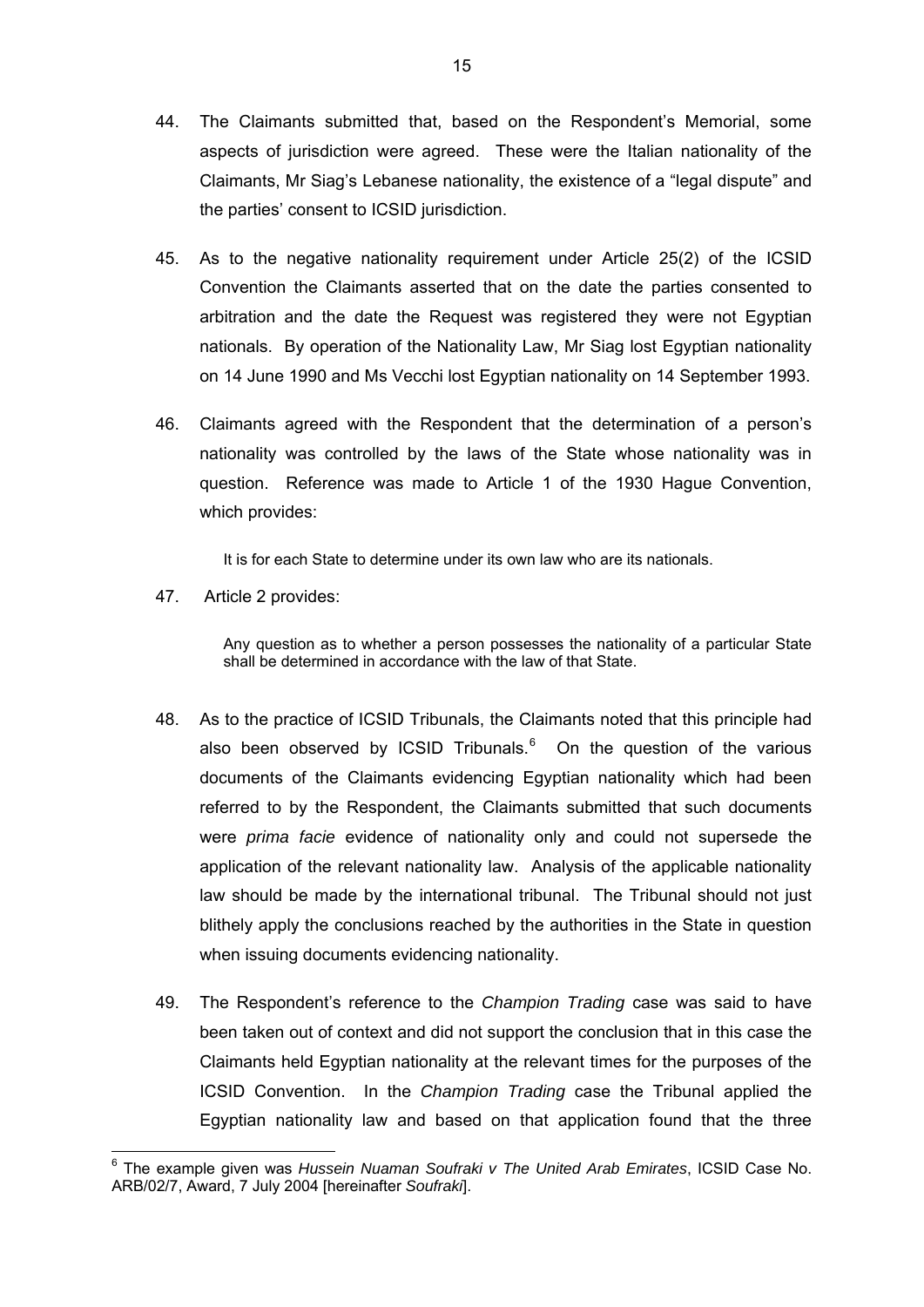brothers held Egyptian nationality and so did not satisfy the negative nationality requirement. It was irrelevant how the children were characterized when making the investment. That case emphasized the primacy of an application of the domestic law of the State in question to determine nationality. The Claimants noted that the *Champion Trading* Tribunal had held that there was no room in an application of Article 25 of the ICSID Convention for a "dominant" or "effective" nationality analysis. Under Egyptian law the provisions of the nationality laws are the exclusive determinant of Egyptian nationality. If a person failed to satisfy those provisions, Egyptian nationality was lost *ipso jure*.

50. Any instruments or acts in contravention of the nationality laws could have no effect. The Claimants referred to the expert opinion of Professor F Riad, a member of the Law Faculty at Cairo University. Professor Riad stated:

> It should be emphasized that all provisions relating to the Laws of Nationality are *per se* a matter of public order, since they relate to one of the fundamental Laws of the State. The Egyptian Constitution of 1971 specifies in its article (6) that "The Egyptian nationality is regulated by the law." Hence, any decision or regulation or instrument inferior to legislation should not be taken into consideration with regard to nationality except as provided by the said Law. Any such inferior instrument or act is null and void and has no legal weight or value if it contradicts the provisions of the Nationality Law. $<sup>7</sup>$  $<sup>7</sup>$  $<sup>7</sup>$ </sup>

51. This conclusion was said to be supported by the decisions of Egypt's courts. One decision of the Administrative Court stated that "[w]hereas the establishment of the nationality of a person is determined exclusively by the provisions of the legislation regulating the nationality, all data in documents, even official, have no legal value in proving the Egyptian nationality."<sup>[8](#page-15-1)</sup> More recently the Supreme Administrative Court, in a case involving the application of Article 10 of the Nationality Law, $9$  held that three separate confirmations of Egyptian nationality were irrelevant because they violated the terms of the Nationality Law. Similarly, the Egyptian courts had held that the acquisition or use of an Egyptian passport is only *prima facie* evidence of Egyptian nationality, which can only be determined by operation of the law.<sup>[10](#page-15-3)</sup>

1

<span id="page-15-0"></span> $7$  Expert Opinion of Prof Dr Riad, 10 July 2006, para. 38.

<span id="page-15-1"></span><sup>&</sup>lt;sup>8</sup> Claimants' Counter-Memorial on Jurisdiction, para. 21 (referring to Prof Dr Riad's Expert Opinion, who cites a Decision of the Supreme Administrative Court of 28 December 1965).

<span id="page-15-2"></span><sup>&</sup>lt;sup>9</sup> Supreme Administrative Court, Decision of 10 December 2000, Nos. 1946 and 1947 of Judicial Year<br>47 Ihereinafter the Saleh casel.

<span id="page-15-3"></span><sup>&</sup>lt;sup>10</sup> Claimants' Counter-Memorial on Jurisdiction, paras. 24-28.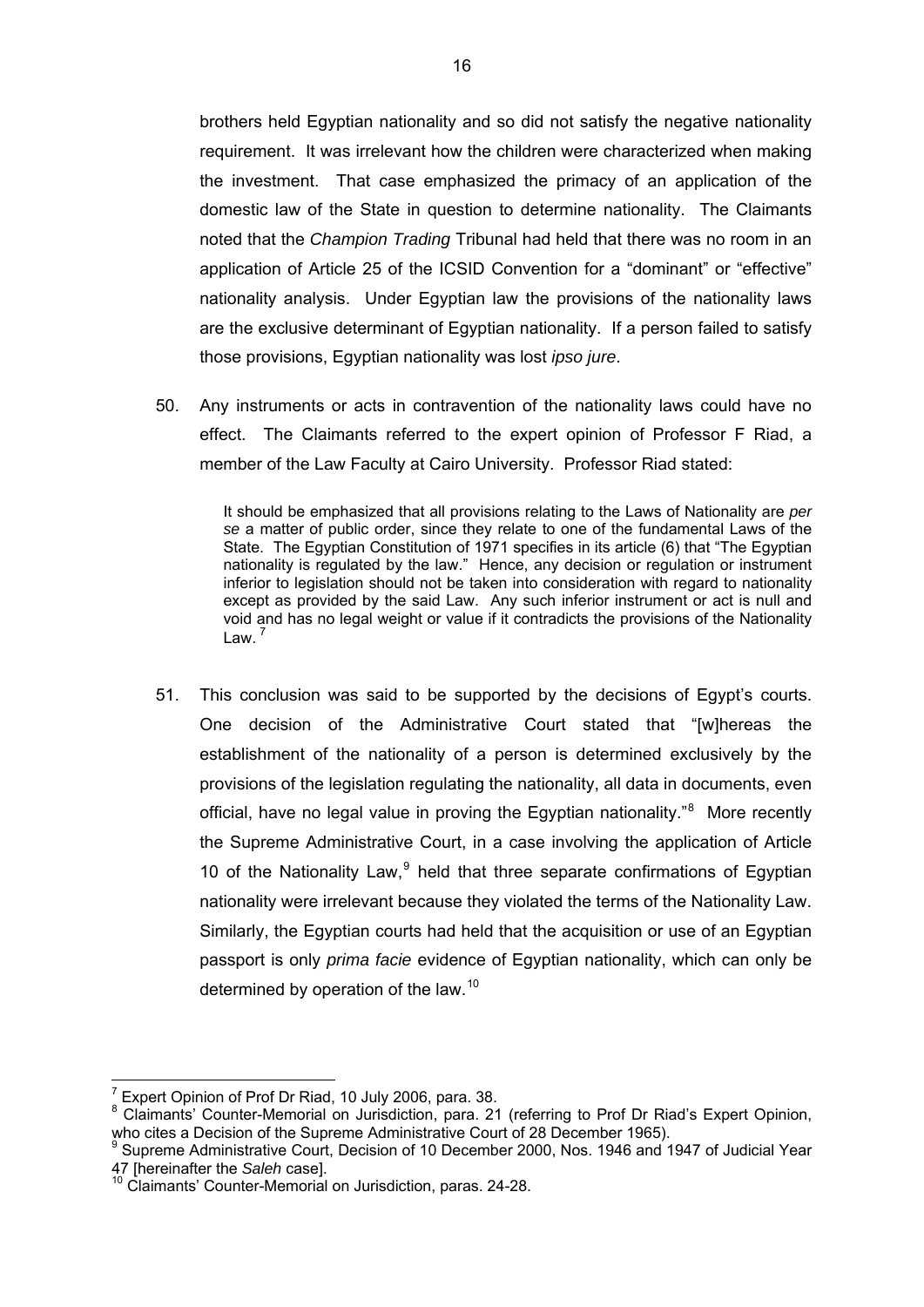#### Mr Siag

- <span id="page-16-0"></span>52. It was contended that Mr Siag had lost his Egyptian nationality by operation of the Nationality Law. Pursuant to Article 10, Mr Siag was granted permission to acquire Lebanese nationality by decree of the Egyptian Minister of Interior on 5 March 1990. For the purposes of Article 10 he acquired Lebanese nationality on 14 June 1990 and lost Egyptian nationality on the same date. Mr Siag could have sought to retain his Egyptian nationality by making a declaration to that effect within one year. However, he did not do so.
- 53. The Claimants rejected the Respondent's assertion that mainstream Egyptian jurisprudence and the opinion of legal scholars does not favour a literal reading of the declaration requirement in the third paragraph of Article 10. Indeed, the opinion of Professor Riad was that such an interpretation would render the third paragraph of Article 10 meaningless.
- 54. The Claimants also referred to the case of Mr Saleh in the Supreme Administrative Court. Mr Saleh's candidacy for parliament was contested on the basis that he was a dual-national of Germany and Egypt. The Supreme Administrative Court held:

Further, the Egyptian nationality automatically terminates when an Egyptian obtains a foreign nationality with the requisite permission. However, the permission to obtain a foreign nationality may also grant an Egyptian national and his wife and children the option to maintain their Egyptian nationality, if he declares his desire to benefit from this exception within a period not to exceed one year from the date of acquiring foreign nationality. In the latter case, the husband and wife and children continue to be Egyptian nationals even though they obtained a foreign nationality.

It is understood from the previous passage that the legislator has resolved that an Egyptian national who is permitted to obtain a foreign nationality and who does so loses his Egyptian citizenship. However, the legislator also resolved that the person has the right to request that he maintain his Egyptian citizenship, if the right is exercised within the specified period immediately after obtaining the foreign nationality. That period may not exceed one year from the date on which the foreign nationality is acquired. A newly naturalized person that successfully declares this intention will remain an Egyptian national. However, the legislator placed a key condition on the newly naturalized person's ability to successfully retain Egyptian nationality. In order to possess the right to remain an Egyptian national, the Minister of Interior's decree authorizing the foreign citizenship must also expressly authorize maintaining the Egyptian nationality. In addition, section 2 of article 18 states, "an Egyptian nationality that is lost by foreign naturalization may be reacquired by a decree from the Minister of Interior to that effect." Accordingly, a person that loses the Egyptian nationality by acquiring another (with permission) does not automatically regain his right to maintain his Egyptian nationality by simply submitting an application to that effect. To the contrary, the person can only regain that right by a decree to that effect issued by the Minister of Interior, which is the entity entrusted by the legislature to reinstate the Egyptian nationality when the Egyptian nationality is either: lost because the granted permission approving the acquisition of the foreign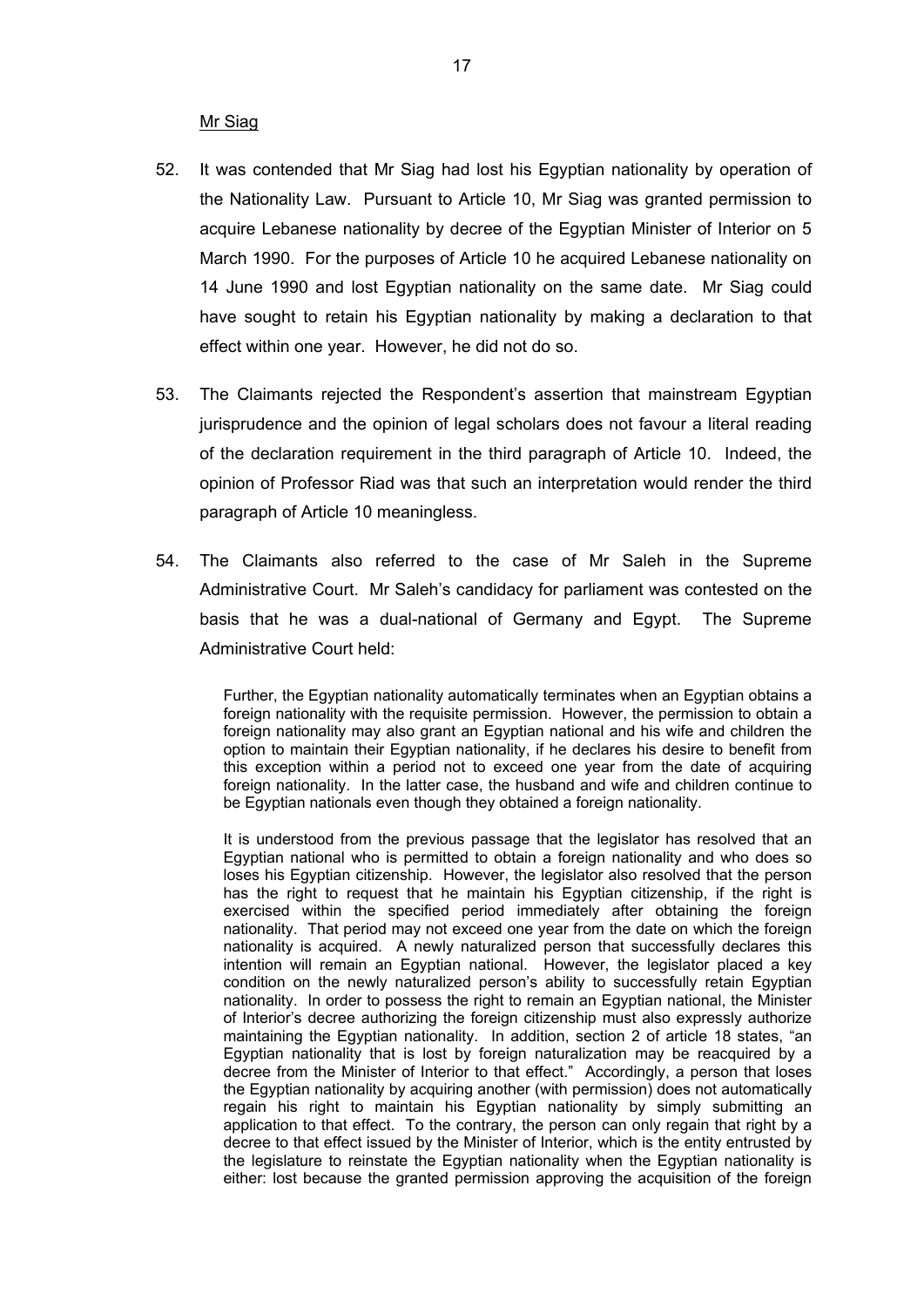nationality did not also approve retaining the Egyptian nationality; or lost because the granted permission did in fact expressly approve retaining the Egyptian nationality but that right was not exercised within the requisite period set by the law.<sup>[11](#page-17-0)</sup>

- 55. As to opinions of legal scholars, the Claimants submitted that the requirement for a declaration within one year under the third paragraph of Article 10 was recognized by Professor Riad and also by Professor A Algedaoui.<sup>[12](#page-17-1)</sup> In the Claimants view, the opinion of Professor A Salama, referred to by the Respondent's experts, Dr M El-Dakkak,  $13$  and Prof Dr O Abdel Aal,  $14$  to support the view that the declaration requirement is ignored, had been misquoted. In fact, Professor Salama acknowledged the declaration requirement but supported a change to this requirement. The Respondent's experts, Drs Abdel Aal and El Haddad, had also recently released a book<sup>[15](#page-17-4)</sup> where they had acknowledged that an explicit expression of the wish to retain Egyptian nationality must be made within a one-year period or the right to retain Egyptian nationality would be lost.
- 56. As to the Respondent's contention that Article 10 of the Nationality Law did not apply to Mr Siag because he acquired Lebanese nationality prior to submitting his application for permission to the Egyptian Minister of Interior the Respondent was attempting to utilize part of Article 10 while denying the application of the rest of the article.
- 57. The Claimants submitted that the time when Mr Siag acquired Lebanese nationality as a matter of Lebanese law was irrelevant to the questions of Egyptian nationality raised in this arbitration. Egyptian law was competent only to establish the acquisition or loss of Egyptian nationality and the circumstances in which Egypt will recognize a foreign nationality. The reference in the Nationality Law to the acquisition of a foreign nationality meant acquisition in the eyes of Egyptian law. As explained by Professor Riad:

If Article 10 were to be understood as inapplicable to any Egyptian who acquires a foreign nationality under foreign law prior to requesting Egypt's permission, no Egyptian who acquired a foreign nationality prior to 1975 (when Article 10 was enacted) would ever be able to have that nationality recognized by Egypt, even if such a person subsequently went through the procedure of Article 10. It would also seem that no Egyptian born with a second nationality could ever benefit from the

<span id="page-17-0"></span><sup>1</sup> 11 The *Saleh* case, *supra* note 9, pp. 7-8. The Claimants also refer to similar statements of the Supreme Administrative Court in Decision of 21 December 2002, No. 6083 of Judicial Year 47, pp. 3- 5.

<span id="page-17-4"></span><span id="page-17-3"></span>

<span id="page-17-2"></span><span id="page-17-1"></span><sup>&</sup>lt;sup>12</sup> Head of the Private International Law Department at Ain Shams University.<br><sup>13</sup> Professor of International General Law, Alexandria University.<br><sup>14</sup> Professor of Private International Law, Alexandria University.<br><sup>15</sup> D Comparative Study (2006), pp. 4-6.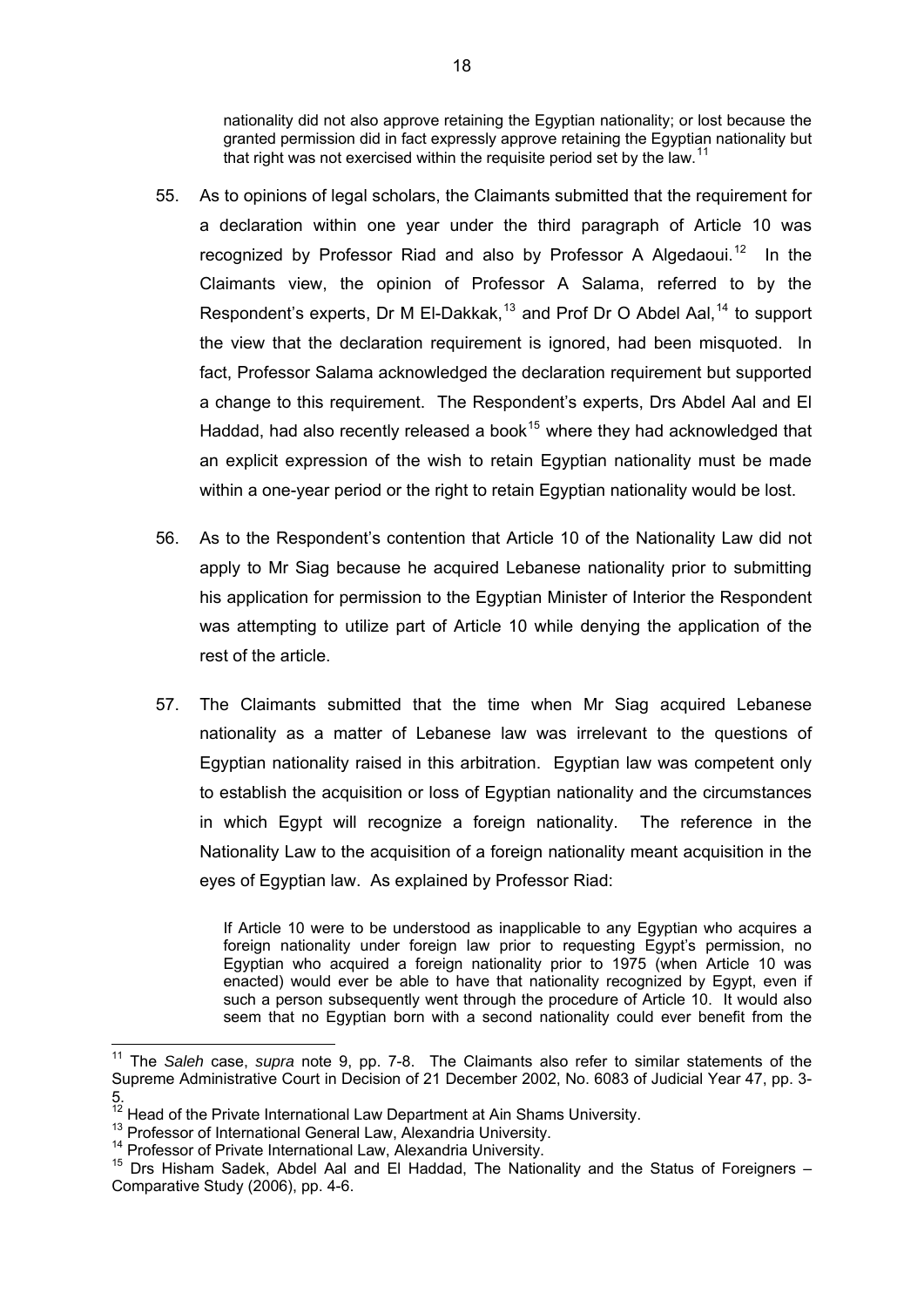<span id="page-18-0"></span>options provided by Article 10. Article 10 was not intended to discriminate among Egyptians, with random timing creating one group that could have another nationality recognized and another group that would never be able to do so. Such a situation would clearly constitute a violation of one of the main principles of the Egyptian Constitution, according to which all Egyptians are equal under the law.[16](#page-18-1)

- 58. Article 10 of the Nationality Law required a person to seek permission from the Egyptian Minister of Interior before a foreign nationality could be acquired in the eyes of Egyptian law. Once permission was granted, the date of acquisition was the first date on which there was a "formal expression" of Lebanese nationality after the issuance of the Egyptian Minister of Interior's authorization. This date was 14 June 1990 when Mr Siag was issued a Lebanese passport.
- 59. Even if the date of acquisition of foreign nationality referred to the date upon which Mr Siag acquired Lebanese nationality in the eyes of Lebanese law, pursuant to Article 10 the Egyptian Minister of Interior had considered Mr Siag's application and granted Mr Siag permission. Once that occurred Mr Siag was entitled to go through the Article 10 procedure. The opinion of Dr Abdel Aad and Dr El Haddad,  $17$  in their 2006 book was that a person who acquires a foreign nationality was entitled to subsequently seek the permission of the Egyptian Minister of Interior's under Article 10. Their conclusion was that the date of acquisition in this case was the date on which permission had been granted by the Egyptian Minister of Interior.<sup>[18](#page-18-3)</sup> The only difference between the opinions of the experts therefore was the date of loss of nationality. The Respondent's experts maintained that it was lost on 5 March 1990 the date permission was granted by the Egyptian Minister of Interior. Irrespective of the date chosen, Mr Siag had not made the required declaration within the one year period.

# Ms Vecchi

60. In the case of Ms Vecchi the Claimants contended that she *ipso jure* lost her Egyptian nationality on 14 September 1993 pursuant to Article 8 of the Nationality Law. Article 8 of the Nationality Law referred to the factual situations described in Articles 6 and 7 notwithstanding that, as in the case of Ms Vecchi, Egyptian nationality was acquired under a previous nationality law. This reading

<sup>1</sup> 

<span id="page-18-2"></span><span id="page-18-1"></span><sup>&</sup>lt;sup>16</sup> Expert Opinion of Prof Dr Riad of 10 July 2006, para. 33.<br><sup>17</sup> Professor of Private International Law and International Commercial Arbitration at Alexandria University.

<span id="page-18-3"></span> $18$  The Claimants noted that this conclusion was the opposite to the statement made on page 5 in Professor El Haddad's Expert Opinion. *See* Claimants' Counter-Memorial on Jurisdiction, para. 67- 68.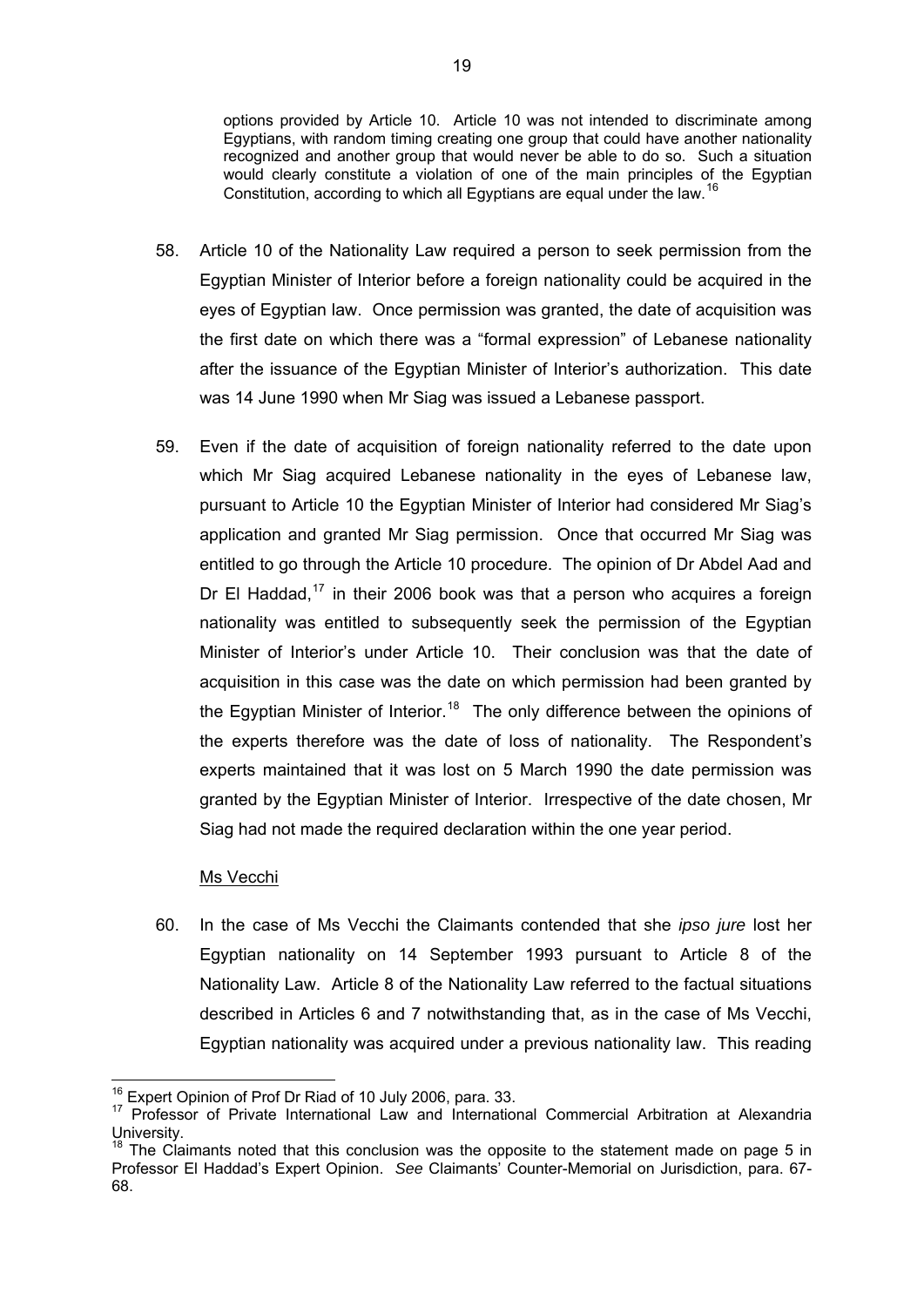<span id="page-19-0"></span>of Article 8 was reinforced by the fact that the wording in Article 7 was identical to the provisions in previous nationality laws.

61. As to the argument that Ms Vecchi was not a "foreign woman" due to Article 1 of the Nationality Law, the Claimants replied that Article 1 had nothing to do with the situation of Ms Vecchi. As explained by Professor Riad, Article 1 established who were "original" Egyptians prior to the brief union of Egypt and Syria as the United Arab Republic between 1958 and 1961:

Marriage to an Egyptian national was the sole cause of Ms Vecchi's acquisition of Egyptian nationality. That fact is not altered in any way by the provisions of Article 1 of the Law No. 26 of 1975. As this law was the first nationality law to be enacted after the separation of Egypt and Syria from their brief union as the United Arab Republic, Article 1 endeavored to draw a global distinction between those who were Egyptian before that union and those who were not. In other words, this article has nothing to do with the grounds on which the nationality of each Egyptian is established. Hence, it has no relevance to the way Ms Vecchi acquired her Egyptian nationality and does not mean that she falls outside of Article 8 of Law No. 26, dealing with foreign women who acquired the Egyptian nationality by marriage to an Egyptian.<sup>[19](#page-19-1)</sup>

# Existence of an "Investment"

- 62. The Claimants contended that they had established jurisdiction *ratione materiae*. The Respondent's contentions that the Claimants had not proven personal expenditure and that there was an origin of capital requirement were groundless.
- 63. The Claimants contested the Respondent's assertion that they did not make investments in their personal capacities. In any event, it was submitted that it was irrelevant that the Claimants may have invested through the corporate vehicles, Siag Touristic and Siag Taba.
- 64. The definition of "investment" under the BIT covered "every kind of asset invested […] by a natural or juridical person […] in the territory or maritime zones of the other Contracting State." The BIT included a non-exhaustive list of examples of "investments." The Claimants submitted that they had made "investments" for the purposes of the BIT by acquiring shares in Siag Touristic and Siag Taba and by acquiring "claims to money" from Siag Touristic and Siag Taba related to the land purchased in Taba and the development of the touristic resort. Through their shareholdings in these companies the Claimants invested in "movable and immovable property" and acquired other "property rights *in rem*" and "rights conferred by law or contract."

<span id="page-19-1"></span> $\overline{a}$  $19$  Expert Opinion of Prof Dr Riad of 10 July 2006, para. 51.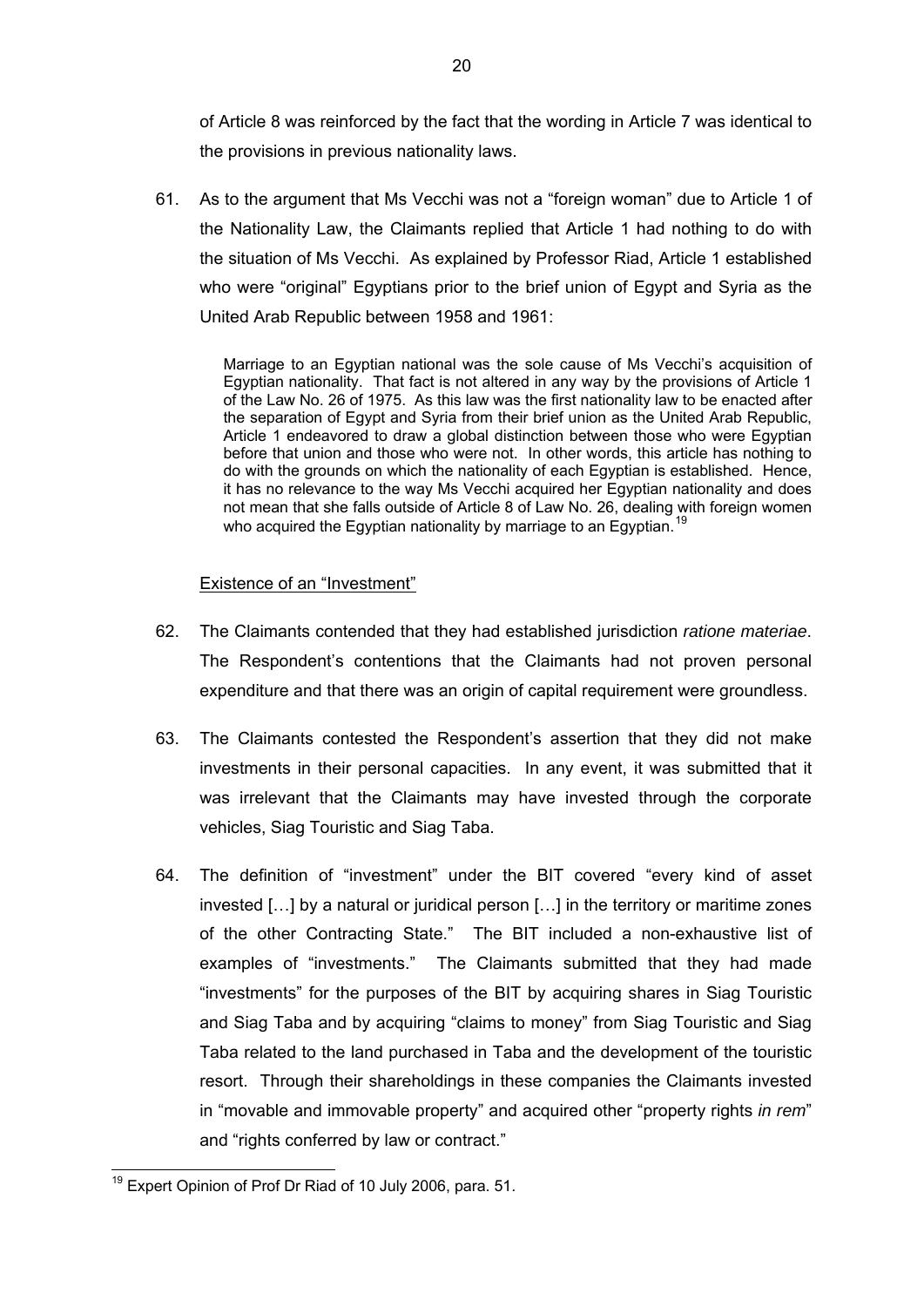- 65. The Claimants submitted that the Respondent's contention that the ICSID Convention and the BIT contained and express or implied "origin of capital" requirement found no support in the ICSID Convention, the BIT or the object purpose of these two instruments. Article 25 of the ICSID Convention intentionally did not limit the term "investment." It was to be given "broad reach."<sup>[20](#page-20-0)</sup> In the BIT "investment" was given a broad definition and the types of investment given as examples were also defined broadly. The Claimants also contended that the Respondent's reliance on repatriation of returns was misplaced and did not support an "Italian capital" requirement. On the issue of the object and purpose of the ICSID Convention the Claimants asserted that imposing an origin of capital requirement would have a chilling effect and discourage foreign investment.
- 66. Other ICSID Tribunals had categorically rejected the "origin of capital" argument. The Claimants referred to the case of *Tokios Tokeles v*. *Ukraine*. [21](#page-20-1) The Tribunal in *Tokios Tokeles* rejected the argument that an origin of capital requirement ought to be implied into the BIT and the ICSID Convention.
- 67. With respect to the Respondent's estoppel argument, the Claimants submitted that this was not a jurisdictional issue under Article 25 of the ICSID Convention or Article 9 of the BIT but was related to the merits. In any event the suggestion that the Claimants had "concealed" their Italian nationality was rejected. The Claimants also submitted that being held to the standards of investment protection in the BIT was not "detriment" for the purposes of an estoppel claim.
- 68. In their request for relief the Claimants asked the Tribunal to make a decision which would:
	- (i) Dismiss Egypt's objections to jurisdiction in their entirety.
	- (ii) Award the Claimants all costs of the jurisdictional phase of the proceedings plus interest.
	- (iii) Order the continuance of the merits phase of the proceeding.

 $\overline{a}$ 

<span id="page-20-0"></span><sup>20</sup> *Fedax N.V. v Republic of Venezuela*, ICSID Case No. ARB/96/3, Decision of the Tribunal on Objections to Jurisdiction, 11 July 1997 [hereinafter *Fedax*], para. 24. 21 *Tokios Tokeles v Ukraine*, ICSID Case No. ARB/02/18, Decision on Jurisdiction, 29 April 2004, 20

<span id="page-20-1"></span>ICSID Rev.―FILJ 205 (2005) [hereinafter *Tokios Tokeles*].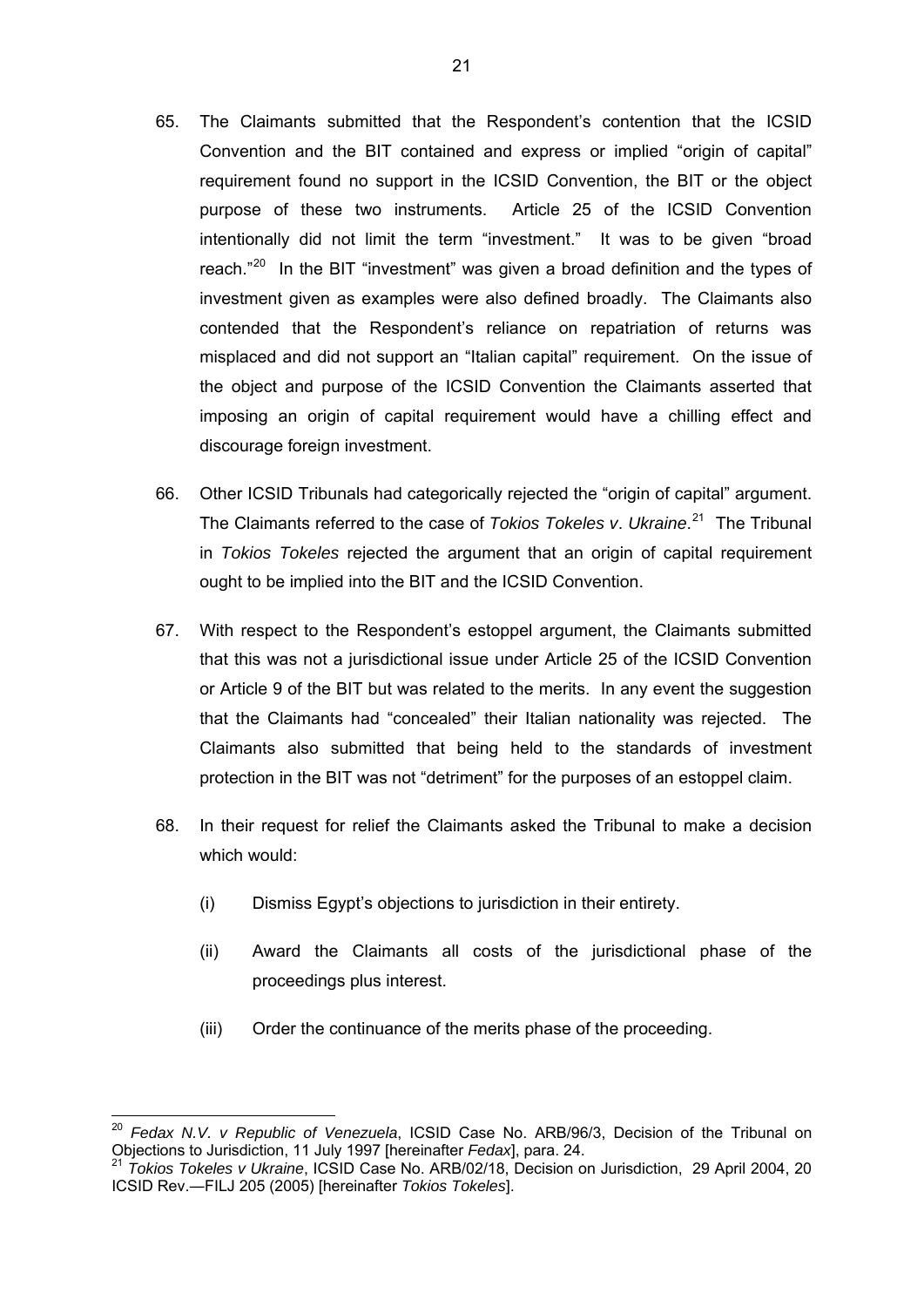# <span id="page-21-0"></span>**C. The Respondent's Reply on Jurisdiction**

- 69. On 24 July 2006 the Respondent filed a Reply on Jurisdiction. Its principal arguments are summarized below in paragraphs 70 to 88.
- 70. After making some preliminary observations the Respondent stated that it did not intend to deviate from the objections it had initially raised and presented in its Memorial on Jurisdiction. It said:

In sum, Egypt's objections on jurisdiction rests on the following:

- (i) lack of jurisdiction *rationae personae* due to the Egyptian nationality of claimants […] and
- (ii) lack of jurisdiction *rationae materiae* due to the lack of investment in the specific meaning of the Convention and the BIT  $[...]^{22}$  $[...]^{22}$  $[...]^{22}$
- 71. In addition the Respondent further argued that the present dispute should not be admissible before the Centre and Claimants should, without hesitation, be estopped from seeking relief through the Centre.
- 72. The Respondents also commented upon the observations raised in Professor Reisman's opinion<sup>[23](#page-21-2)</sup> as to the *bona fide* Italian nationality of Claimants. Professor Reisman's view was that both the Claimants had lost their Egyptian nationality by operation of Egyptian law and acquired Italian nationality. Therefore, any historic and continuing links they had to Egypt were irrelevant. Likewise, since they were not dual nationals a search for dominant or effective nationality was inapposite. Additionally, there was no suggestion that the Claimants' Italian nationality had been acquired fraudulently or as a mere expedient to bring these claims before ICSID.
- 73. In response, the Respondent stated that it did not deal with the Italian nationality of the Claimants because of their established Egyptian nationality and links to Egypt. The Respondent noted its view that neither Mr Siag nor Ms Vecchi had the type of connections with Italy that would permit a finding of effective nationality under international law. Egypt was not required under international

<span id="page-21-1"></span><sup>&</sup>lt;sup>22</sup> Respondent's Reply on Jurisdiction, para. 5.

<span id="page-21-2"></span><sup>&</sup>lt;sup>23</sup> Id. para. 7, (referring to para. 26 of the Expert Opinion of Prof W Michael Reisman of 12 July 2006).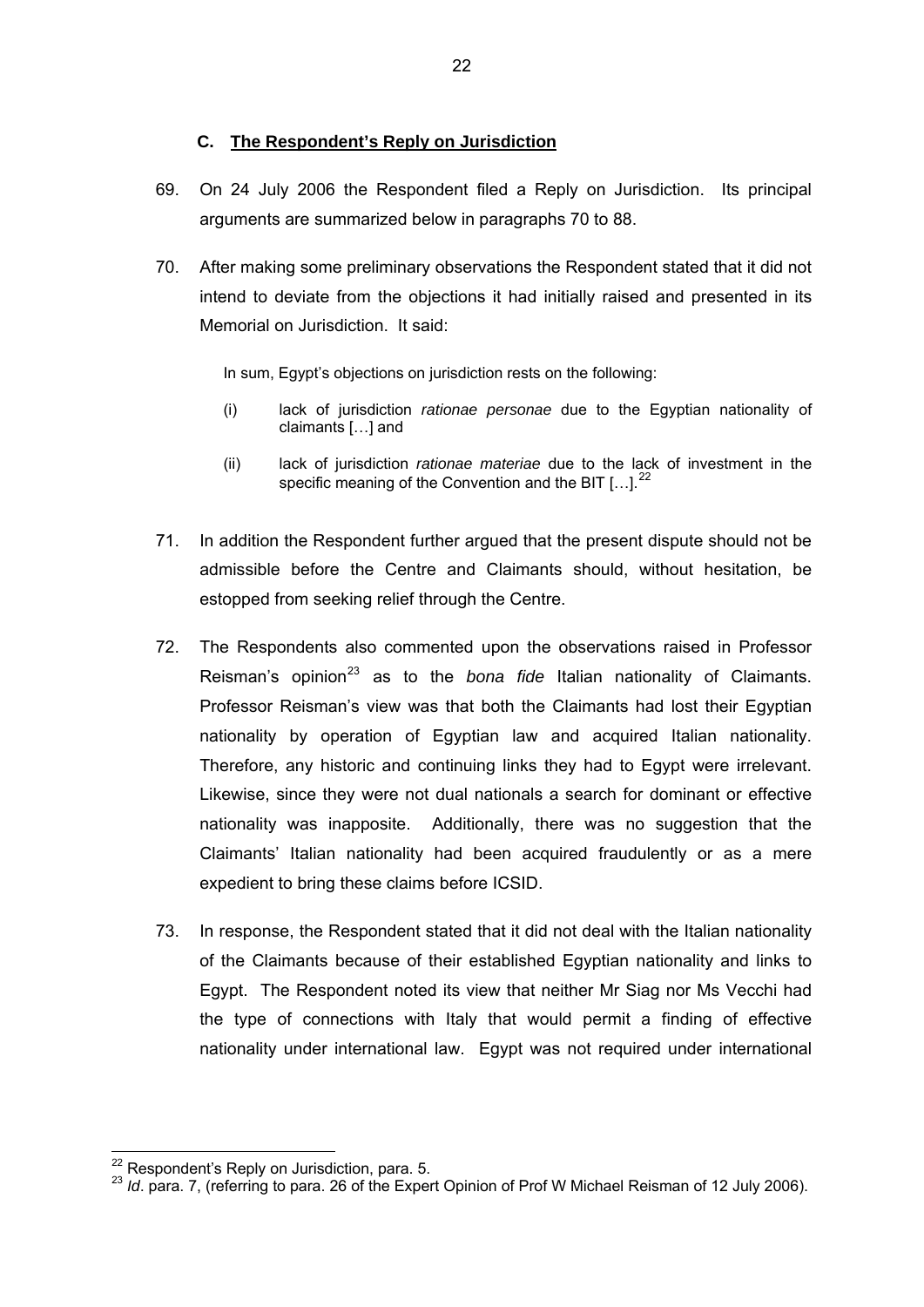<span id="page-22-0"></span>law to arbitrate an investment with persons who had non-existent, spurious or insubstantial links to the State of which they might formally be nationals.

- 74. Dealing first with lack of jurisdiction *rationae personae*, resulting from the Egyptian nationality of the Claimants, the Respondent first observed that the Claimants' alleged loss of Egyptian nationality had been used as a *deus ex machina* to transform the domestic claims which Claimants had been pursuing into international claims. Formality over equity was the reality and substance of what the Claimants were now presenting to the Tribunal.
- 75. The Respondent suggested that the Claimants had opened their Counter Memorial with the statement that "[the Nationality Law] means exactly what it says and may be applied in [a] straightforward fashion to the facts of this case." However, this approach was inconsistent with their contention that the timing of the acquisition of Lebanese nationality prior to submitting the application for permission was immaterial.

### Mr Siag

- 76. The Respondent analyzed Mr Siag's nationality based on the assumption that Mr Siag acquired his Lebanese nationality at birth. It was noted that when he applied to the Egyptian Minister of Interior, Mr Siag submitted a nationality certificate issued by the Lebanese Minister of Interior stating that "[Mr Siag] has been a Lebanese national for over 10 years." The Respondent disagreed with the Claimants' interpretation of Article 10 of the Nationality Law whereby it was said to apply only to recognition of nationality in the eyes of Egyptian law. Such an interpretation would mean that the one-year declaration period under the third paragraph was triggered either on the existence of a "formal expression" of Lebanese nationality or, alternatively, on the date the Egyptian Minister of Interior granted permission under Article 10.
- 77. The Respondent emphasized that Article 10 dealt solely with those instances where a foreign nationality was acquired through naturalization following the grant of permission by the Egyptian Minister of Interior. As a Lebanese national by birth, the only part of Article 10 relevant to Mr Siag was the first paragraph of Article 10. Under this part of Article 10, Mr Siag must be considered as Egyptian in every respect and under all circumstances. The Respondent submitted that the writing of Dr Salama supported this view: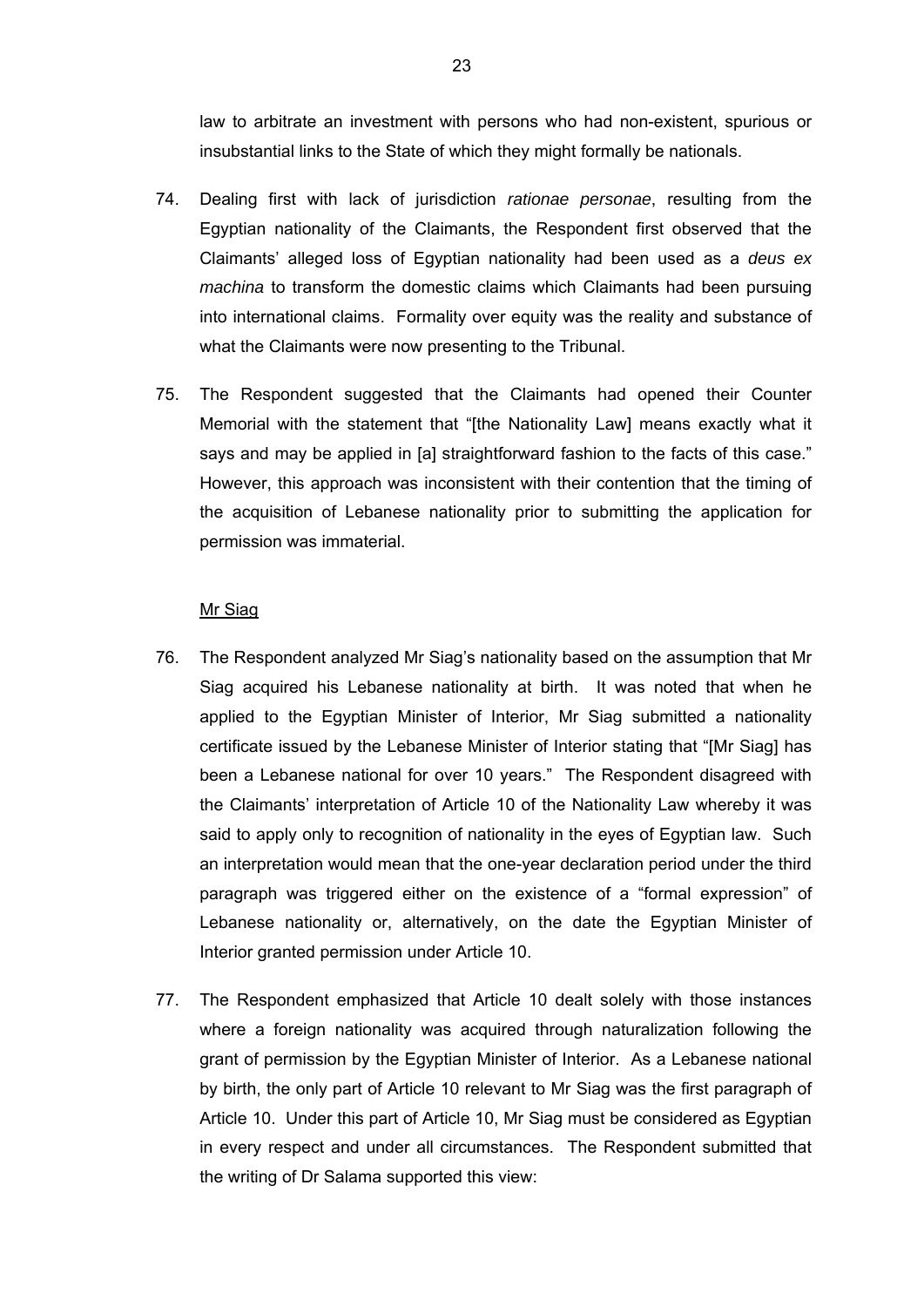<span id="page-23-0"></span>The provisions of Article 10 [...] stipulate that the renouncement of Egyptian nationality is conditional upon two requirements:

**First Condition:** an individual must obtain a prior permission from the administrative authority. This condition is explicitly stipulated under the provision of Article 10, which provides that an Egyptian may not become naturalized "except after obtaining a permission to do so from the Minister of Interior" as stipulated in paragraph 2 of this Article that renouncement of the Egyptian nationality shall not occur "so long as such person is permitted […]" to become naturalized and provided he has actually done so.

[...]

The provision of Article 10 […] stipulates that such permission must be obtained before naturalization and not after. Therefore, if such permission is issued thereafter, it would merely serve to confirm the reality, together with protecting the individual from being penalized by being divested of his Egyptian nationality as stipulated under Article  $16(1)$ .  $^{24}$  $^{24}$  $^{24}$ 

78. The Claimant also asserted that Professor Riad's opinion was contradicted by one of his scholarly books where he made a distinction between acquisition of nationality by naturalization and by other means.

# Ms Vecchi

79. As to Ms Vecchi, she acquired Egyptian nationality as described in the 1956 nationality law not in Article 7 of the Nationality Law. The Respondent referred to the articles in previous nationality laws prior to Article 8 of the Nationality Law. Article 14 of the 1958 nationality law provided the following:

> This provision shall apply to a foreign woman who acquired Egyptian nationality pursuant to Articles 8 and 9 of the Presidential Decree issuing [the 1956 Law].

- 80. Such a sentence did not appear in Article 8. If the legislators had wished to cover the same "factual situation" as Article 7 they could have preserved this sentence.
- 81. In addition, the Respondent emphasized that under Article 1 of the Nationality Law, Ms Vecchi was an Egyptian and not a "foreign woman" for the purposes of Article 7. The Claimants' argument would result in classifying two groups; those women who had acquired Egyptian nationality on the basis of marriage under the 1958 nationality law and those women who had acquired Egyptian nationality under the 1956 nationality law. Only those who come under the 1956 nationality law could lose their Egyptian nationality. If a person did not come under Articles

<span id="page-23-1"></span> $\overline{a}$  $24$  Respondent's Reply on Jurisdiction, para. 30.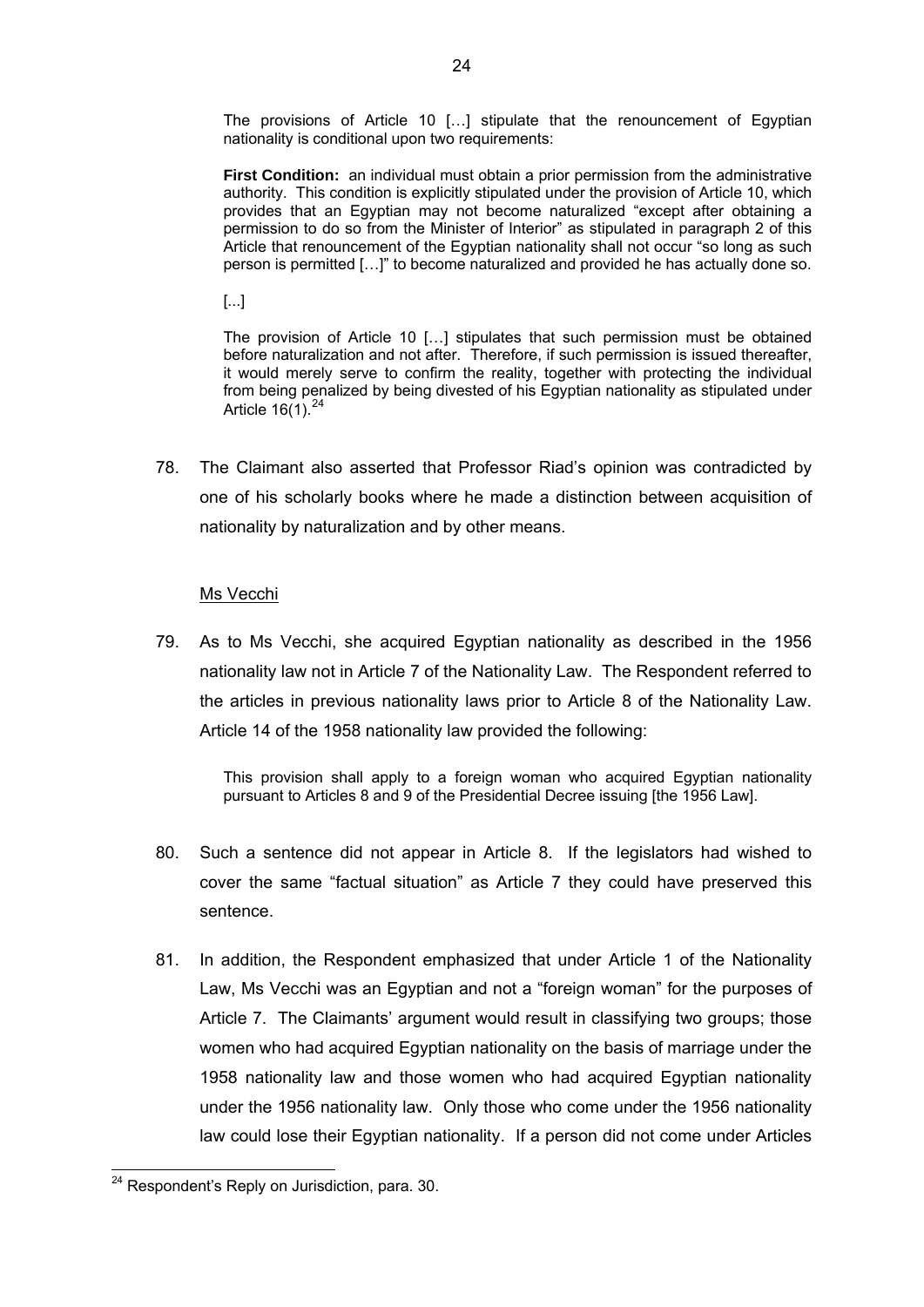6 and 7 of the Nationality Law they could utilize Article 10. Contrary to the opinion of Professor Riad such persons were, therefore, able to reacquire their former nationality.

82. The Respondent noted its agreement that a person's nationality should initially be determined by the laws of the State whose nationality is in question. However, it disagreed with what it described as the Claimants' attempts to divest nationality certificates of all value. The Respondent referred to a statement of Professor Schreuer that:

A certificate of nationality will be treated as part of the 'documents or other evidence' to be examined by the Tribunal in accordance with Art. 43. Such a certificate will be given its appropriate weight but does not preclude a decision at variance with its contents.<sup>[25](#page-24-0)</sup>

- 83. The amount of weight that should be given to nationality certificates depended on the prevailing circumstances and conditions under which the certificates were issued or obtained. The Respondent submitted that the factual situation in the *Soufraki* case differed from this case in that in *Soufraki* no Italian official undertook an inquiry to determine whether Mr Soufraki had lost his Italian nationality. Egypt's administrative practice was and is to undertake an investigation of the applicant's record. The relative weight of nationality certificates should be assessed based on the following twofold test:
	- i. With respect to the investor the question relates to the circumstances under which he/she has obtained nationality certificates. Albeit in the absence of fraud on the part of the investor, the pertinent question becomes: has the latter obtain [sic] such certificate for the sole purpose of seeking recourse to ICSID?
	- ii. With respect to the concerned State, two questions are pertinent:
		- (a) What are the circumstances under which the State issued its nationality certificates to the investor? In particular, is there evidence, even circumstantial, that the State was in fact attempting to be subject to ICSID by issuing nationality certificates to foreign investors?
		- (b) What are the procedures followed by the State in issuing nationality certificates?<sup>[26](#page-24-1)</sup>
- 84. The overwhelming number of declarations and official documents issued to the Claimants evidencing their Egyptian nationality should be taken seriously.

<sup>1</sup> <sup>25</sup> Christoph H. Schreuer, The ICSID Convention: A Commentary (2001), p. 268.<br><sup>26</sup> Respondent's Reply on Jurisdiction, para. 54.

<span id="page-24-1"></span><span id="page-24-0"></span>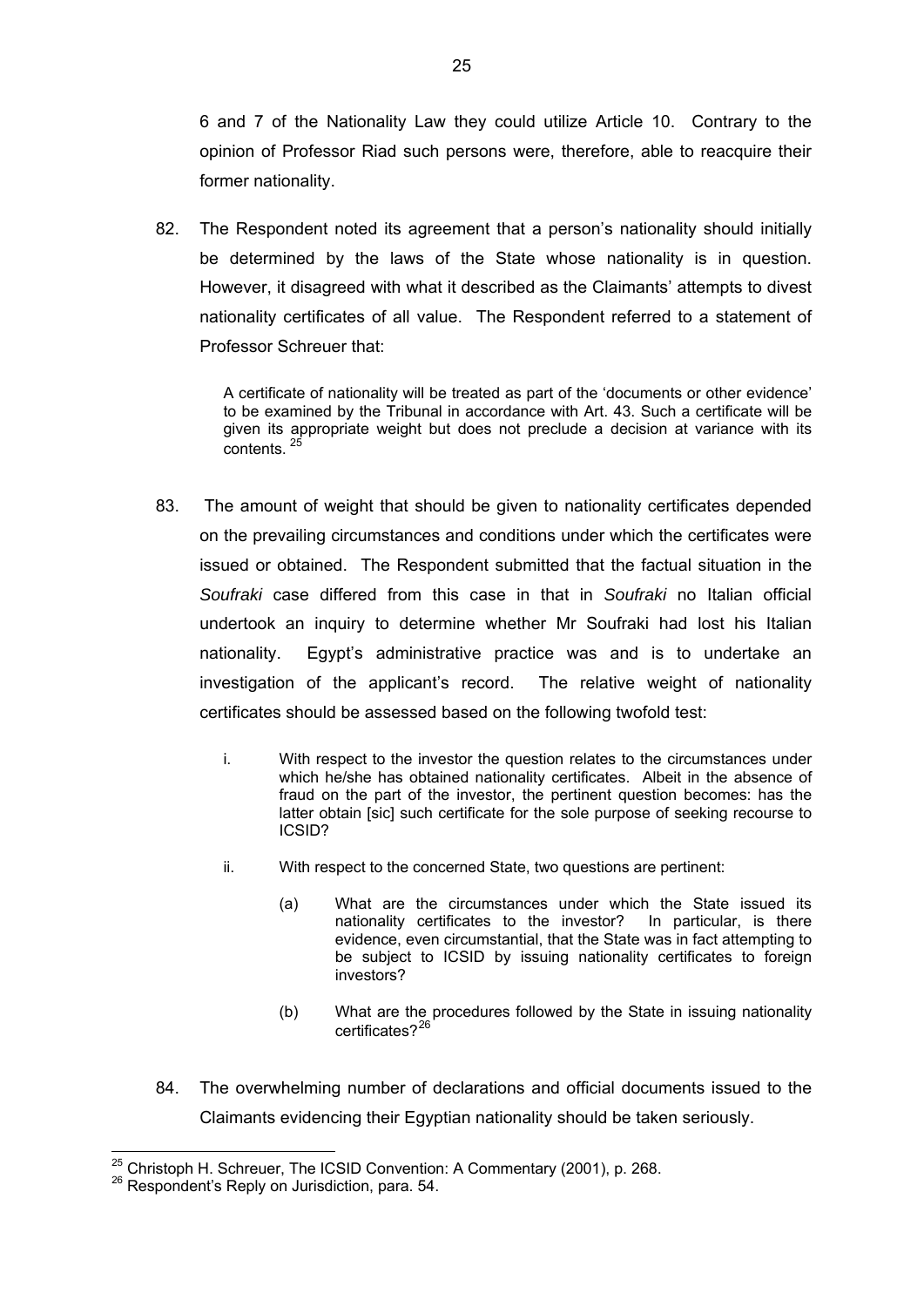<span id="page-25-0"></span>85. The Respondent contested the Claimants' analysis of the *Champion Trading* decision as based on an assessment of Egypt's nationality laws and reaffirmed its contention that the decision "has established an incontestable linkage between the *personal behavior* of the claimants (determined through the factual background and circumstances), on the one hand, and deciding the issue of nationality, on the other $n^{27}$  $n^{27}$  $n^{27}$  (emphasis in original). The Claimants' behaviour in setting up the Siag Touristic and Siag Taba companies and traveling extensively on Egyptian passports was relevant to the Tribunal's enquiry as to the nationality of the Claimants.

# Existence of an "Investment"

- 86. On the subject of its objections to jurisdiction *ratione materiae* the Respondent submitted that although the term investment has a broad definition it is not without limitations and should be determined on a case by case basis. Foreign investment requires a placement of foreign capital in the host state under the complete or incomplete control of foreign investors. The purpose of the ICSID Convention is to afford a higher level of protection to foreign investors. The Respondent emphasized that the purpose of the ICSID Convention was the settlement of international disputes. That is, investments by foreign investors involving the flow of foreign private funds to the host State. It was submitted that ICSID cases involve at least one foreign element and differ from municipal economic activities. At the date Egypt and Italy concluded the BIT on 2 March 1989, and at the date of entering into the sale contract on 4 January 1989 the Claimants were Egyptian nationals. The two companies, Siag Touristic and Siag Taba were established under Egyptian laws. From their inception, the economic activities of the Claimants were devoid of any foreign element. By contrast, both the *Fedax* case and the *Tokios Tokeles* case referred to by the Claimants had involved a foreign element from the beginning.
- 87. The Respondent continued to assert that, in any event, the Claimants should be estopped from bringing their claim before this Tribunal due to their attempting to "have it both ways" when it came to their assertions and denials of Egyptian nationality. It was a settled principle of international law that a person may not take advantage of a change of nationality to bring a claim where the investment in question was made using a former nationality. The Claimants obtained the

<span id="page-25-1"></span> $\overline{a}$ <sup>27</sup> *Id*. para. 63.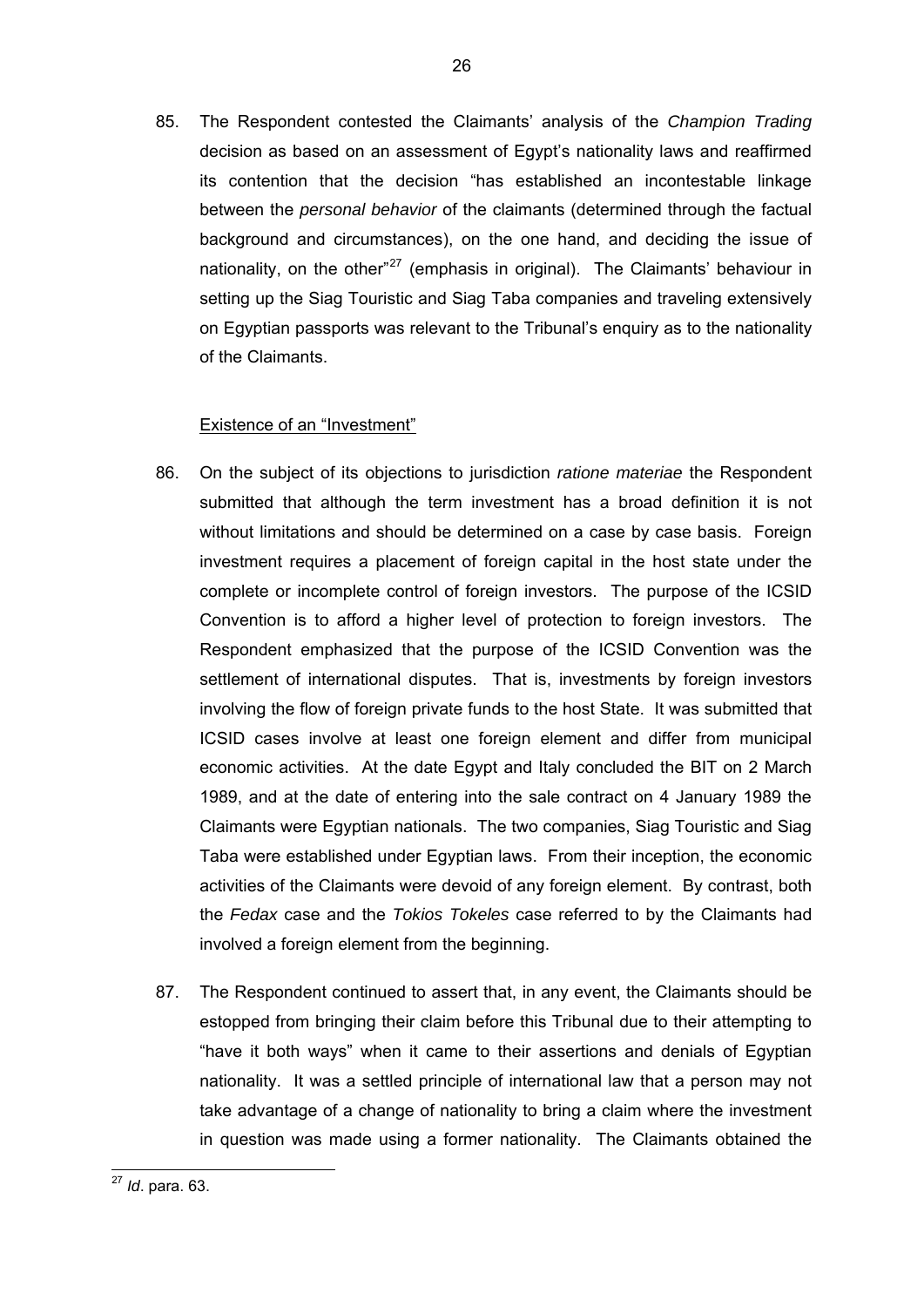<span id="page-26-0"></span>benefits of Egyptian nationality in making their investments and so should be estopped from bringing a claim based on their Italian nationality. The enquiry should be at the time of the investment not the time of the injury when assessing whether a claimant was seeking to take advantage of inconsistent rights afforded by multiple nationalities.

88. Finally, the Respondent set forth its request for relief in identical terms to those in its Memorial on Jurisdiction.

# **D. The Claimants' Rejoinder on Jurisdiction**

- 89. The Claimants filed a Rejoinder on Jurisdiction dated 4 August 2006. The principal arguments made in the Rejoinder are summarized below in paragraphs 90 to 102 below.
- 90. In their Rejoinder the Claimants reiterated that the case law of the Egyptian courts was clear that documentary evidence of nationality is *prima facie* evidence only. The most recent decision of the Supreme Administrative Court on 25 June 2005 held that it was "well settled jurisprudence that the Egyptian nationality is a legal status determined pursuant to the dictates of the applicable Egyptian nationality laws."<sup>[28](#page-26-1)</sup> The Claimants submitted that the Respondent had chosen to ignore this well-settled jurisprudence and had not even commented on the six decisions of the Supreme Administrative Court which Claimants had referred to in their Counter-Memorial. In terms of ICSID practice, both the *Soufraki* and *Champion Trading* cases reinforced the established principle that nationality was determined by application of the terms of the relevant nationality law and documents evidencing nationality were *prima facie* evidence only.

# Mr Siag

91. As to Article 10 of the Nationality Law, its purpose was to provide the legal framework by which an Egyptian may seek to have his/her foreign nationality recognized and to determine the impact of that event upon the person's Egyptian nationality. With respect to the Respondent's contention that it was important whether Mr Siag acquired his Lebanese nationality "voluntarily" or "involuntarily" this was in fact irrelevant. In any event, Egypt chose to invoke Article 10 when it

<span id="page-26-1"></span> $\overline{a}$  $28$  Claimants' Legal Authority 92, p. 4.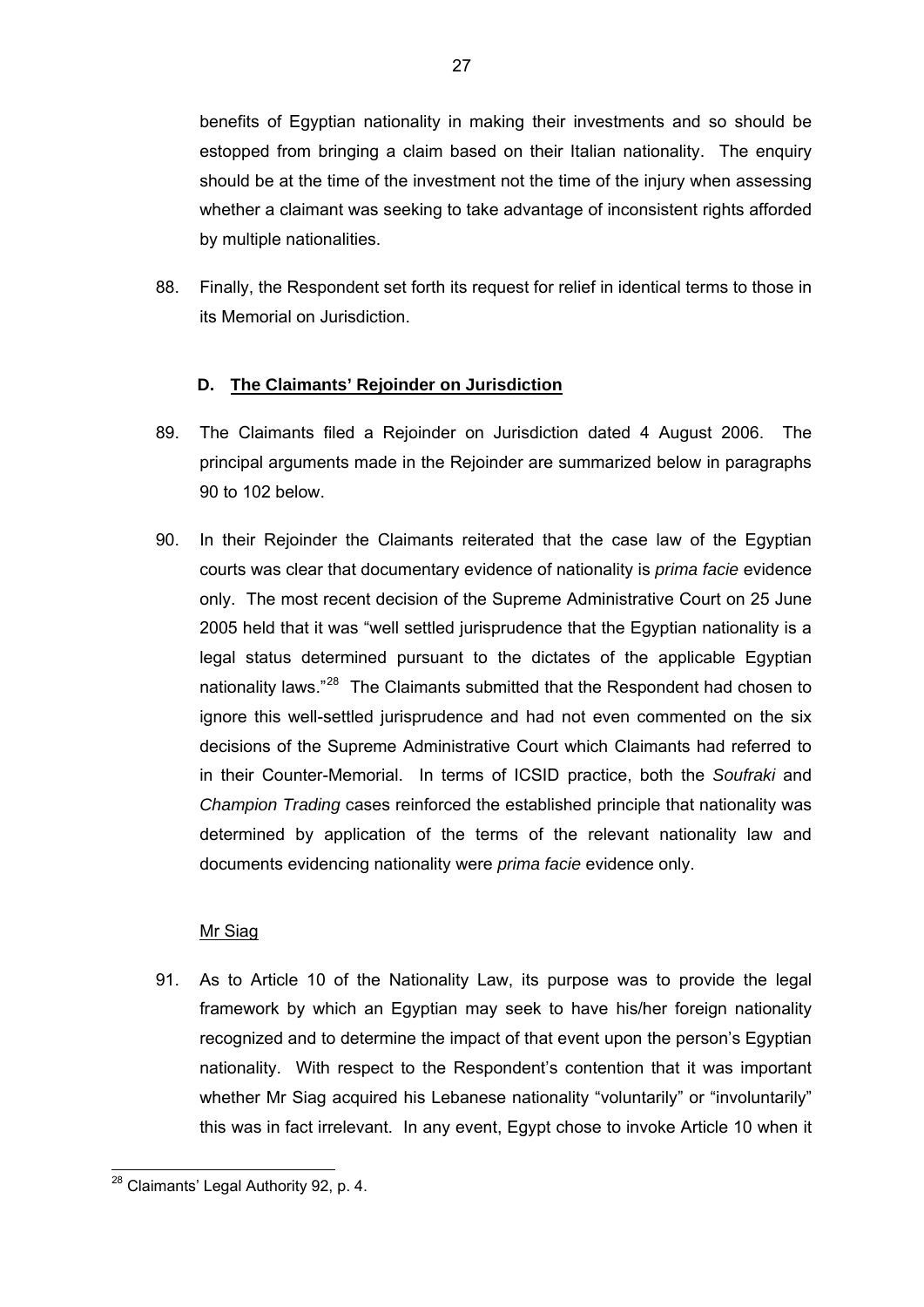received Mr Siag's application in December 1989 and could not now credibly argue that it was inapplicable. When it invoked Article 10 it did so in the belief that Mr Siag had acquired his Lebanese nationality at birth i.e. "involuntarily."

- 92. On the question of the satisfaction of the third paragraph of Article 10 by an "implied declaration," it was submitted that the passage from the Supreme Administrative Court's decision of 10 December 2000 provided no support for Dr El Haddad's contention that the declaration requirement may be satisfied by an "implied" or an "assumed" declaration. The Claimants recited Article 20 of the Nationality Law which provides that "[d]eclarations, notifications, documents and applications stipulated under this Law shall be addressed to the Minister of Interior or whomever he delegates in this regard, and issued on the forms determined by virtue of a decree from the Minister of Interior." The Claimants concluded that the declaration under Article 10 must be a formal declaration.
- 93. As a matter of law Article 10 applied both to nationalities acquired voluntarily through naturalization and involuntarily such as at birth. It was contended that the Respondent's argument would discriminate between Egyptians, which is impermissible under the Egyptian Constitution. Furthermore, there was nothing in the text of Article 10 to suggest that a person who acquires a foreign nationality involuntarily cannot apply under Article 10. This was reflected in the form from the Egyptian Ministry of Interior filled out by Mr Siag. It had a notation "date acquired" and Mr Siag wrote "from birth." This did not prevent the Ministry from processing Mr Siag's application. The passages from scholars relied upon by the Respondent, including Professor Riad, did not support its argument. All that they stood for was the unremarkable proposition that "an Egyptian who 'involuntarily' possesses a foreign nationality and does not seek to have such foreign nationality recognized under the provisions of Article 10 should not be stripped of his Egyptian nationality based solely on his failure to seek permission to acquire such foreign nationality under Article 10."<sup>[29](#page-27-0)</sup>
- 94. The date of and the manner of Mr Siag's acquisition of Lebanese nationality continued to be an area of contention between the parties. The Claimants summarized Mr Siag's acquisition of Lebanese nationality and the documents submitted in evidence as follows. Mr Siag acquired Lebanese nationality by naturalization in December 1989. There was no evidence from the Lebanese

 $\overline{a}$ 

<span id="page-27-0"></span><sup>&</sup>lt;sup>29</sup> Claimants' Rejoinder on Jurisdiction, para. 60.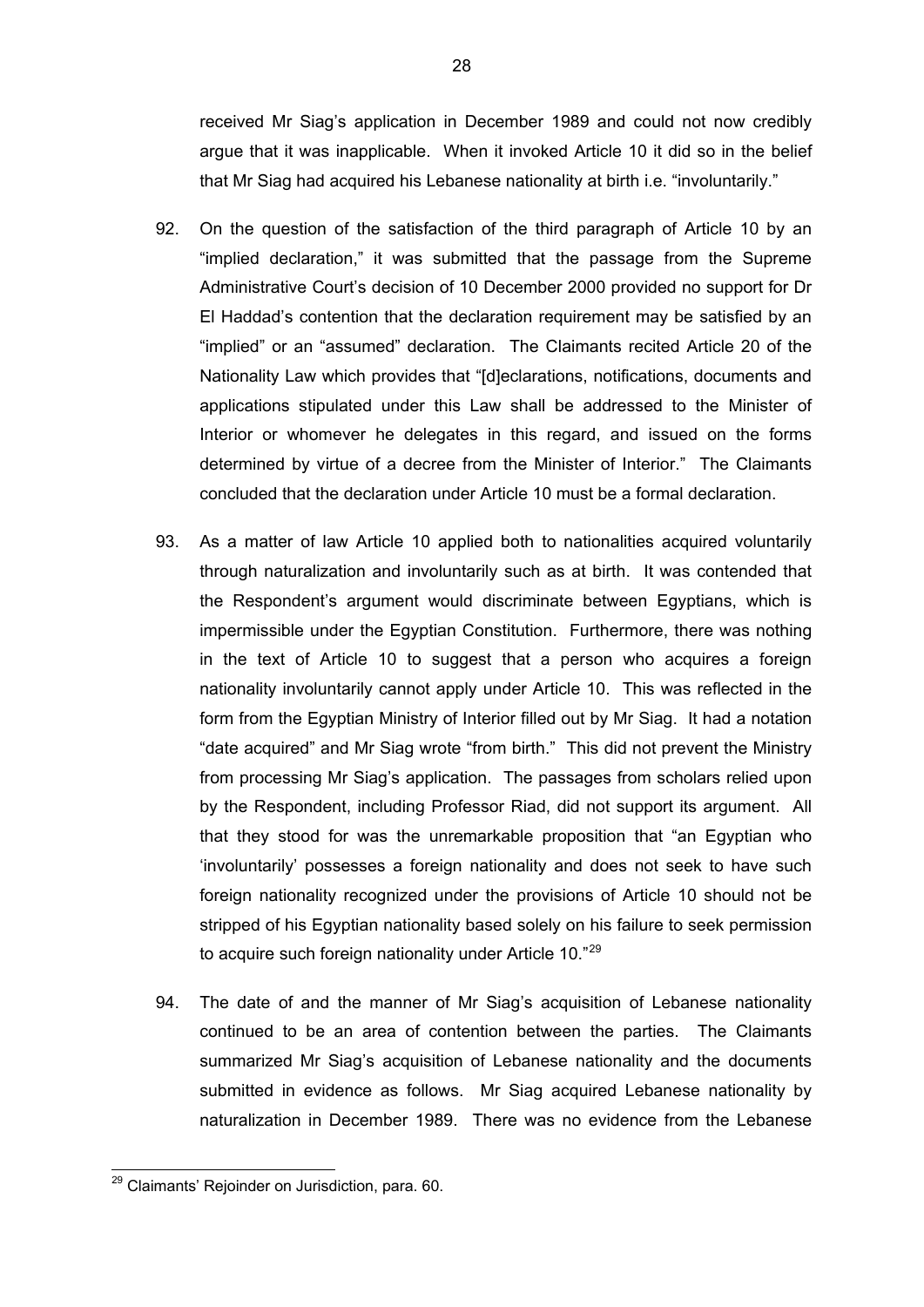<span id="page-28-0"></span>Embassy in Cairo to suggest that Mr Siag acquired Lebanese nationality at birth. Mr Siag was born of Lebanese origin because his ancestors on his father's side of the family had been Lebanese. It was submitted that the documents relied upon by Egypt to demonstrate that Mr Siag acquired his Lebanese nationality at birth were inconclusive. Mr Siag wrote the words "at birth" on his application for permission, dated 19 December 1989, for the reference to the date he "acquired" Lebanese nationality. He understood this to be a reference to his Lebanese origin. Similarly, the notation on his individual record "more than ten years" showed that he came from an "original" Lebanese family. Finally, the letter to Mr Siag from the Lebanese Embassy in Cairo of 19 December 1989 had been mistranslated by Egypt. It states "was born in Cairo on 12 March 1962, and he is of Lebanese nationality and registered in the records of this mission" not "was born in Cairo on 12 March 1962, of Lebanese nationality and recorded in the registers of this mission." In addition, the Respondent made a request to the Lebanese Embassy for documents proving Mr Siag acquired Lebanese nationality at birth and evidence of his father's Lebanese nationality. The Lebanese Embassy responded that it had no such evidence.

#### Ms Vecchi

- 95. As to Ms Vecchi, the Claimants contended that the Respondent's suggestion that there was a difference between the terms of the 1956 nationality law and the 1958 nationality law was misplaced. The two applicable provisions were identical. Likewise, as stated in the Counter-Memorial and the Expert Opinion of Professor Riad, Article 1 of the Nationality Law was only meant to address who were "original" Egyptians prior to the establishment of the United Arab Republic.
- 96. It was submitted that the Nationality Law was a matter of "public order." Therefore, it was immediately applicable to all Egyptians without discrimination. It was not possible for the Nationality Law to apply only to those women who acquired the Egyptian nationality of their husbands after 1975. Moreover, the prior nationality laws of 1956 and 1958 contained the same provisions as Articles 7 and 8 of the Nationality Law.
- 97. In relation to the Respondent's contention that the legislators could have retained a similar sentence to that found in Article 14 of the 1958 nationality law, the Claimants asserted that this argument was misplaced. The reason for the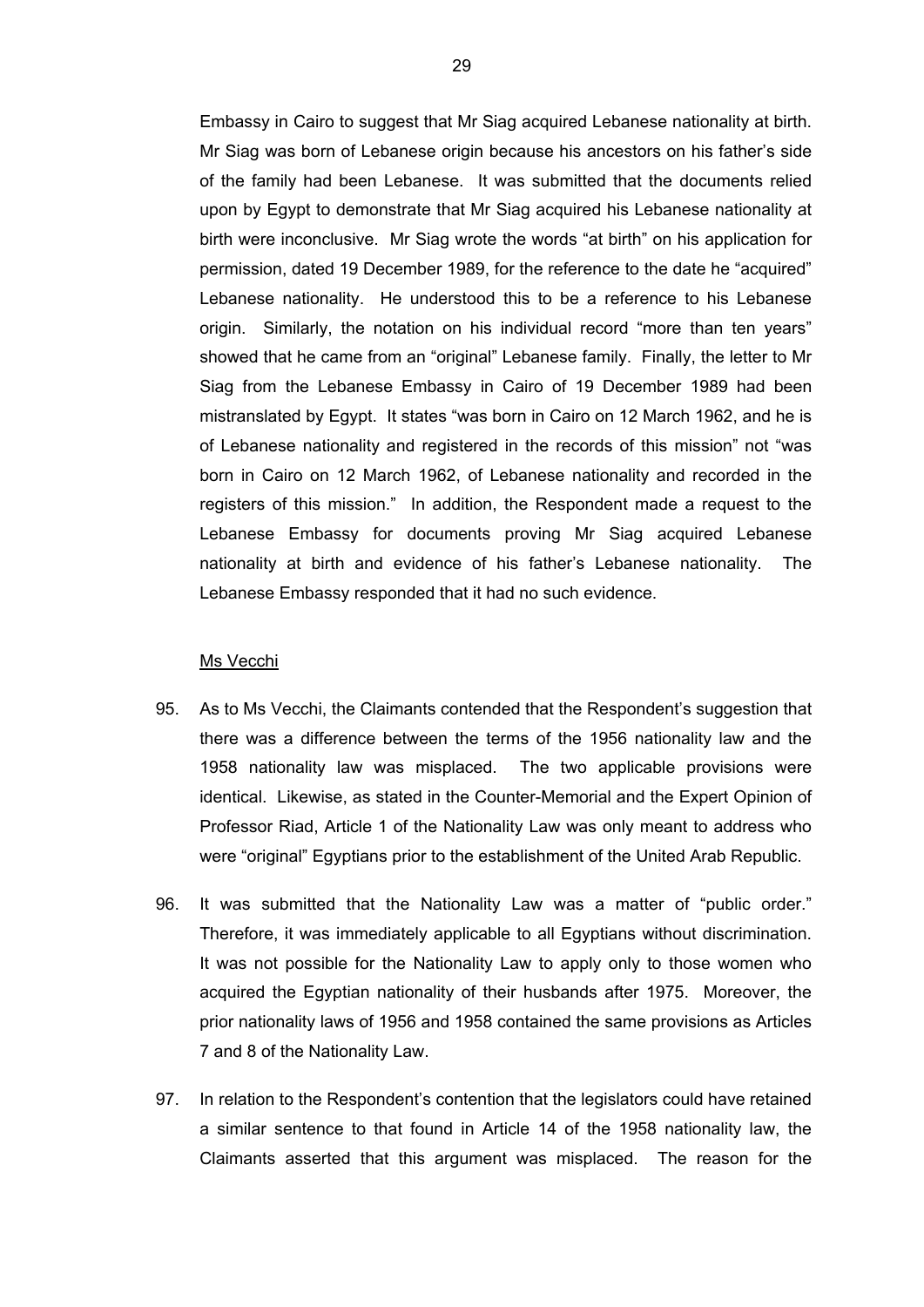<span id="page-29-0"></span>sentence being in the 1958 law had been explained by Professor Riad. He stated that it was there because the 1958 law established nationality in the United Arab Republic. This need was not there when the Nationality Law was enacted in 1975.

- 98. The Claimants then asserted that the Respondent's interpretation and application of its nationality law in this case constituted an abuse of rights under international law. The Respondent had inconsistently applied its nationality law for the sole purpose of evading its international obligations.
- 99. On the procedural matter of the burden of proof the Claimants submitted that the Respondent bore the burden of proof with respect to each of its jurisdictional objections. Claimants relied upon the opinion of Professor W Michael Reisman<sup>[30](#page-29-1)</sup> that stated "Egypt, as the party advancing the objections to jurisdiction following a *prima facie* showing by the Claimants, bears the burden to prove their elements."[31](#page-29-2)

### *Ratione Materiae* Objections

100. Turning to the *ratione materiae* objections the Claimants submitted that the terms of the ICSID Convention and the BIT were relevant. The drafters of the ICSID Convention intentionally left the term "investment" undefined. The BIT in this case contained a very broad definition of "investment." The Claimants reiterated that the reading in of an origin of capital requirement has been firmly rejected in ICSID practice. It was submitted that the Respondent's attempt to distinguish the *Fedax* and *Tokios Tokeles* cases on the basis that the economic activities in question possessed a foreign element from the very beginning were not of assistance. This difference was immaterial to the propositions expressed in those cases concerning the definition of investment and an origin of capital requirement. The Respondent's argument that the investments were never controlled by a foreign investor was also challenged. The Claimants submitted that Mr Siag and Ms Vecchi acquired Italian nationality on 3 May 1993 and 14 September 1993 respectively. The vast majority of the money they invested was invested from 1994 onwards.

1

<span id="page-29-1"></span><sup>&</sup>lt;sup>30</sup> Myres S McDougal Professor of International Law at Yale Law School.<br><sup>31</sup> Prof W Michael Reisman's Opinion of 31 July 2006, para. 5.

<span id="page-29-2"></span>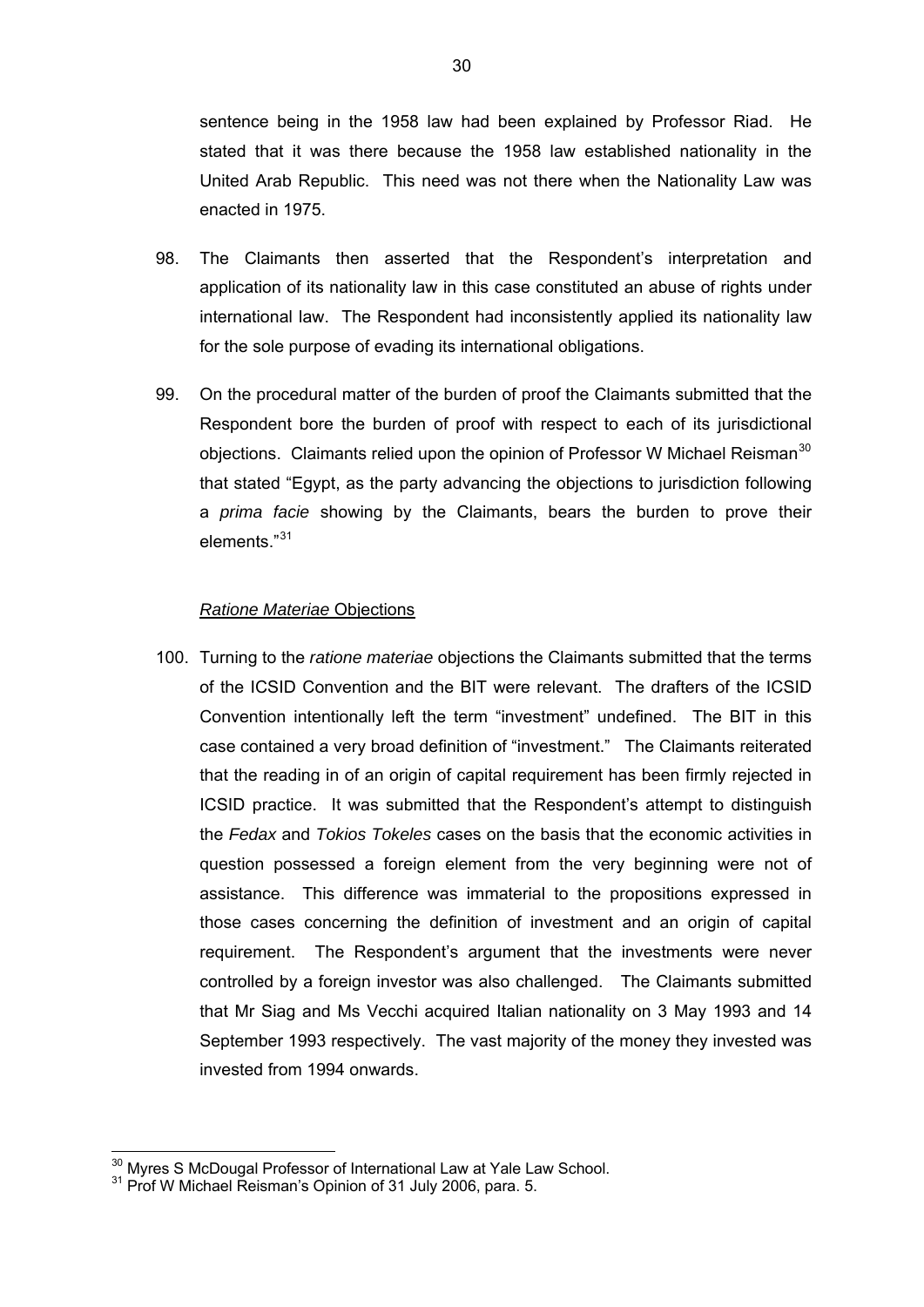- <span id="page-30-0"></span>101. The Claimants repeated their contention that the Respondent's estoppel argument was not a jurisdictional issue and should be part of the merits stage of these proceedings. In any event, the claim was baseless. The Claimants never attempted to conceal their Italian nationality or deliberately failed to disclose their loss of Egyptian nationality. There was also no evidence that the Claimants wilfully manipulated their nationality. Their acquisition of Italian nationality was unrelated to these proceedings.
- 102. The Claimants' request for relief remained the same as in the Counter-Memorial on Jurisdiction.

### **E. The Hearing on 8-9 August 2006**

103. At the hearing on 8–9 August 2006 no witnesses were called for crossexamination. Each side made oral presentation of its respective case and responded to questions from the Tribunal. The presentations closely followed the written submissions discussed above and to avoid undue repetition the following analysis is a brief summary only.

#### The Respondent's Arguments

- 104. The Respondent noted that there were two ways to approach the interpretation of the ICSID Convention and the BIT, namely the literal approach and the contextual approach. It was submitted that the contextual approach, taking into account the objectives of these instruments, was the preferred approach. Turning to the Nationality Law the object was to encourage Egyptians to maintain their Egyptian nationality and so their links to Egypt if they acquired another foreign nationality through migration to another country. This was reflected in the first paragraph of Article 10 which stated that if permission was not granted by the Egyptian Minister of Interior to acquire a foreign nationality the person retained their Egyptian nationality.
- 105. It was suggested that there was no unanimity of opinion among scholars as to the requirement to make a declaration under the third paragraph of Article 10 within the one year period following the grant of permission. The trend of legal scholarship was towards not requiring a declaration within the one year period once permission had been granted. It was also submitted that the decisions of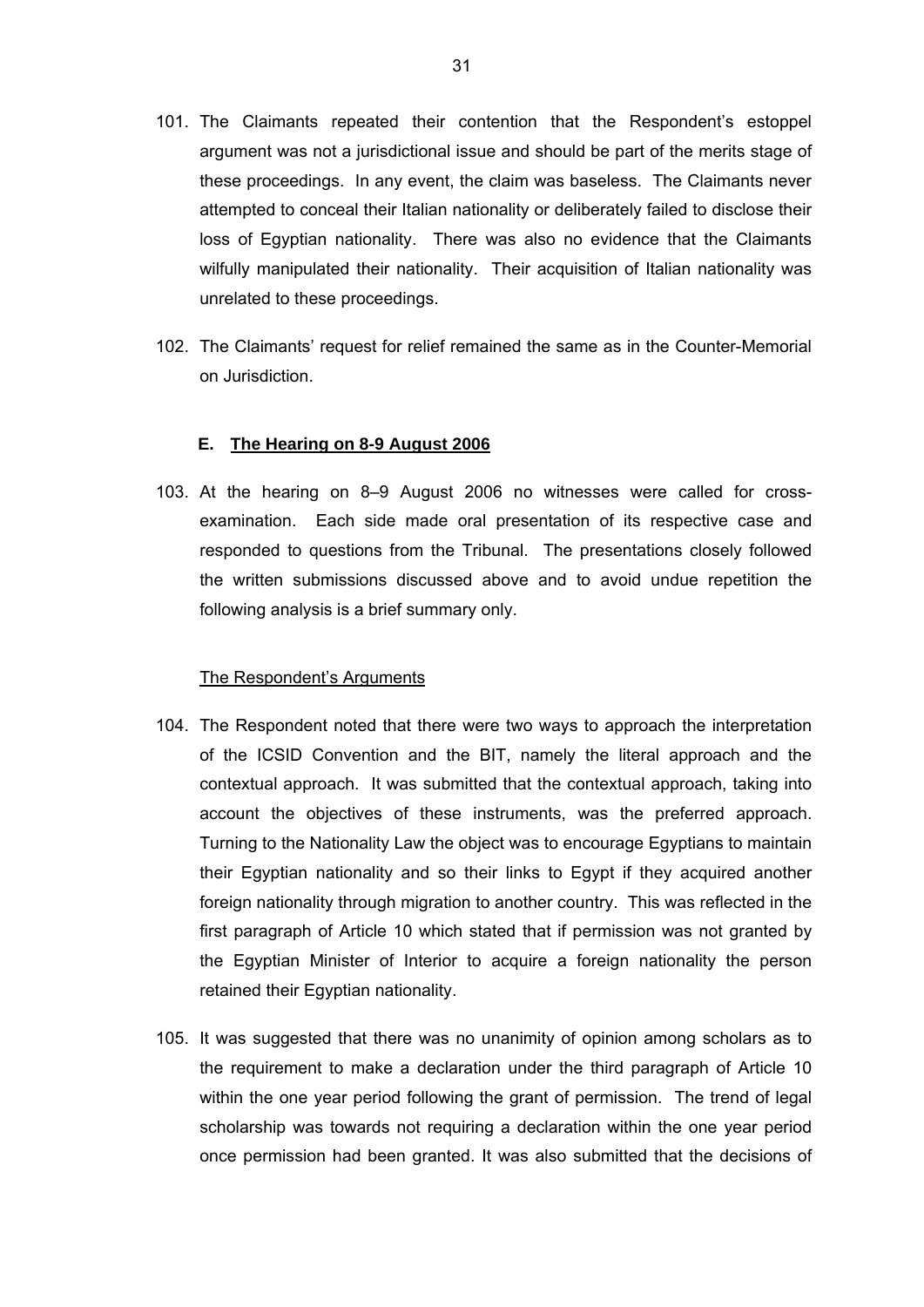the Egyptian courts were not unanimous on the one year requirement under Article 10(3). Counsel for the Respondent mentioned four cases that it said supported that trend. (After hearing the submissions of both parties the Respondent was granted permission to produce these four cases and a posthearing submission.)

- 106. There was not a consistent line of court decisions and it was the consistent practice of the Egyptian Ministry of Interior not to require the declaration. However, no evidence to this latter effect was produced. It was also claimed that there was no official form for the declaration.
- 107. Where a person applied to the Egyptian Minister of Interior under Article 10 for an already acquired foreign nationality what was actually being sought was recognition of that foreign nationality. If that person was permitted to maintain his Egyptian nationality that was the end of the matter and no further action was required. It was immaterial whether Mr Siag had been born Lebanese or became naturalized as a Lebanese. He did not get prior permission to acquire that Lebanese nationality and so under the first paragraph of Article 10 he remained Egyptian.
- 108. With respect to Ms Vecchi, she was not covered by Article 8 of the Nationality Law since pursuant to Article 1 she is not to be considered a "foreign woman." Moreover, when she reacquired her Italian nationality Ms Vecchi did nothing to inform the Egyptian Ministry of Interior. Article 10 would apply and she has never sought permission under that article.
- 109. On the burden of proof it was said that this was covered by Article 24 of the Nationality Law which provided that "the onus of proof of nationality shall be borne by whoever upholds or alleges not carrying Egyptian nationality." In short, he or she who asserts must prove.
- 110. The Respondent accepted that the definition of "investment" was undefined in the ICSID Convention. However, consistent with its earlier written submissions, it was contended that there must be some foreign element. The Respondent maintained its contention that the purpose and objectives of the ICSID Convention required an origin of capital requirement. It was acknowledged that such a view was the opposite to the view reached by a number of ICSID tribunals. In those cases, though, the economic activity comprised at least one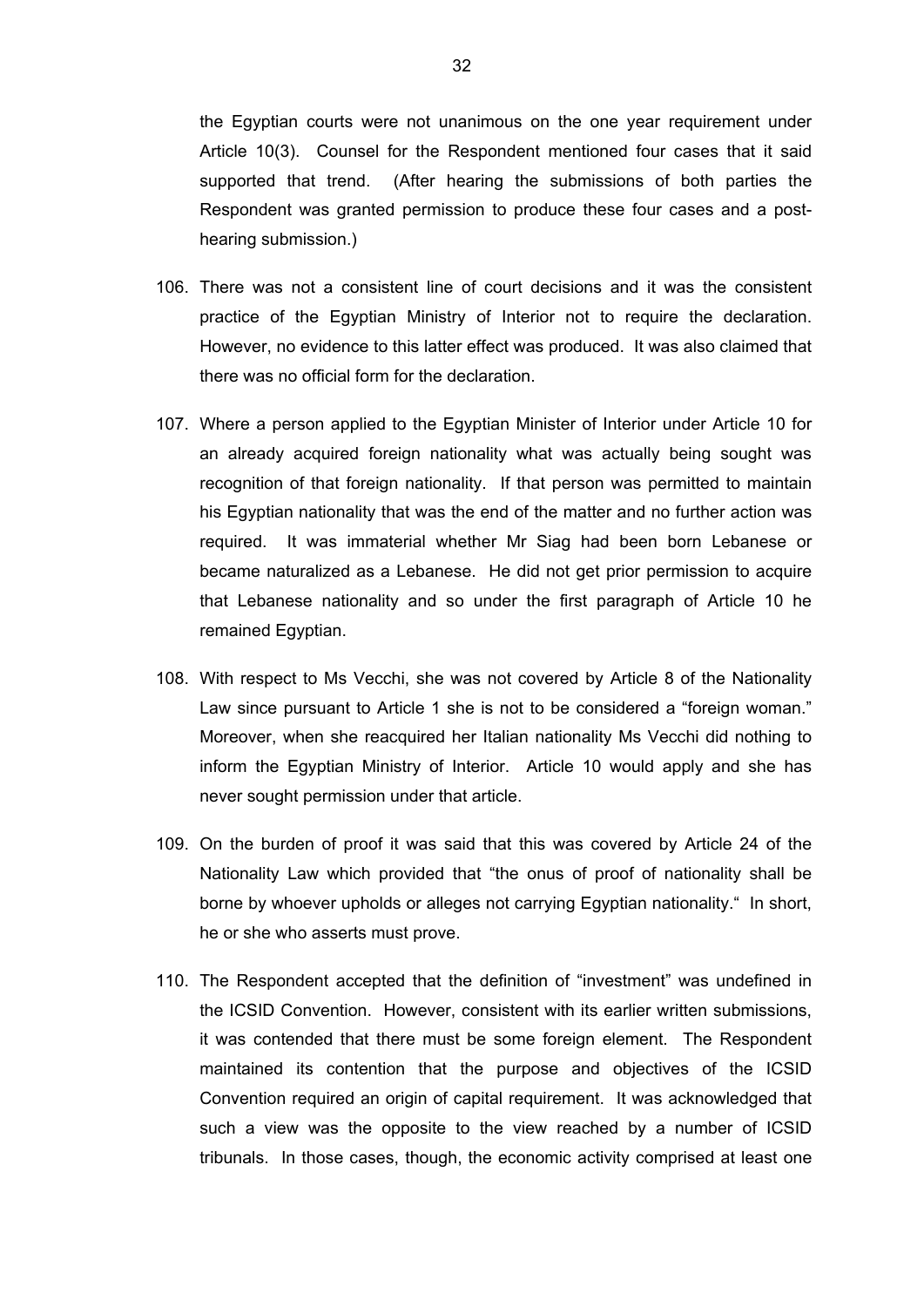<span id="page-32-0"></span>foreign element from its inception. To include the Claimants' investment under the protection of the ICSID Convention would expand the scope of international investment protection to include what were municipal economic activities.

- 111. The Respondent reiterated that its estoppel claim could be considered at the jurisdictional phase although it was acknowledged that it did not form part of the tests set out in Article 25 of the ICSID Convention. As to the substance of its estoppel claim, the Respondent asserted that the Claimants had derived benefits based on the belief that they were Egyptians and it was inequitable for them to now base claims on the fact such nationality had been lost.
- 112. As to the Claimants' contention that the Respondent has committed an abuse of rights under international law the Respondent submitted that it was entitled to take the position it had taken on interpretation of the Nationality Law and that the opinion of Professor Reisman was unbalanced and biased.

### The Claimants' Arguments

- 113. On the issue of nationality it was contended that the Claimants had provided unrebutted *prima facie* proof of the positive nationality requirement, Italian nationality, at the time the claim was filed and registered. The Claimants also satisfied the negative nationality requirement.
- 114. Mr Siag lost his Egyptian nationality through the operation of Egyptian law when he failed to make a declaration within the one year period stipulated in the third paragraph of Article 10. This view was supported by the premier Egyptian expert on the Nationality Law, Professor Riad and the Egyptian courts. Article 10 concerned the recognition of a foreign nationality by Egypt and the determination of whether Egypt will give such nationality some legal effect in Egypt. It was acknowledged by Respondent's experts that Article 10 could be utilized irrespective of whether or not the nationality was acquired before or after permission was sought. It also applied irrespective of whether the nationality was acquired voluntarily or involuntarily.
- 115. The first paragraph of Article 10 did state that a person who acquired a foreign nationality without obtaining permission retains their Egyptian nationality. However, there is discretion under Article 16 to also strip that person of their Egyptian nationality. Although it was contended that it was not an issue, the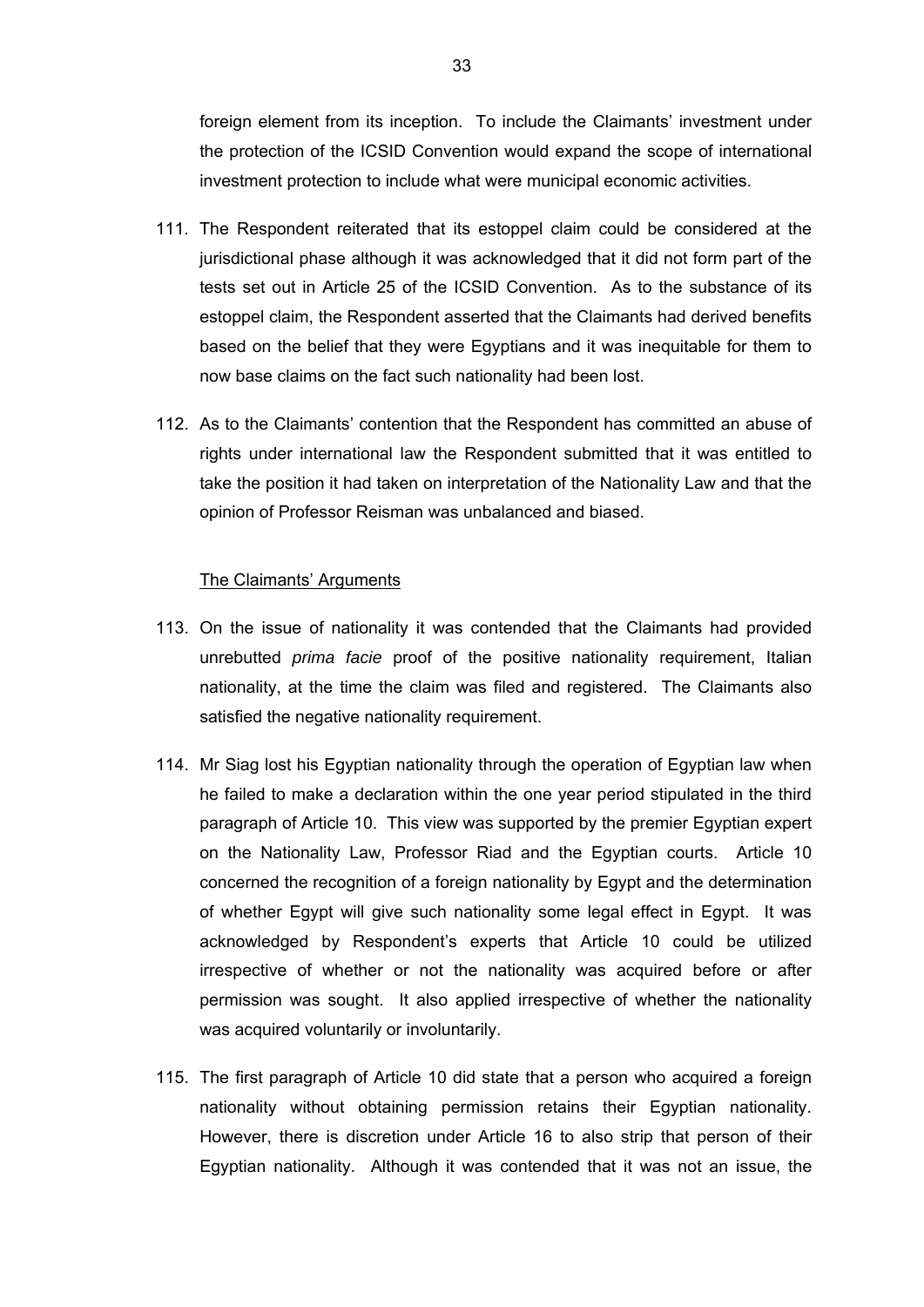Claimants submitted that Mr Siag acquired his Lebanese nationality through naturalization not at birth.

- 116. It was the view of Professor Riad that when permission is granted for an already acquired foreign nationality that there should be a formal expression, such as making an application for and receiving a passport, after the permission is granted. The view of the Respondent's experts Professors El Haddad and Abdel Aal that the one-year period starts when permission is granted was noted. The Claimants submitted that on either calculation there was no declaration made within the one year period. Article 20 of the Nationality Law set out the requirements for declarations and it was clear that these requirements applied to the declaration requirement under Article 10.
- 117. It was submitted that extrinsic evidence of nationality was *prima facie* evidence only. Such was the holding of Egypt's Supreme Administrative Court and also other ICSID tribunals. However, such evidence is irrelevant if inconsistent with an application of the relevant law.
- 118. With respect to Ms Vecchi's nationality it was contended that she gained her Egyptian nationality exactly in the manner described in Article 7 of the Nationality Law except that it was under the relevant article of the prior nationality law, which was worded identically. It was submitted that the Nationality Law applied to Ms Vecchi but, even if it did not, she lost her Egyptian nationality in any event through the operation of the prior nationality law.
- 119. The Claimants summarized their claim that there had been an abuse of rights under international law. It was asserted that the Respondent was not allowed under international law to apply its laws arbitrarily so as to evade jurisdiction under the ICSID Convention.
- 120. As to the Respondent's estoppel claim, the Claimants reiterated their primary argument that this claim should properly be dealt with as part of the determination of the merits of the dispute. In any event, it was denied that the Claimants concealed their Italian nationality from Egypt or in any way had behaved inequitably. The detriment relied upon by Egypt of being held to the stricter standards of investment protection under international law was also questioned.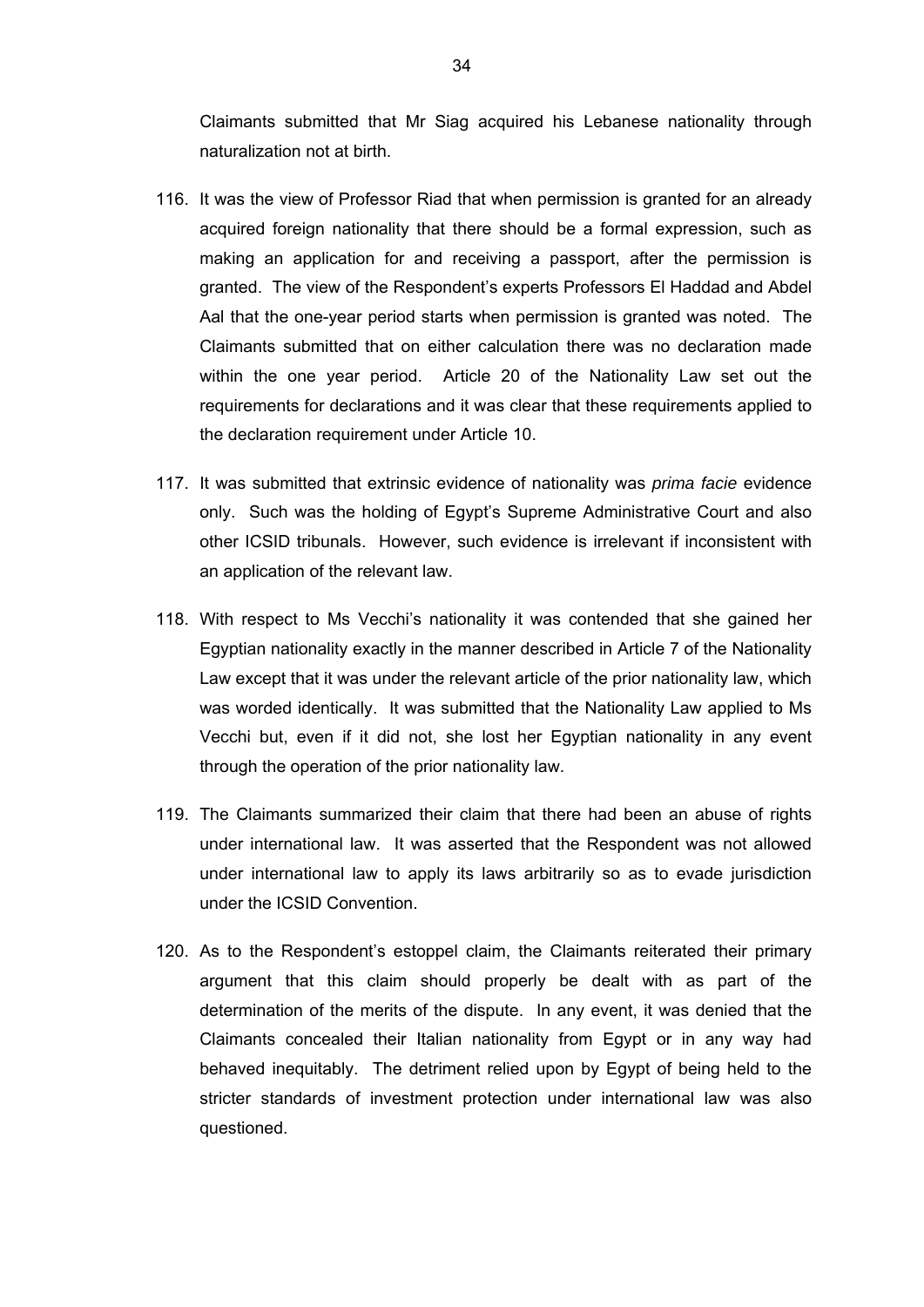- 121. The Claimants maintained that the Respondent's objections to jurisdiction *ratione materiae* were without merit. The Claimants had stated that they invested US\$20 million in the Taba project in their personal capacities. In any event, it made no difference if the Claimants' funds were channeled through the two companies formed for the purpose of the investment.
- 122. There was no origin of capital requirement or any requirement that part of the funds invested should be from Italy. The suggestion to the contrary derived no support from the terms of the ICSID Convention, the BIT or the decisions of ICSID Tribunals. No ICSID tribunal had held that the ICSID Convention requires a foreign origin of capital.
- 123. The Claimants disagreed with the argument raised by the Respondent that the Claimants were Egyptian nationals in 1989 when the BIT was entered into and that was the time that mattered. The Claimants investments were made between 1994 and 1996 after they acquired Italian nationality and lost Egyptian nationality. The acts of Egypt that were complained of also occurred after the Claimants acquired Italian nationality.
- 124. The Claimants contended that any legitimate expectations that they were Egyptian nationals were not relevant to determining the issue of nationality. This issue was a matter of public order to be determined by the application of Egyptian law. The *Champion Trading* and *Soufraki* Tribunals had ruled to this effect.
- 125. On the relevance of the abuse of rights argument, it was submitted that this set an outer limit on what the Respondent could argue in this proceeding. It was also relevant to the determination of costs of the jurisdiction phase. In response to a question raised by Professor Vicuña concerning the relevance of continuity of nationality it was submitted that on the facts of this case the Claimants acquired their Italian nationality prior to the time that the vast majority of the investment was made and well before the acts which were the subject of the complaint. Also, for the purposes of jurisdiction the only two dates that mattered were those dates set out in the ICSID Convention.
- 126. As to the matters raised concerning the Claimants' Italian and Lebanese nationality it was argued that the matter of positive nationality was closed. The Claimants had made a *prima facie* showing of Italian nationality in their Memorial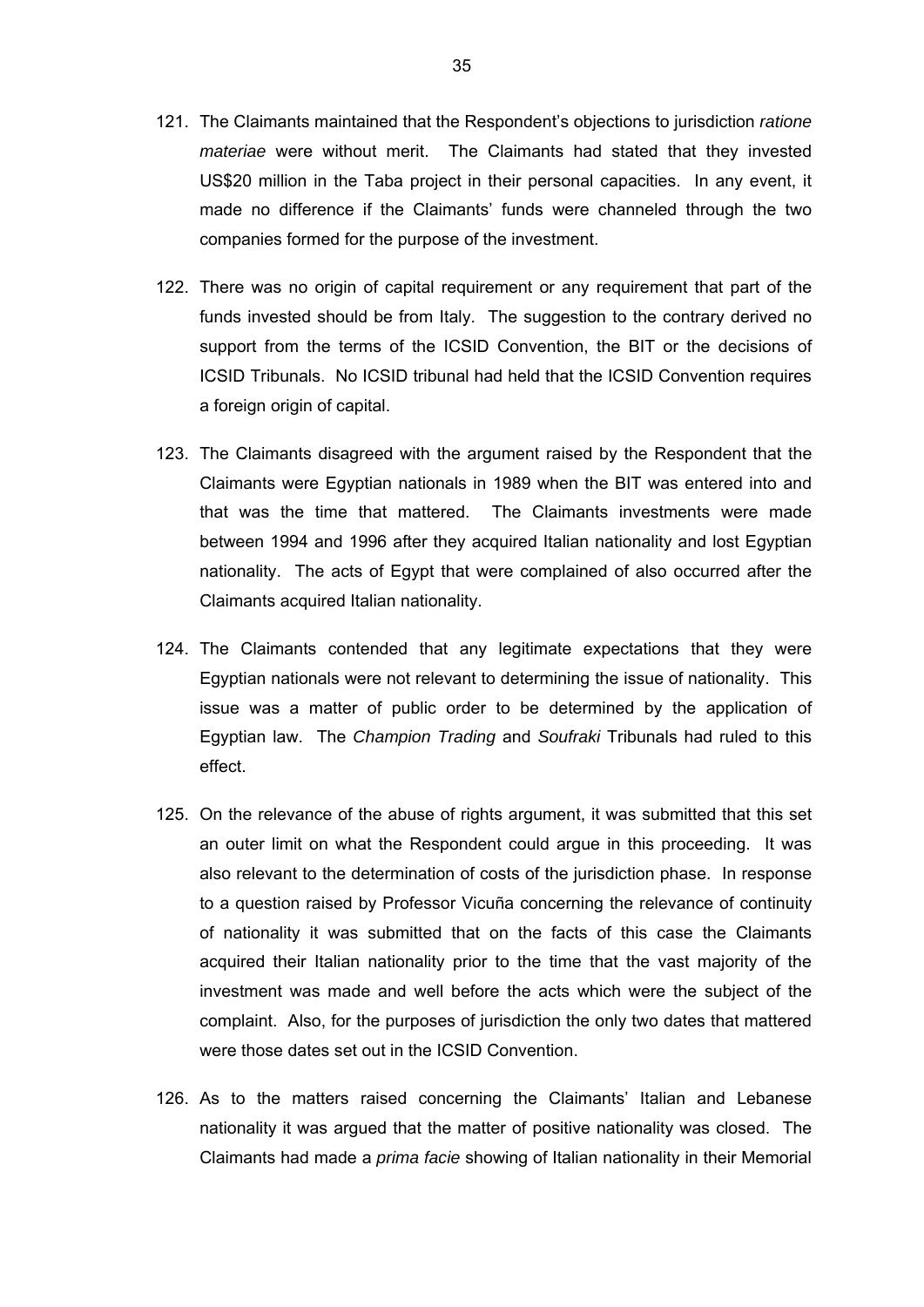<span id="page-35-0"></span>on the Merits and that had not been rebutted by the Respondent. Nor had Mr Siag's Lebanese nationality been debated. All that had been raised was whether he acquired such nationality at birth or by naturalization. This was a question of fact under Egyptian law in terms of Article 10.

127. On the matter of interpretation of the international instruments involved in this case it was submitted that the Tribunal should give deference to the negotiated language of the treaty, including how Egypt and Italy chose to define "natural person" and "protected investment." The Tribunal should not rewrite the BIT to achieve policy ends. If it did so, the Tribunal would be replacing its judgment for that of the Contracting States.

# **F. Post-Hearing Submissions**

# The Respondent's Post-Hearing Submission

- 128. Pursuant to the Tribunal's ruling at the jurisdictional hearing, the Respondent filed a post-hearing submission dated 29 August 2006.
- 129. The Respondent first discussed the alleged date of Mr Siag's Lebanese nationality. The Respondent argued that the Claimants had retreated from the "at birth" statement on Mr Siag's application and now contended that he acquired Lebanese nationality in December 1989 through naturalization.
- 130. In any case, it was submitted that it was accepted that Mr Siag acquired Lebanese nationality prior to his application for permission. This was decisive to the applicability of Article 10(3) and was supported by the decision of the Egyptian courts in a recent case (the *Lakah* case referred to below).
- 131. It was submitted that the two decisions of the Supreme Administrative Court of 21 December 2002 and 10 December  $2000^{32}$  $2000^{32}$  $2000^{32}$  submitted by the Claimants on the application of Article 10(3) of the Nationality Law did not in fact provide any guidance as to its application. The 2000 decision (the *Saleh* case) merely stated what the Article said and the 2002 decision related to a different factual situation. The Respondent submitted that the most recent relevant decision of the Supreme Administrative Court was a decision rendered on 27 August 2001.<sup>[33](#page-35-2)</sup>

 $32$  See supra, para. 54.

<span id="page-35-2"></span><span id="page-35-1"></span><sup>32</sup> *See supra*, para. 54. 33 Rulings Nos. 5329 and 5344 of Judicial Year 47 [hereinafter the *Lakah* case].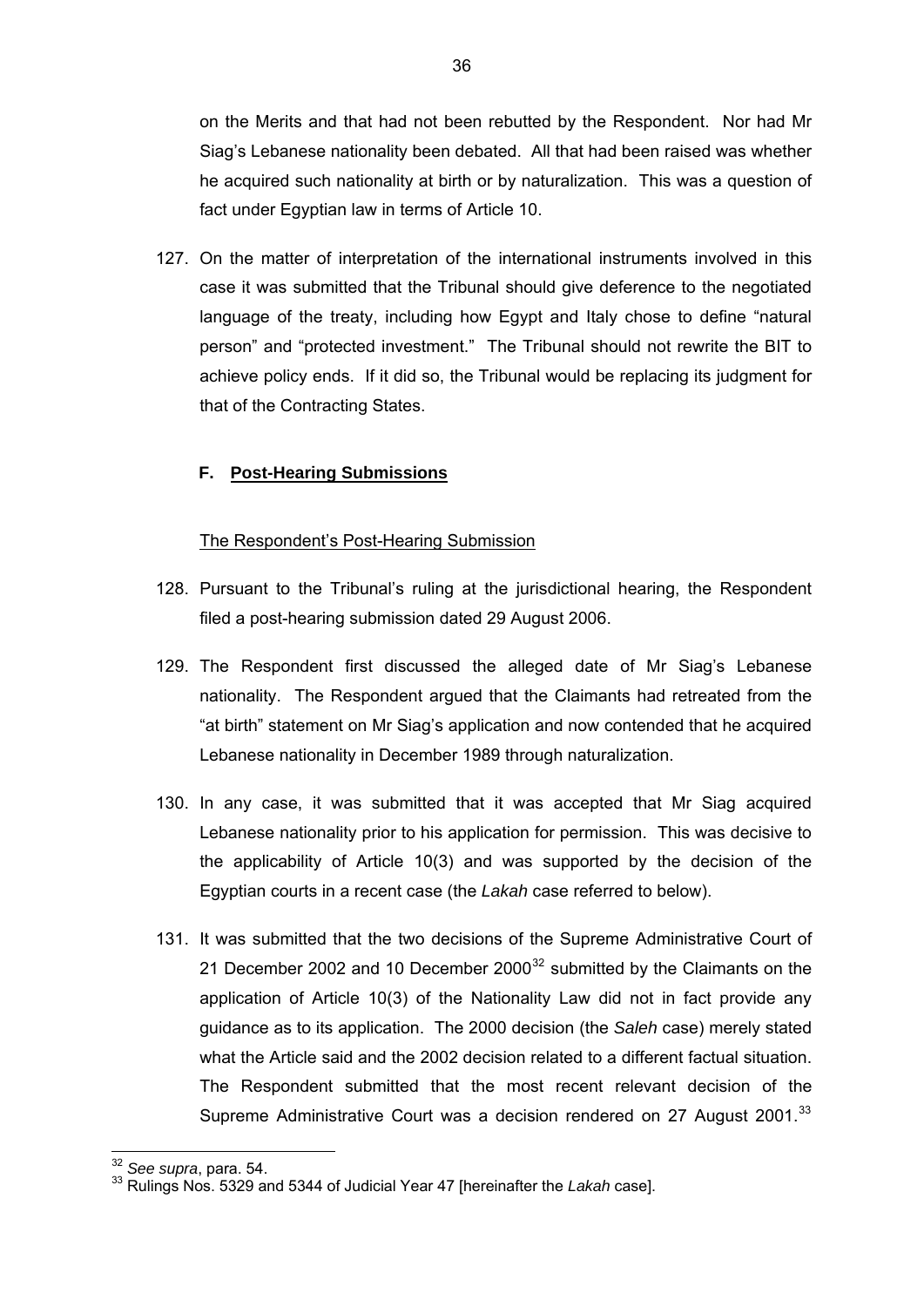<span id="page-36-0"></span>This case concerned a Mr Raymond Lakah, a dual-national of Egypt and France. The Respondent submitted that it could be inferred from the Court's decision that Mr Lakah held French nationality prior to seeking permission under Article 10, that he made no declaration within the one-year period, and that the Court did not investigate any formal expression of French nationality once permission was granted.

132. The Respondent also provided two further decisions of the Supreme Administrative Court<sup>[34](#page-36-1)</sup> which, although not touching on the interpretation of Article 10, were said to illustrate the objective of the Nationality Law.<sup>[35](#page-36-2)</sup>

### The Claimants' Post-Hearing Submission

- 133. The Claimant filed its Post-Hearing submission on 11 September 2006.
- 134. As to the decision of the Supreme Administrative of 10 December 2000 in the *Saleh* case, the Claimants said that Mr Saleh lost his Egyptian nationality because the steps required by Article 10 were not followed. Although he made a declaration within the one-year period, he had not in fact been granted the requisite permission by the Egyptian Minister of Interior. The Supreme Administrative Court emphasized and explained the requirement to obtain permission from the Egyptian Minister of Interior and then to make a declaration within one year from the date of acquisition of the foreign nationality. The Claimants submitted that the Respondent's attempt to distinguish this case was unavailing since Mr Siag's situation (permission granted but no declaration) was explicitly addressed by the Court. Similarly, the Respondent's attempt to distinguish the December 2002 Supreme Administrative Court decision as one concerning a minor failed to acknowledge that a minor's Egyptian nationality is directly linked to the declaration made by the father under Article 10(3).
- 135. The Claimants asserted that the three new judgments submitted by the Respondent were unrelated to Article 10(3) and noted that they were unaccompanied by any further expert opinion. The *Lakah* case raised interesting constitutional questions but shed no light on the interpretation of Article 10(3). The inferences the Respondent sought to draw from a brief passage of the

1

<span id="page-36-2"></span><span id="page-36-1"></span> $34$  Rulings Nos. 1648 and 1960 of Judicial Year 47 issued by the First Circuit of the Higher Administrative Court on 6 November 2000.  $35$  *Id.*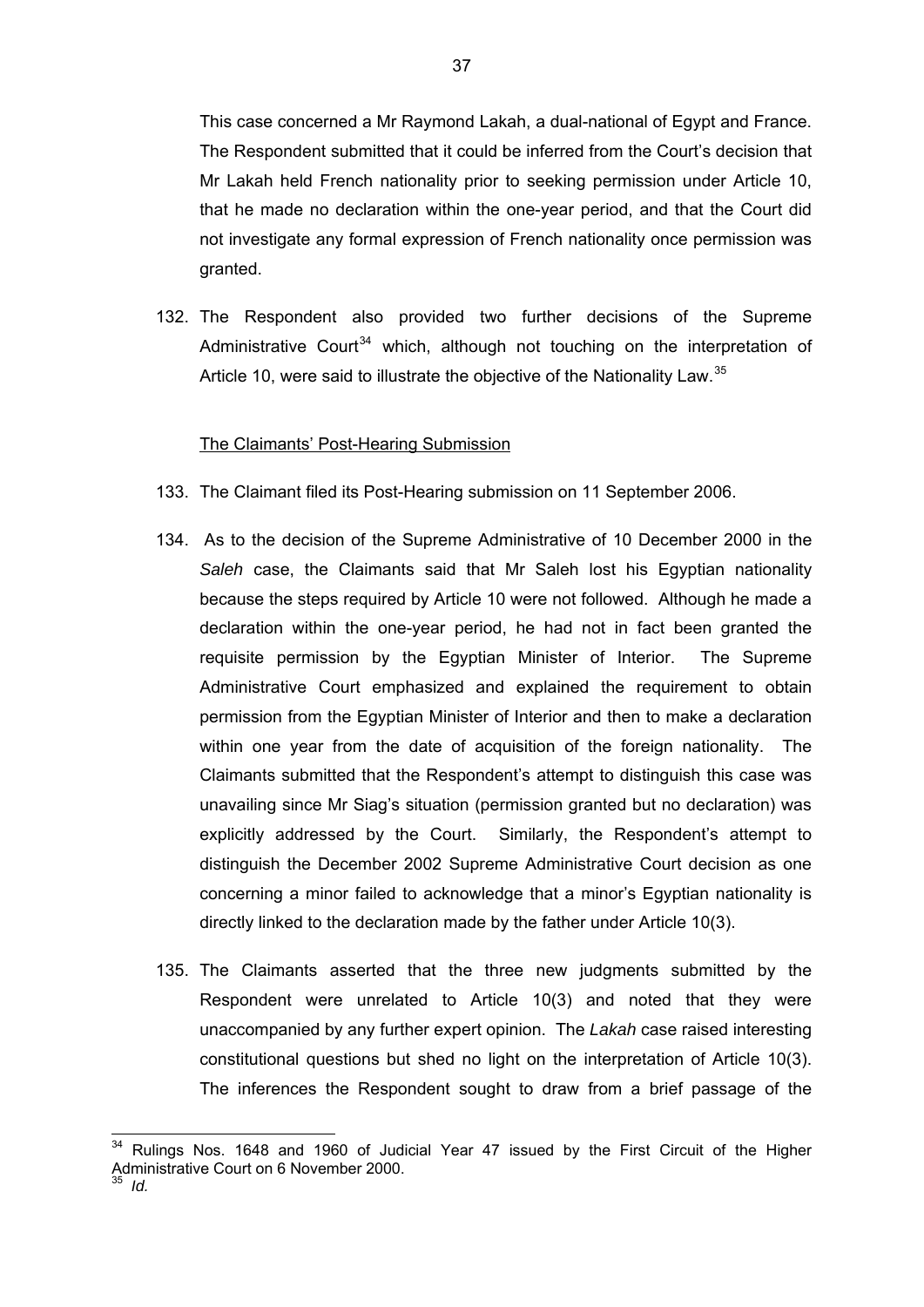<span id="page-37-0"></span>judgment were groundless. There was simply no analysis of Mr Lakah's Egyptian nationality under Article 10. As to the other two cases submitted by the Respondent, the Respondent had acknowledged that they did not touch upon the declaration requirement under Article 10.<sup>[36](#page-37-1)</sup>

136. In its post-hearing submission the Claimant also objected to the Respondent's post-hearing submission on the grounds that it made submissions that went beyond the areas that the Tribunal directed. The Claimants requested the Tribunal to disregard all submissions made by the Respondent in its Post-Hearing Submission that were not in compliance with the directions made by the Tribunal at the jurisdictional hearing. As noted above, the Tribunal does not consider it necessary to rule on this objection.

# **IV. EXAMINATION OF THE PARTIES' SUBMISSIONS**

- 137. Under Rule 41 of the ICSID Arbitration Rules the Tribunal is required to decide the Respondent's objection that the present dispute "is not within the jurisdiction of the Centre or, for other reasons, is not within the competence of the Tribunal." The Claimants contend that the Tribunal's jurisdiction is established under two instruments referred to at the outset of this Decision: (a) the BIT and (b) the ICSID Convention.
- 138. On the burden of proof, the Respondent asserted that despite the fact that it had raised the objections to jurisdiction in this case, the burden of proof lay with the Claimants to prove they were not Egyptian nationals at the relevant times. The Respondent relied upon Article 24 of the Nationality Law which provides "the onus of proof of nationality shall be borne by whoever upholds or alleges not carrying Egyptian nationality."<sup>[37](#page-37-2)</sup> The Tribunal does not agree that this Article extends to the burden of proof for what are jurisdictional objections asserted by the Respondent.
- 139. As regards the burden of proof on the Respondent's jurisdictional objections, the Tribunal adopts the test proffered by Judge Higgins, President of the

<sup>&</sup>lt;sup>36</sup> Respondent's Post-Hearing Submission, para. 28.

<span id="page-37-2"></span><span id="page-37-1"></span><sup>36</sup> Respondent's Post-Hearing Submission, para. 28. 37 Transcript, Day 1, p. 46. *See also* Respondent's Memorial on Jurisdiction, para. 6.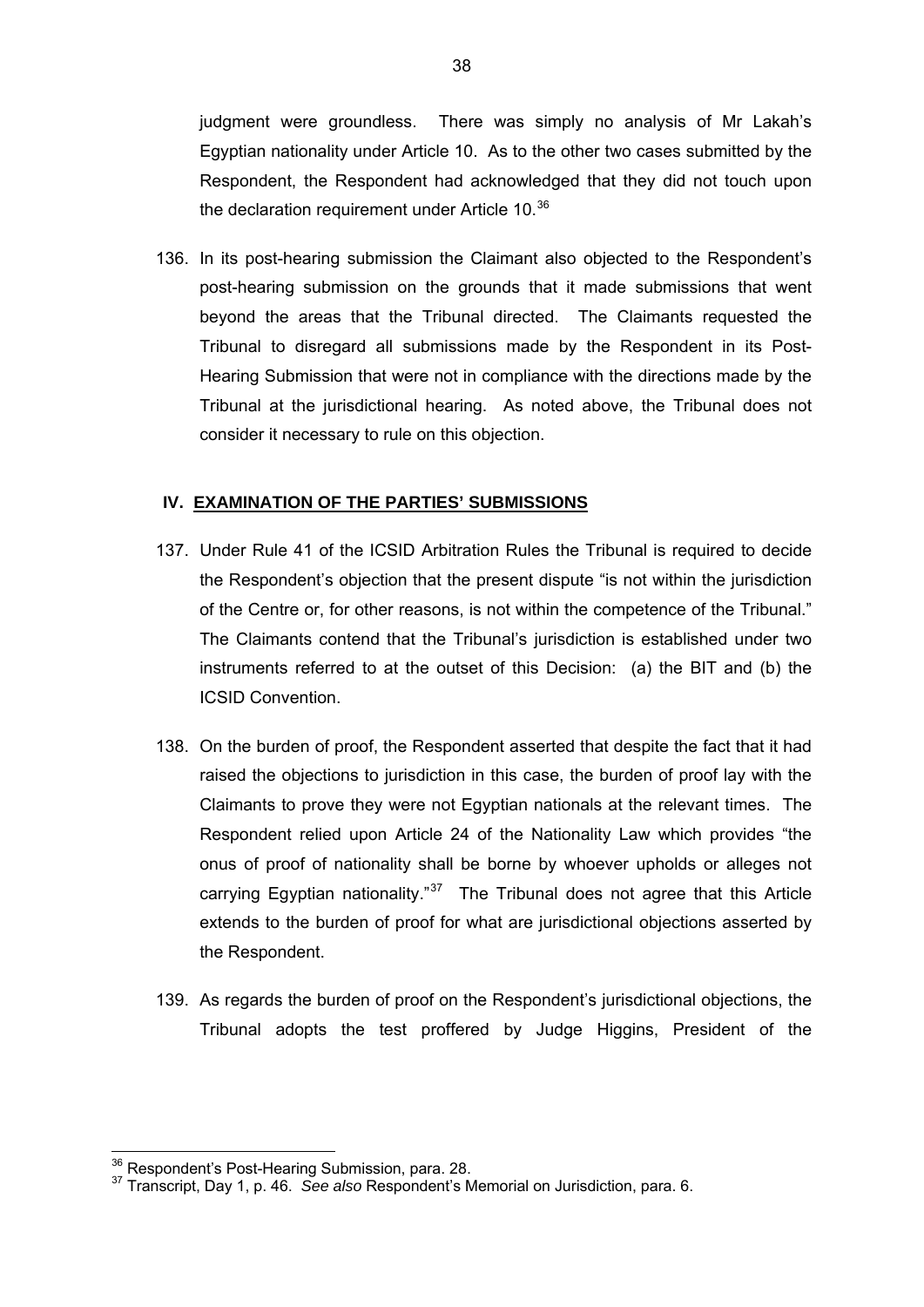<span id="page-38-0"></span>International Court of Justice, in her separate opinion in the *Oil Platforms Case*. [38](#page-38-1) The principle proposed by Judge Higgins was the following:

The Court should […] see if, on the facts as alleged by [Claimant], the [Respondent's] actions complained of might violate the Treaty articles  $(8, 33)$  [...] Nothing in this approach puts at risk the obligation of the Court to keep separate the jurisdictional and merits phases […] and to protect the integrity of the proceedings on the merits [...] what is for the merits, (and which remains pristine and untouched by this approach to the jurisdictional issue) is to determine what exactly the facts are, whether as finally determined they do sustain a violation of [the treaty] and if so, whether there is a defence to that violation [...]. In short it is at the merits that one sees "whether there really has been a breach."

140. This principle has been followed by a number of international arbitration tribunals deciding jurisdictional objections by a respondent state against a claimant investor. The Tribunal in the case of *Plama Consortium Limited v Republic of Bulgaria*[39](#page-38-2) stated that it did not understand that Judge Higgins' approach was in any sense controversial. In the *Salini v Jordan<sup>[40](#page-38-3)</sup>* case, referred to in *Plama Consortium*, the Tribunal stated:

In considering issues of jurisdiction, courts and tribunals do not go into the merits of the case without sufficient prior debate. In conformity with this jurisprudence, the Tribunal will accordingly seek to determine whether the facts alleged by the Claimant in this case, if established, are capable of coming within those provisions of the BIT which have been invoked.

141. The Tribunal agrees with this approach and applies it to the jurisdictional issues considered below.

# **A. Alleged Lack of Jurisdiction** *Ratione Personae*

 $\overline{a}$ 

142. It is common ground between the parties that under Article 25(2)(a) of the ICSID Convention there is a positive and negative nationality requirement. It is important to stress that the Claimants assertion that they held Italian nationality at the relevant times so as to satisfy the positive nationality under Article 25 of the Convention has not been contested by the Respondent.<sup>[41](#page-38-4)</sup> Rather, the

<span id="page-38-1"></span><sup>&</sup>lt;sup>38</sup> Case concerning Oil Platforms (Islamic Republic of Iran v United States of America), 1996, ICJ Reports 803, 810).

<span id="page-38-2"></span><sup>39</sup> *Plama Consortium Limited v Republic of Bulgaria*, ICSID Case No. ARB/03/24, Decision on Jurisdiction, 8 February 2005, 20 ICSID Rev.―FILJ 262 (2005), para. 119 40 *Salini Costruttori S.p.A and Italstrade S.p.A v The Hashemite Kingdom of Jordan*, ICSID Case No.

<span id="page-38-3"></span>ARB/02/13, Award, 15 November 2004, para. 151.

<span id="page-38-4"></span><sup>41</sup> Although the Respondent does in passing question the strength of the Claimants' connections with Italy in its Reply, when responding to Professor Reisman's Opinion that the Claimants' Italian nationality was acquired for *bona fide* reasons and that there was no room for an application of effective nationality principles since this was not a case of dual-nationality.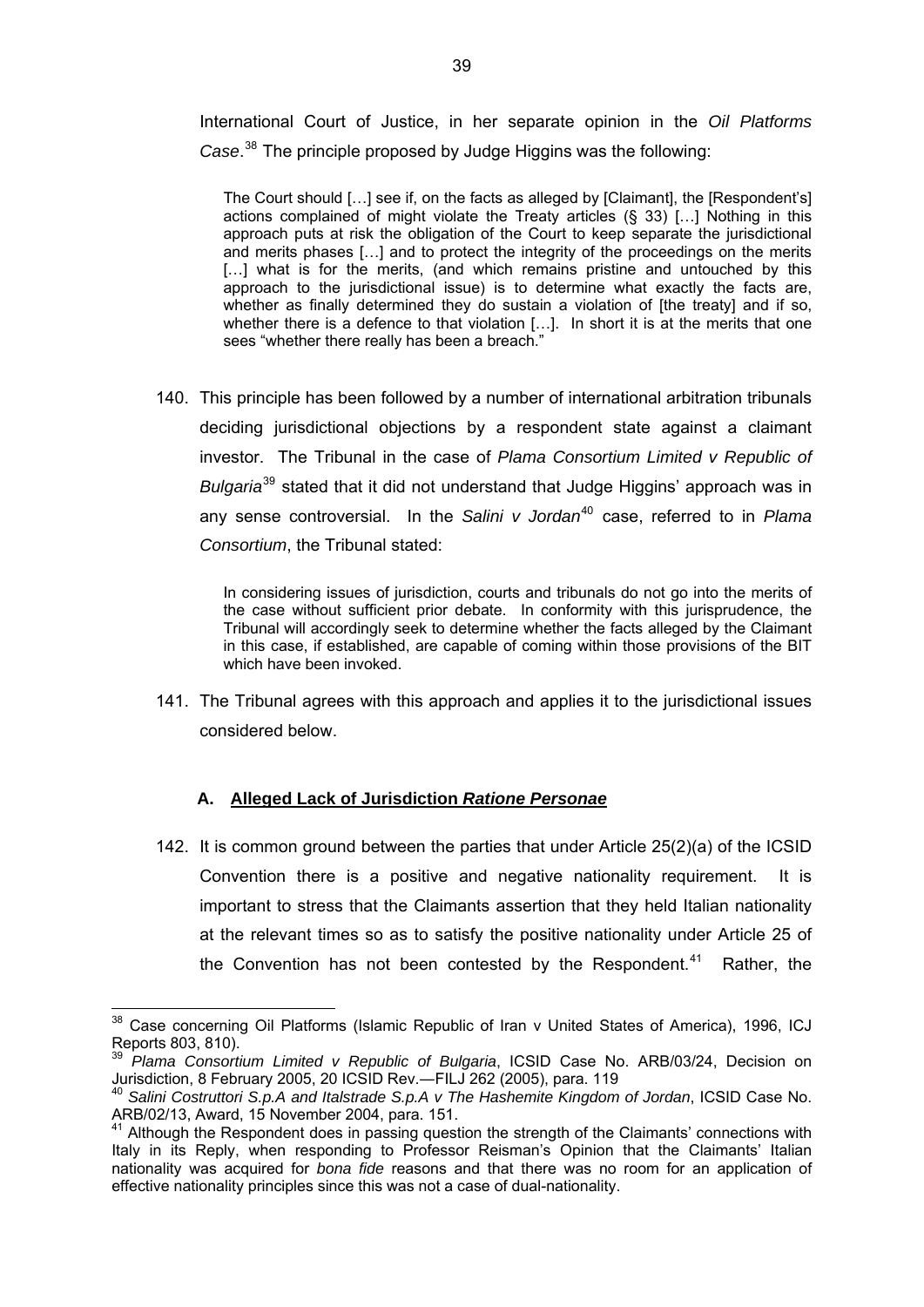Respondent's *ratione personae* objections to jurisdiction focus on the negative requirement. That is, were the Claimants, at the relevant times under Article 25, nationals of the Host State, Egypt, and so barred from bringing their claim before ICSID under the ICSID Convention?

143. It is well established that the domestic laws of each Contracting State determine nationality. This has been accepted in ICSID practice.<sup>[42](#page-39-0)</sup> Both parties accepted and followed this general principle of international law in their submissions and at the hearing.<sup>[43](#page-39-1)</sup> Thus, Egypt's Memorial on Jurisdiction at paragraph 21 describes it as "indisputable." Claimants' Counter Memorial refers to Articles 1 and 2 of the 1930 Hague Convention ("the Hague Convention") and the 1997 European Convention on Nationality, Article 3(1) as examples of international conventions reflecting the international law principles. Although it never became effective, the Hague Convention is often referred to as reflecting the current international law principles on nationality of individuals. Article 1 states:

It is for each State to determine under its laws who are its nationals. This law shall be recognised by other States in so far as it is consistent with international conventions, international custom, and the principles of law generally recognized with regard to nationality.

144. Article 1 identifies that international law sets limits on the power of a state to confer nationality.<sup>[44](#page-39-2)</sup> The relevance of international law to the state's determination of nationality under its municipal law as recognised in Article 1 of the Hague Convention is described in Oppenheim's International Law as follows:

This permits of some control of exorbitant attributions by states of their nationality, by depriving them of much of their international effect. Such control is needed since, although the grant of nationality is for each state to decide for itself in accordance with its own laws, the consequences as against other states of this unilateral act occur on the international plane and are to be determined by international law.<sup>[45](#page-39-3)</sup>

145. In the context of the settlement of investment disputes under the terms of the ICSID Convention, Professor Schreuer comments:

Whether a person is a nation of a particular State is determined, in the first place, by the law of the State whose nationality is claimed […]. But an international tribunal is not bound by the national law in question under all circumstances. Situations where nationality provisions of national law may be disregarded include cases of ineffective

1

<sup>42</sup> *See Soufraki*, *supra* note 6.

<span id="page-39-1"></span><span id="page-39-0"></span><sup>43</sup> *See* Respondent's opening, Transcript, Day 1, p. 30 ("nationality is of public order – I think this is in agreement – and is determined by Egyptian law").<br><sup>44</sup> Ian Brownlie, Principles of Public International Law, 6 ed., p. 377.

<span id="page-39-3"></span><span id="page-39-2"></span><sup>45</sup> Oppenheim's International Law, (Robert Jennings and Arthur Watts eds., 9 ed.), p. 853.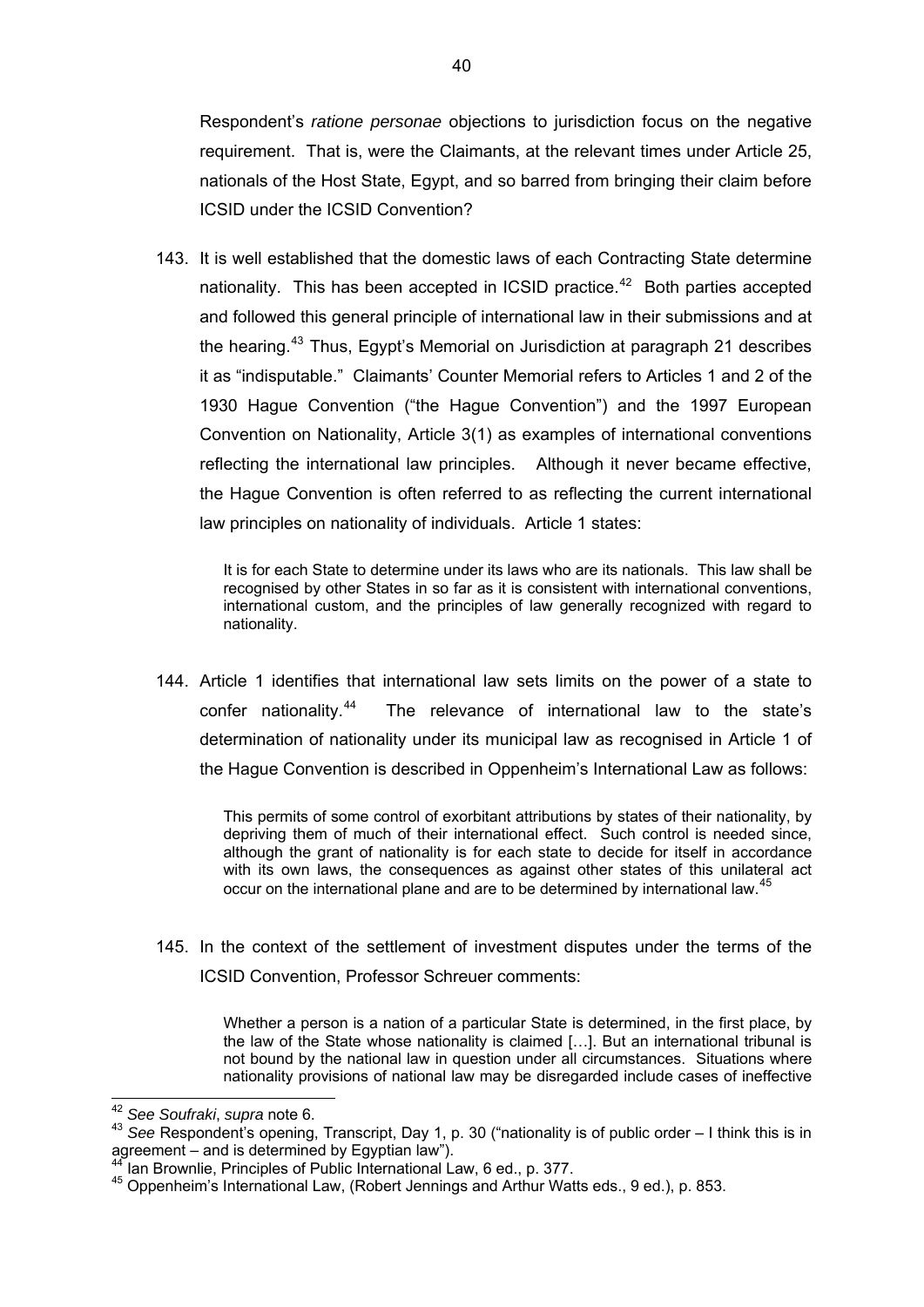<span id="page-40-0"></span>nationality lacking a genuine link between the State and the individual. Other instances where national rules need not be followed are certain situations of involuntary acquisition of nationality in violation of international law or cases of withdrawal of nationality that are contrary to international law.<sup>[46](#page-40-1)</sup>

- 146. The international law rule that the municipal law of the state determines nationality is also reflected in the BIT. Article 1(3) of the BIT provides: "The term 'natural person' shall mean, with respect to either Contracting State, a natural person holding the nationality of that State in accordance with its laws" (underlining added).
- 147. The Parties in their written and oral submissions both placed primary emphasis on the interpretation of the Egyptian nationality law to determine whether the Claimants were Egyptian nationals at the relevant time and so did not satisfy the negative nationality test. However, in its Reply the Respondent made reference to the question of effective nationality<sup>[47](#page-40-2)</sup> but this was in response to the opinion of Professor Reisman that since the Claimants were not dual-nationals by operation of the Nationality Law, questions of effectiveness of nationality did not arise. The Claimants acknowledged that there was scope for the Tribunal to take into account international law on nationality.<sup>[48](#page-40-3)</sup> The applicability of the concept of effective or dominant nationality is discussed further below.

# Documents of Egyptian Nationality *Prima Facie* Evidence Only

- 148. In its written and oral submissions the Respondent referred to several official documents from the Egyptian Interior Ministry as reflecting that Mr Siag had in fact retained his Egyptian nationality after 1990 and through to the present date. These documents included letters from the Ministry, as well as passport, and company documents relating to the investment in Taba.
- 149. Claimants asserted that as a matter of Egyptian law the determination of Egyptian nationality was a matter of public order. Article 6 of the Egyptian Constitution of 1971 states that "the Egyptian nationality is regulated by the

<span id="page-40-1"></span> $46$  *Id.* p. 267.

<span id="page-40-2"></span><sup>&</sup>lt;sup>47</sup> See Respondent's Reply on Jurisdiction, para. 8 ("there is no evidence that either Waguih or Clorinda has the type of connections with Italy that would permit a finding of effective nationality under international law"); and para. 9 ("Egypt is not required under international law to arbitrate investment with persons who have non-existen[t], spurious or insubstantial links to the State of which they may be formally nationals").

<span id="page-40-3"></span> $48$  Transcript, Day 1, p. 157. For example, Counsel for the Claimants noted that the Tribunal is fully entitled to consider whether Egypt's application of its nationality law is objectionable as a matter of international law (although this was in the context of the abuse of rights doctrine).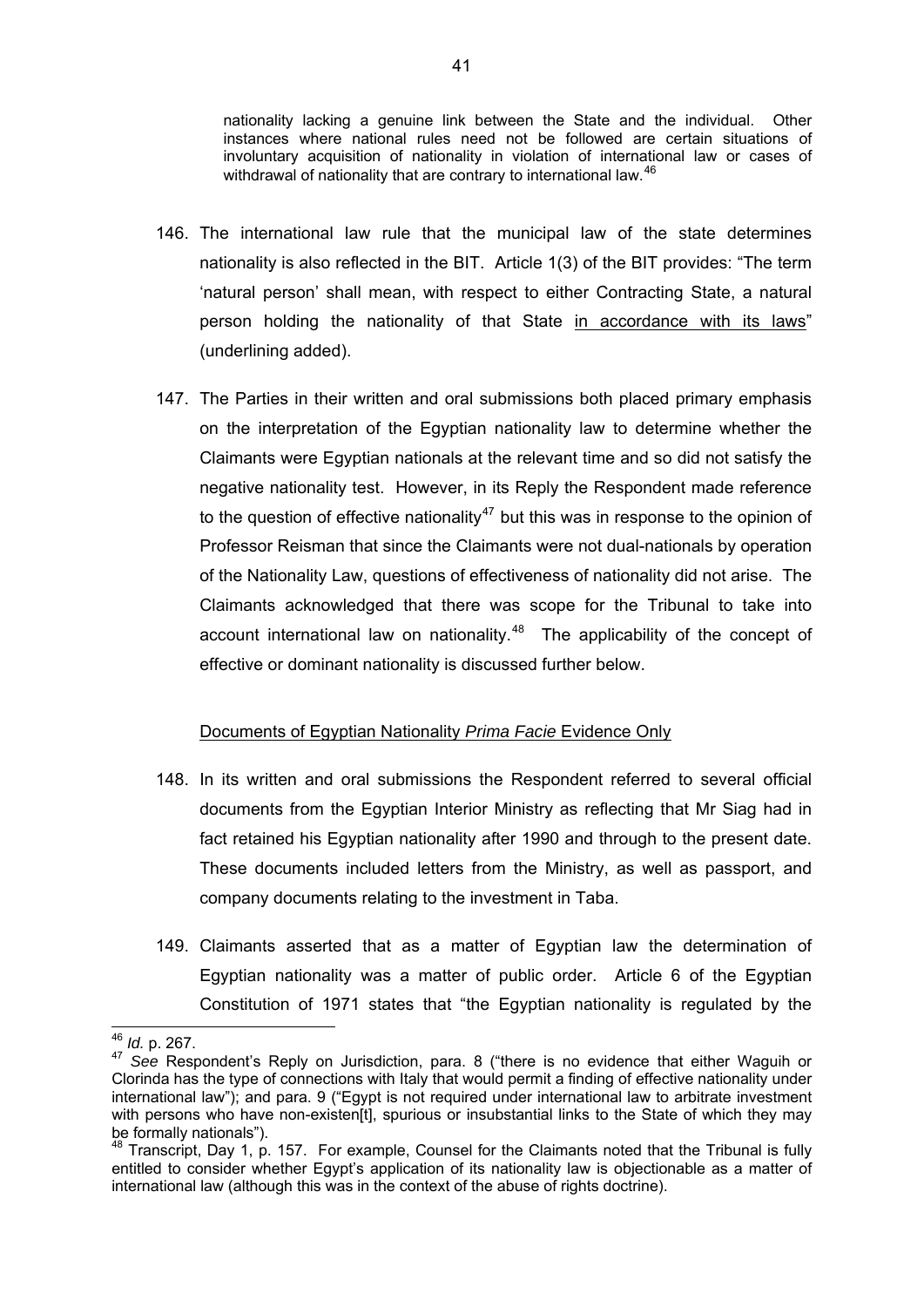law."<sup>[49](#page-41-0)</sup> As such, it could only be determined by application of the Nationality Law. Such an approach has also been confirmed by Egypt's Administrative Court of 28 December 1965 where in a decision cited by the Claimants it was stated that "whereas the establishment of the nationality of a person is determined exclusively by the provisions of the legislation regulating the nationality, all data in documents even official have no legal value in proving the Egyptian nationality."[50](#page-41-1)

150. This has also been the practice of other ICSID Tribunals. In the *Soufraki* case the Tribunal was urged to accept the finding of the Italian Government that Mr Soufraki had Italian nationality. The Tribunal ruled as follows:

> It is accepted within international law that nationality is within the domestic jurisdiction of the State, which settles, by its own legislation, the rules relating to the acquisition (and loss) of its nationality. Article 1(3) of the BIT reflects this rule. But it is no less accepted that when, in international arbitral or judicial proceedings, the nationality of a person is challenged, the international tribunal is competent to pass upon that challenge. It will accord great weight to the nationality law of the State in question and to the interpretation and application of that law by its authorities. But it will in the end decide for itself whether, on the facts and the law before it, the person whose nationality is at issue was or was not a national of the State in question and when, and what follows from that finding. Where, as in the instant case, the jurisdiction of an international tribunal turns on an issue of nationality, the international tribunal is empowered, indeed bound, to decide that issue.<sup>[51](#page-41-2)</sup>

151. As to the evidential weight to be accorded to certificates of nationality and other official documents the *Soufraki* Tribunal found that these were *prima facie*  evidence of nationality only and said:

> The Tribunal will, of course, accept Claimant's Certificates of Nationality as "*prima facie*" evidence. We agree with Professor Schreuer that:

A certificate of nationality will be treated as part of the "documents or other evidence" to be examined by the Tribunal in accordance with Art. 43 [of the Convention]. Such a certificate will be given its appropriate weight but does not preclude a decision at variance with its contents.<sup>[52](#page-41-3)</sup>

<span id="page-41-0"></span><sup>1</sup> <sup>49</sup> This was also confirmed by Professor El Haddad in her Supplemental Expert Opinion, para. 51 ("the loss and acquisition of Egyptian nationality is a matter that is not subject to the will of the concerned parties but remains governed by imperative legal rules that must be applied irrespective of the stance of individuals towards such rules").

<span id="page-41-1"></span><sup>50</sup> Claimants' Counter-Memorial on Jurisdiction, para. 21 (referring to para. 39 of Prof Dr Riad's Expert Opinion). Claimants also referred to five other decisions of the Egyptian courts, which came to the same conclusion.

<span id="page-41-3"></span><span id="page-41-2"></span><sup>51</sup> *Soufraki, supra* note 6, para. 55. 52 *Id*. para. 63.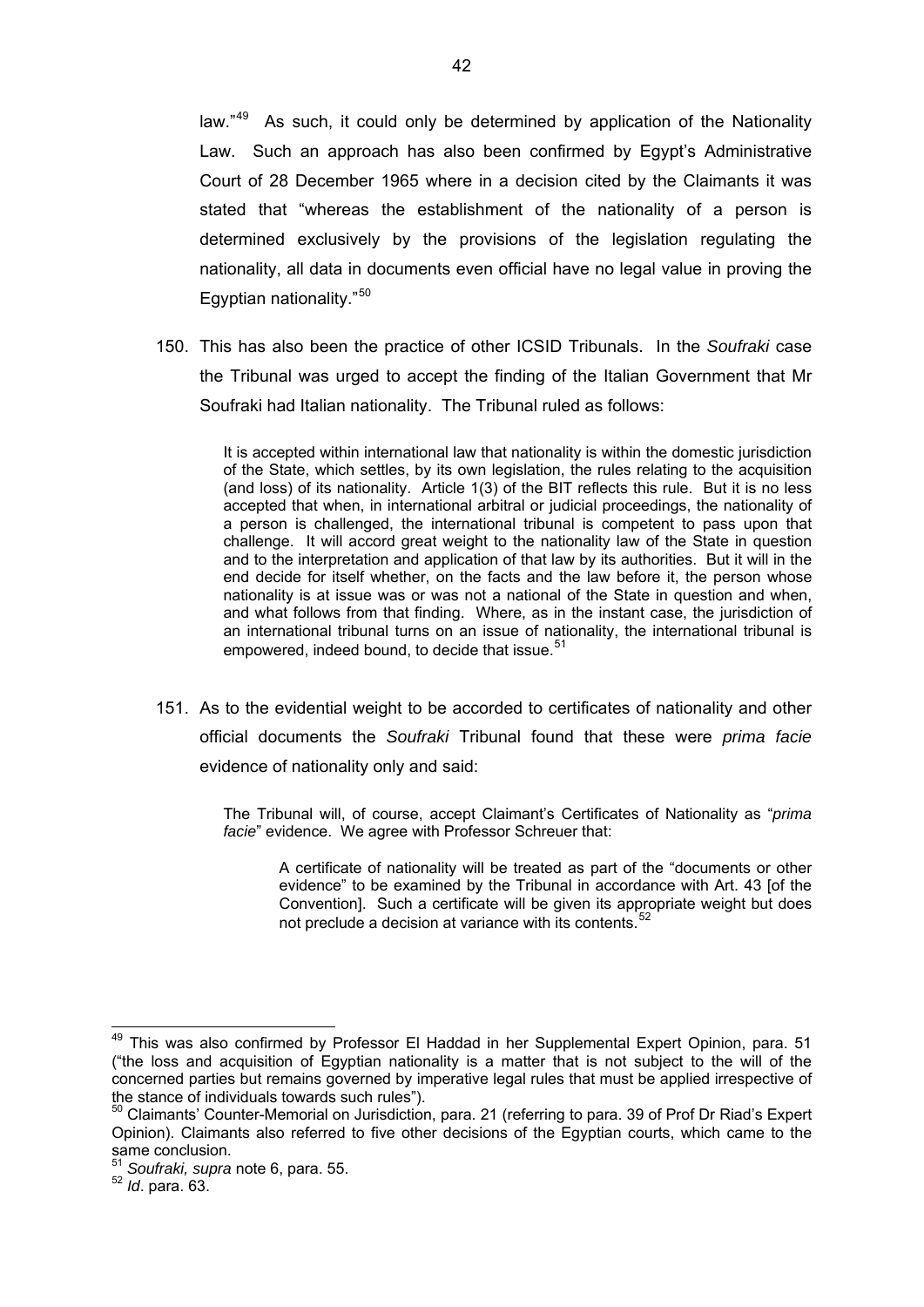- <span id="page-42-0"></span>152. In this case, the Respondent urged the Tribunal to take into account the cumulative effect of the number of documents evidencing the Egyptian nationality of the Claimants that were in existence throughout the 1990s and up until the Request for Arbitration was filed in 2005. However, the Respondent did not present any arguments to counter the expert opinion of Professor Riad and the decisions of Egyptian courts that under Egyptian law such documents were *prima facie* evidence of nationality only and should be disregarded if they were inconsistent with the applicable law.
- 1[53](#page-42-1). The Tribunal must determine the nationality of the Claimants.<sup>53</sup> Application of international law principles requires an application of the Egyptian nationality laws with reference to international law as may be appropriate in the circumstances. Both Egyptian law and the practice of international tribunals is that the documents referred to by the Respondent evidencing the nationality of the Claimants are *prima facie* evidence only. While such documents are relevant they do not alleviate the requirement on the Tribunal to apply the Egyptian nationality law, which is the only means of determining Egyptian nationality.

# Mr Waguih Elie George Siag – Background

154. Mr Siag was born in Egypt on 12 March 1962 to Egyptian parents. He was, therefore, an Egyptian national from birth. On 19 December 1989, Mr Siag submitted an application for permission to acquire Lebanese nationality under Article 10 of the Nationality Law. Prior to submitting his application Mr Siag received a nationality certificate from the Lebanese Ministry of Interior on 15 December 1989 and a letter from the Lebanese Consulate in Cairo that he was "of Lebanese nationality and recorded in the registers of this mission." On 5 March 1990, the Egyptian Minister of Interior issued his Decree No. 1353 of 1990 acknowledging Mr Siag's prior acquisition of Lebanese nationality and granting him permission to maintain his Egyptian nationality. On 8 March 1990 the Nationality Authority issued a letter to the Military Conscription Department to exempt Mr Siag from performing compulsory military service on the basis of his having dual-nationality. Mr Siag obtained a Lebanese passport on 14 June 1990. Mr Siag acquired Italian nationality on 3 May 1993 by decree of the Italian Minister of Interior. This was obtained on the basis of his marriage to an Italian

 $\overline{a}$ 

<span id="page-42-1"></span><sup>53</sup> Article 41 of the ICSID Convention.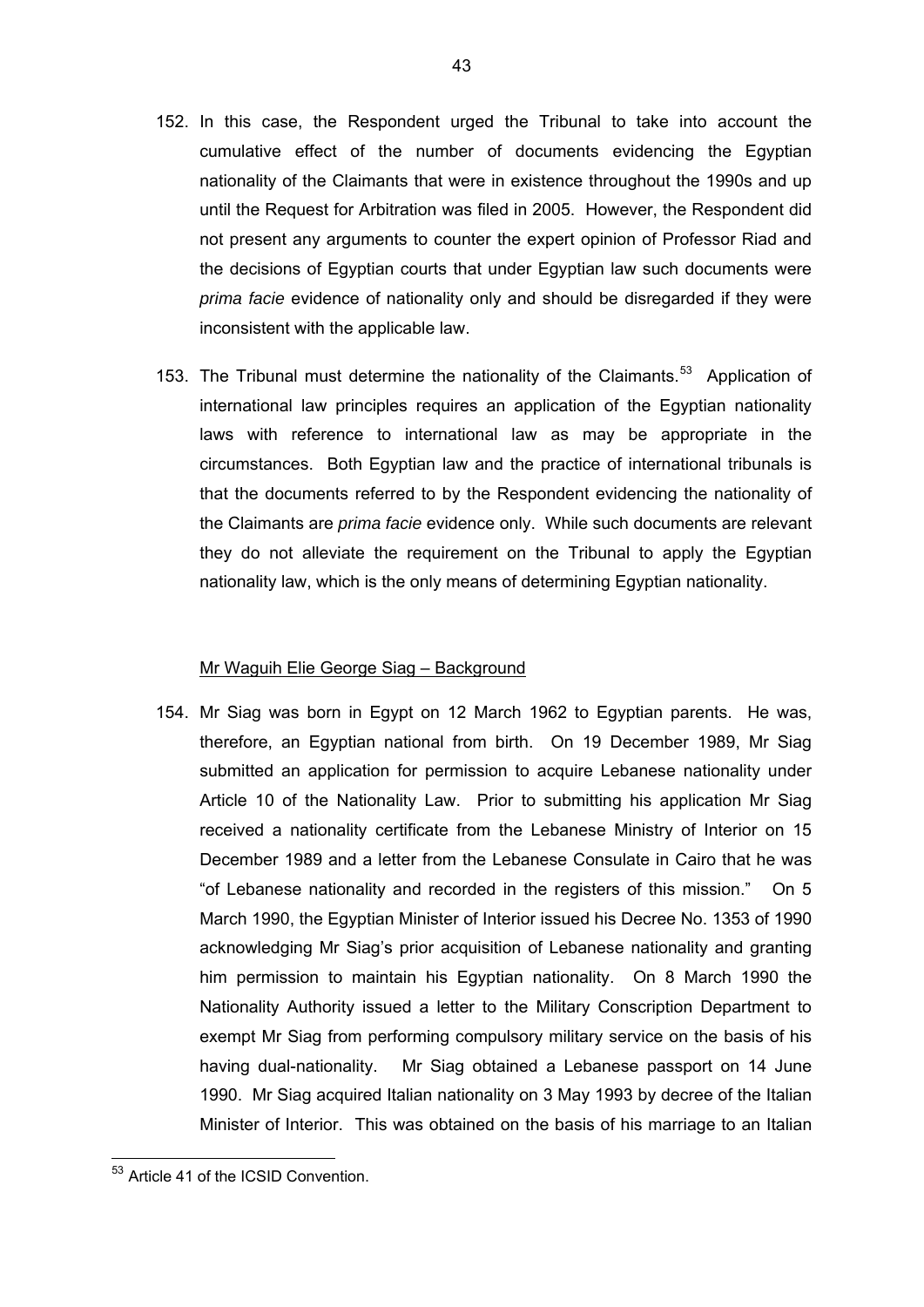<span id="page-43-0"></span>citizen and the provisions of Article 5 of the Italian nationality law Number 91 of 1992. Mr Siag received an Italian passport on 12 July 1995, and remains a citizen of Italy at the present time.

155. In his application for permission to acquire Lebanese nationality Mr Siag sought permission to maintain his Egyptian nationality pursuant to the third paragraph of Article 10 of the Nationality Law. The third paragraph of Article 10 contains a requirement, once permission to maintain Egyptian nationality is granted, to further notify the Egyptian Interior Ministry within the period of one year of the desire to retain Egyptian nationality.

### Egyptian Nationality Law

1

*Applicability of Article 10 of the Nationality Law – Voluntary/Involuntary Acquisition of Foreign Nationality – Acquisition Prior to Seeking Permission* 

- 156. The Respondent contended that since Mr Siag acquired his Lebanese nationality prior to seeking permission under Article 10 of the Nationality Law, Article 10 was, in fact, not applicable to Mr Siag.<sup>[54](#page-43-1)</sup> In this respect Respondent made detailed submissions devoted to the issue of the accuracy of the documentation that Mr Siag submitted to the Egyptian Interior Ministry and to the categorization of Mr Siag's Lebanese nationality as either voluntary in the sense that it was acquired through naturalization or involuntarily in that it was acquired at birth through application of *jus sanguinis*.
- 157. The Tribunal finds that it is unnecessary for the purpose of this ruling on jurisdiction to determine whether Mr Siag acquired his Lebanese nationality voluntarily or involuntarily. The Tribunal accepts the evidence of Professor Riad that the Nationality Law does not differentiate between involuntary and voluntary acquisition of a foreign nationality in the application of Article  $10^{55}$  $10^{55}$  $10^{55}$  Professor Riad served on the commission of legal experts who drafted the Nationality Law for the Egyptian Parliament. He also served on the commission that drafted Egypt's previous nationality law of 1956 for the Egyptian Parliament. The Tribunal concurs with the Claimants that Professor Riad is in a unique position to

<span id="page-43-1"></span><sup>54</sup> *See* Respondent's Memorial on Jurisdiction, para. 49. *See also* Respondent's Post-Hearing Submission, para. 17.

<span id="page-43-2"></span><sup>55</sup> Professor Riad's opinion was that this categorization may play a part under the application of Article 16 which concerns the stripping of Egyptian nationality when an Egyptian national acquires a foreign nationality without permission but had no relevance to the operation of Article 10.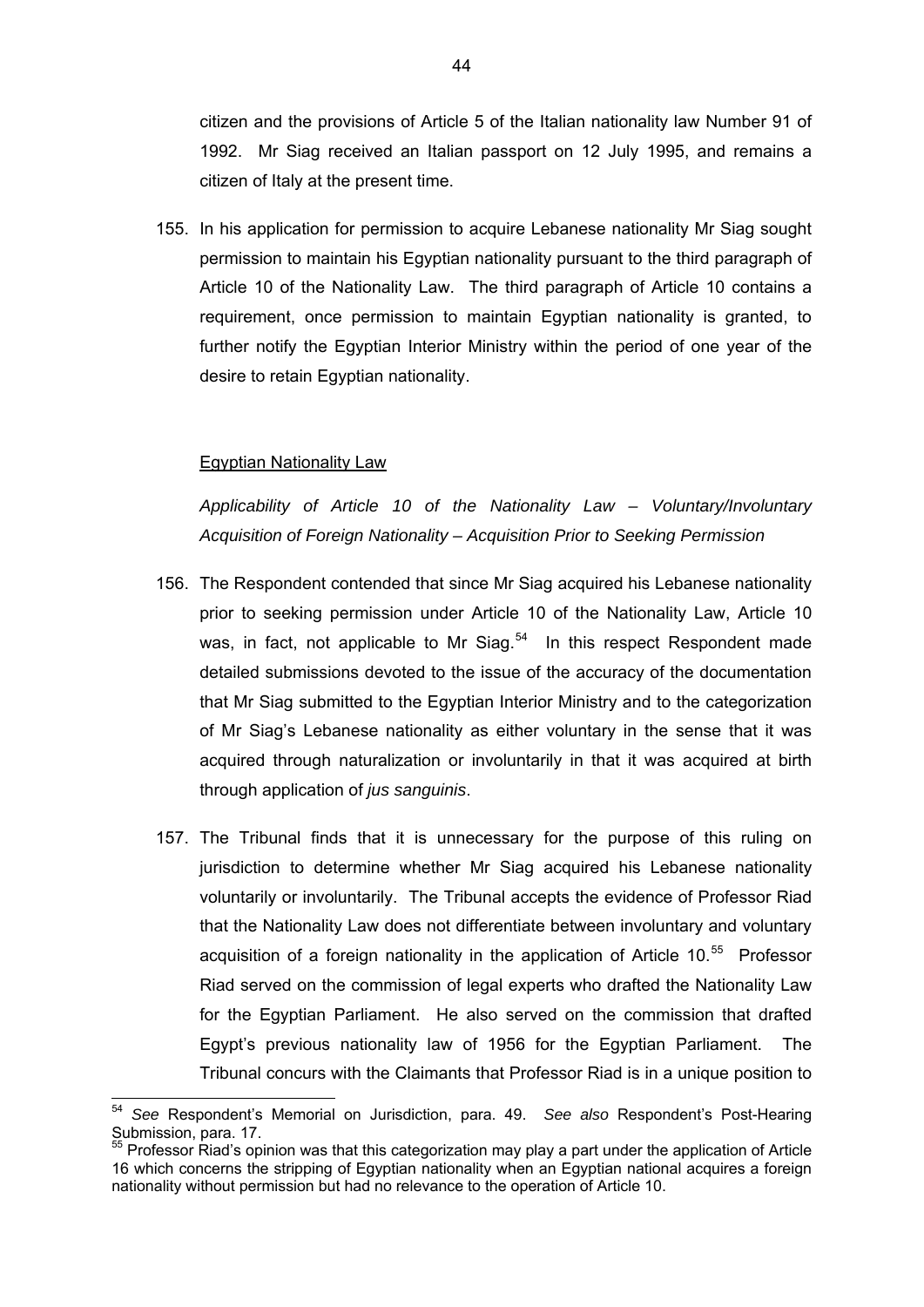be able to comment on the application of Egypt's nationality laws and is properly regarded as the leading Egyptian authority on the Nationality Law.

- 158. At the time Mr Siag applied for permission to acquire Lebanese nationality in December 1989 he already possessed Lebanese nationality. The Respondent asserted that Article 10 of the Nationality Law only applied to situations where the foreign nationality had not yet been acquired. Therefore, pursuant to the first paragraph of Article 10 Mr Siag was considered to be an Egyptian in every respect and under all circumstances.
- 159. The Tribunal adopts the opinions of Professor Riad that Article 10 addresses the recognition of foreign nationality in the "eyes of Egypt." The view of Professor Riad was that the prior acquisition of a foreign nationality under the law of a foreign state made no difference to the permission sought under Article 10.<sup>[56](#page-44-0)</sup> Article 10 was "blind"<sup>[57](#page-44-1)</sup> to the operation of the foreign law. Under international law, as noted above, the conferral of a foreign nationality is a matter for the domestic law of the foreign state. The Tribunal upholds the Claimants' assertion that the Nationality Law was concerned with the recognition of that foreign nationality as a matter of Egyptian law and so Article 10 applies in the case of a person seeking permission under Article 10 for a foreign nationality that they already possess.<sup>[58](#page-44-2)</sup>
- 160. This view of the interpretation of Article 10 is also reinforced by the application form of the Egyptian Ministry of the Interior. This form includes a section that asks applicants to indicate that date on which foreign nationality "was acquired."<sup>[59](#page-44-3)</sup> Mr Siag's application form under this section was noted "at birth." Despite this notation which clearly indicated Mr Siag had already acquired his Lebanese nationality, the Egyptian Ministry of Interior proceeded to grant Mr Siag permission under Article 10.

<span id="page-44-0"></span><sup>1</sup>  $56$  This was also the view of Professor Salama, referred to in Egypt's Reply, para. 30: "Therefore, if such permission is issued thereafter, it would merely serve to confirm the reality, together with protecting the individual from being penalized by being divested of his Egyptian nationality as stipulated under Article 16(1)."

<span id="page-44-1"></span><sup>57</sup> *See* Expert Opinion of Prof Dr Riad of 10 July 2006, para. 31, and his supplementary Opinion of 1 August 2006, para. 5. Any such discrimination would, as explained by Professor Riad, be contrary to the Eqyptian Constitution, which strictly requires that all Eqyptians be treated equally under the law.

<span id="page-44-2"></span>the Egyptian Counter-Memorial, para. 57. See also Supplementary Expert Opinion of Prof Dr El Haddad, para. 17, where it was conceded, at least in the case of a nationality acquired through naturalization, that a person may apply to the Egyptian Minister of Interior for permission despite having already acquired the nationality of the foreign country. 59 *See* Claimants' Rejoinder, para. 11.

<span id="page-44-3"></span>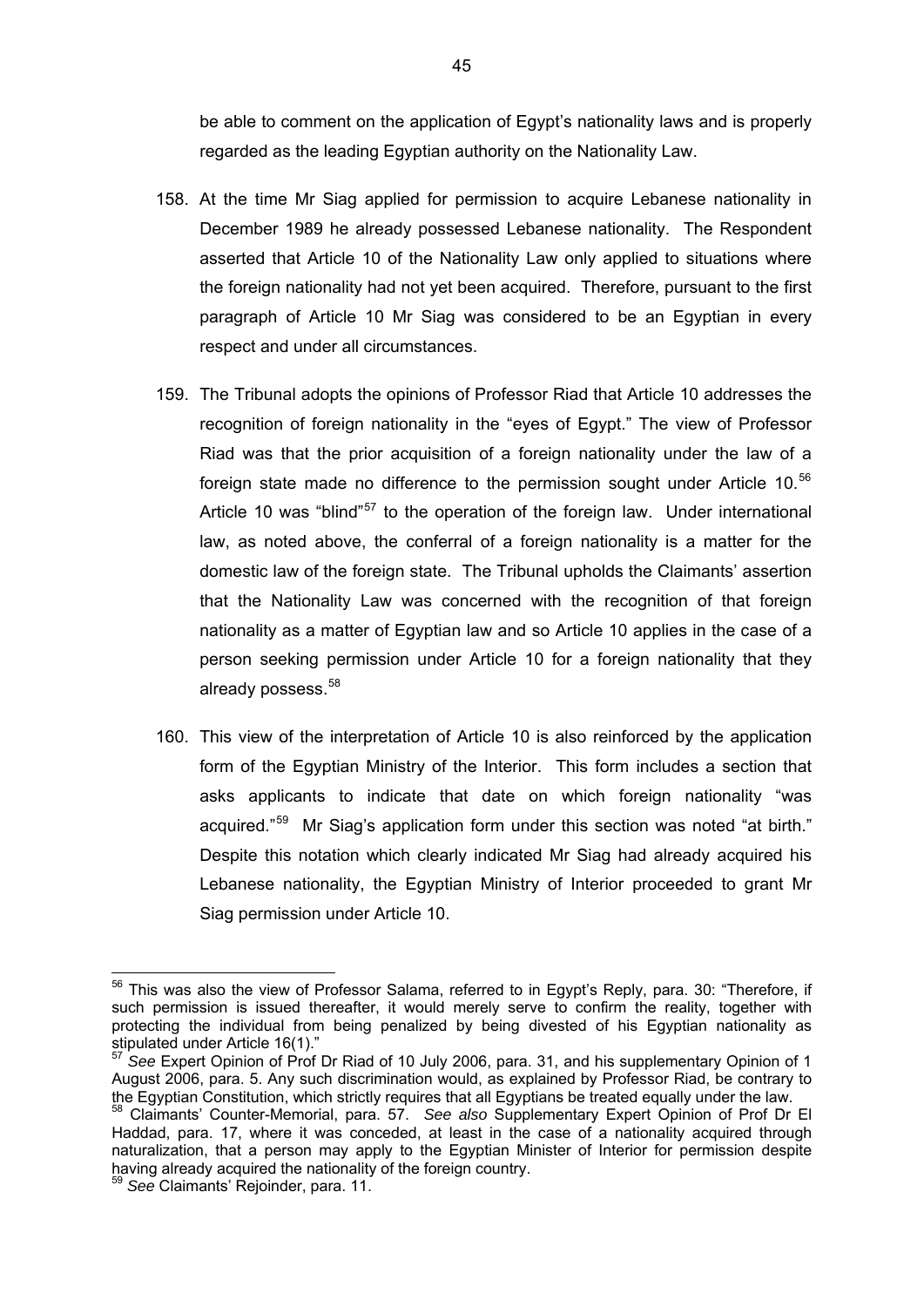<span id="page-45-0"></span>161. The Tribunal holds that Article 10 may be used to seek permission for an already acquired foreign nationality. In that case, though, the determining date for the commencement of the one year period under the third paragraph of Article 10 would not be the date of the acquisition of the foreign nationality. As Professor Riad stated:

> In terms of applying Article 10, the date that should be considered for purposes of the third paragraph of Article 10 is the first date on which there was a formal expression of Mr Siag's foreign nationality after the issuance of the Minister's authorization to acquire the foreign nationality, for it is only at that point in time that Egyptian law acknowledged Mr Siag's acquisition of the foreign nationality.<sup>[60](#page-45-1)</sup>

162. There was some difference of opinion between the experts as to whether the operative date for the commencement of the one-year period was the date when permission was granted by the Egyptian Minister of Interior or when a "formal expression" of the foreign nationality was made. The Tribunal does not find it necessary to determine this latter point. It makes no difference to the finding of the Tribunal as to the declaration by Mr Siag since no formal declaration was made within a one year period commencing from either March 1990 when permission was granted or June 1990 when a formal expression was made through Mr Siag obtaining a Lebanese passport.

# *Article 10(3) – The One-Year Period*

- 163. Under Article 10(3), an applicant seeking permission to obtain a foreign nationality may at the same time seek permission to retain his or her Egyptian nationality. If permission to retain Egyptian nationality is granted, Article 10(3) states the applicant may retain his or her Egyptian nationality "provided he notifies his wish to take advantage of such benefit within a period not exceeding one year from the date of acquiring the foreign nationality."
- 164. The Tribunal accepts the opinion of Professor Riad that the purpose for the oneyear period was

to give the applicant enough time after acquiring the Minister's permission and the foreign nationality to consider the appropriateness of retaining the Egyptian nationality before the ultimate decision is taken.<sup>[61](#page-45-2)</sup>

1

<span id="page-45-1"></span><sup>&</sup>lt;sup>60</sup> Expert Opinion of Prof Dr Riad of 10 July 2006, para. 34 (emphasis added).<br><sup>61</sup> *Id.* para. 26.

<span id="page-45-2"></span>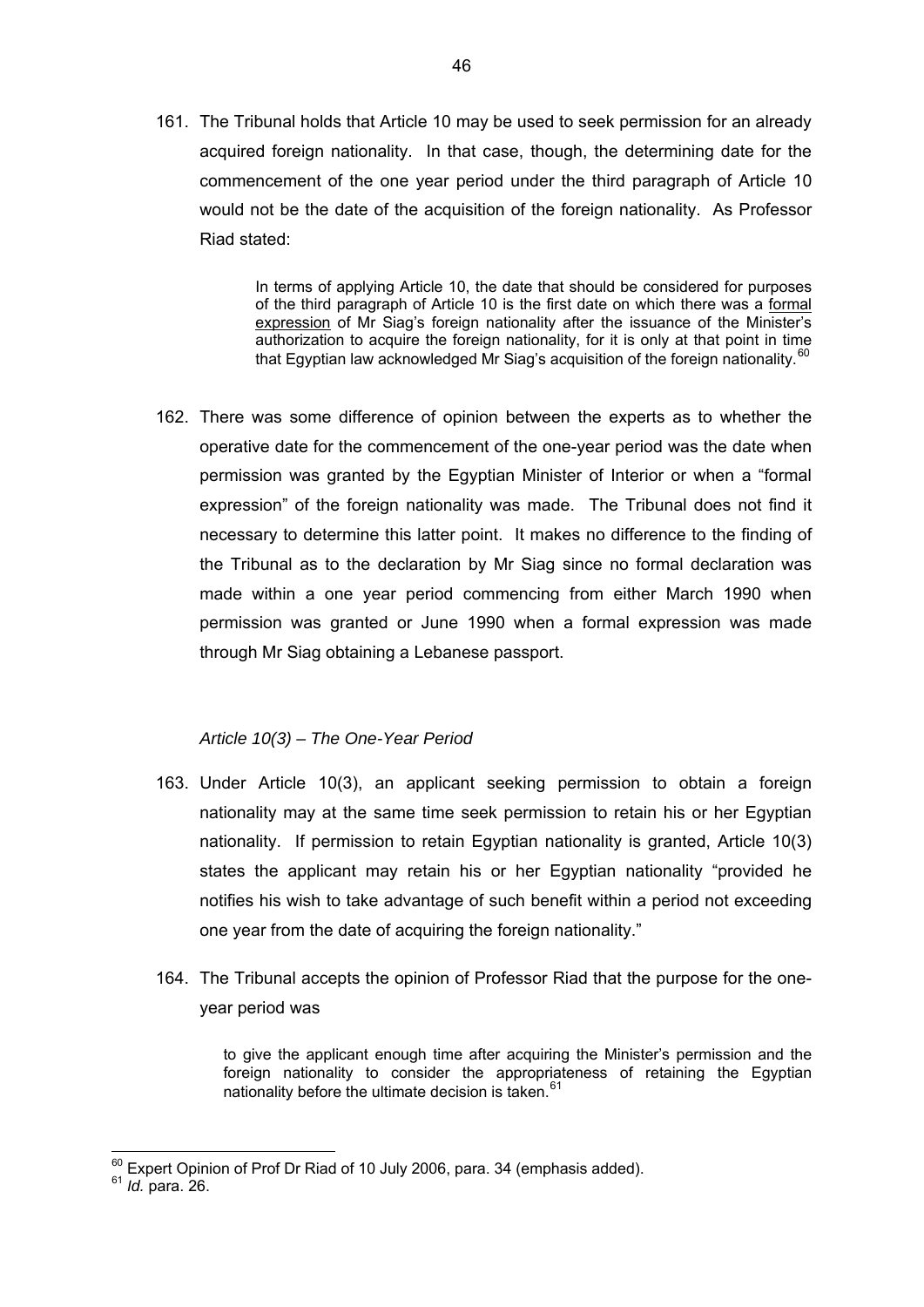#### 165. The Tribunal also agrees with the view of Professor Riad that:

The existence of this two-step requirement has never been challenged in Egyptian legal doctrine. Egyptian scholars are unanimous in considering that the Minister's authorization alone merely constitutes a permission to acquire the foreign nationality and a license for the applicant to formally declare his wish to retain the Egyptian nationality. Indeed, the two-step requirement contained in article 10 has been deemed by certain authors as rather excessive.<sup>[62](#page-46-0)</sup>

- 166. In its Memorial on Jurisdiction the Respondent argued that a literal interpretation of Article 10(3) requiring a formal declaration within the one year period was not favoured by "current mainstream jurisprudence."<sup>[63](#page-46-1)</sup> However, the Tribunal notes that, in the face of the authorities submitted by the Claimants, in particular those from Egypt's Supreme Administrative Court.<sup>[64](#page-46-2)</sup> and evidence that in a recent book authored by the Respondent's experts Drs Abdel Aal and El Haddad they had stated that there was such a requirement,  $65$  the Respondent backtracked somewhat on its initial claim.<sup>[66](#page-46-4)</sup> For example, at the hearing, counsel for the Respondent asserted that the unanimity of opinion expressed by Claimants created a false impression and in fact Professor Riad had not mentioned those scholars who held a contrary opinion.<sup>[67](#page-46-5)</sup>
- 167. The Respondent also continued to maintain at the hearing that there was a lack of consensus in Egyptian judicial authority as to the application of Article 10(3).<sup>[68](#page-46-6)</sup> Leave was granted to it to submit after the hearing four additional cases which its Counsel had referred to at the jurisdictional hearing as demonstrating an alternative view.
- 168. The three additional cases supplied with the Respondent's post-hearing submission do not support its position.

<span id="page-46-0"></span> $62$  *ld.* para. 19.

<span id="page-46-1"></span><sup>&</sup>lt;sup>63</sup> Respondent's Memorial on Jurisdiction, paras. 34-35.<br><sup>64</sup> Decisions of 10 December 2000 and 21 December 2002.

<span id="page-46-3"></span><span id="page-46-2"></span><sup>65</sup> *See also* Supplemental Expert Opinion of Professor El Haddad, para. 30 ("Despite the eloquence and strength of conviction of this opinion, it still does not comply with the current provision of the Egyptian Nationality Act, which requires a person to reiterate his wish to retain the Egyptian nationality after his willful naturalization").

<span id="page-46-4"></span><sup>&</sup>lt;sup>66</sup> In addition, Professor El Haddad's Supplemental Opinion stated at para. 30, when discussing the critical view of Professor Salama, that "[d]espite the eloquence and strength of conviction of this opinion, it still does not comply with the current provision of the Egyptian Nationality Act, which requires a person to reiterate his wish to retain the Egyptian nationality after his willful naturalization." 67 Transcript, Day 2, p. 15. 68 *Id*. p. 20.

<span id="page-46-5"></span>

<span id="page-46-6"></span>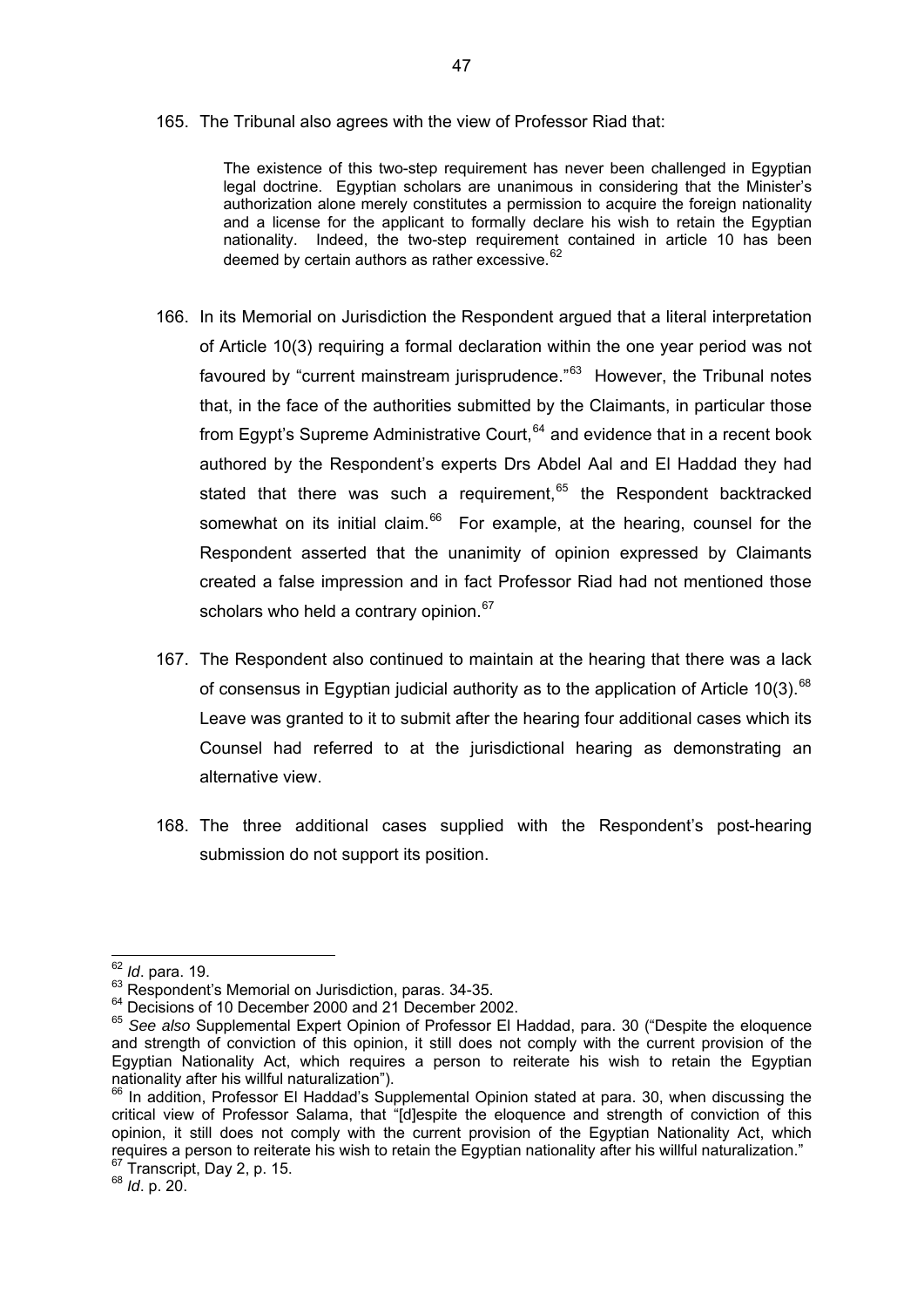- 169. The Respondent placed its reliance on the *Lakah* case. The decision of the Higher Administrative Court was given on 27 August 2001.<sup>[69](#page-47-0)</sup> The Tribunal agrees with the contention of the Claimants in their post-hearing submission that this case did not involve any detailed analysis of Article 10(3). From the discussion of Mr Lakah's dual French/Egyptian nationality it is not possible to infer anything about the Court's view of the application of Article 10(3) and the need for a declaration within a one year period of acquisition of the foreign nationality or, in the case of an already acquired foreign nationality, the date permission is granted by the Egyptian Ministry of Interior or a "formal expression" made. The remaining two cases, as acknowledged by Respondent, $70$  do not touch on the application of Article 10(3) at all. They merely provide some background to the motivation and concerns of the drafters of the Nationality Law. The Tribunal does not find these decisions in any way demonstrate a contrary judicial opinion on the application of the two-step requirement under Article 10(3).
- 170. In her supplemental opinion Professor El Haddad, an expert retained by the Respondent, suggested that a declaration of intent to retain Egyptian nationality could be implied or assumed. At paragraph 35 of her supplemental opinion Professor El Haddad appeared to attempt to rewrite the terms of Article 10(3) and place a positive obligation on a person to renounce that person's Egyptian nationality. The Tribunal finds that such a reading of Article 10(3) is unsupported by the language of Article 10(3).
- 171. Professor Riad in his reply expert opinion confirmed that in his view an official declaration would be required. The Tribunal agrees such a requirement is strongly supported by the language of Article 20. Respondent made reference to the fact that there is no official form for the declaration in satisfaction of the twostep requirement. Like the official documents evidencing nationality the Tribunal finds that the practice of the Egyptian Interior Ministry is *prima facie* evidence only. The plain language of Article 20 makes it clear that what is required, at the very least, is an official declaration to the Egyptian Minister of Interior of the applicant's wish to retain Egyptian nationality. In the view of the Tribunal this provision leaves no room for such a declaration to be implied or assumed. The reason that Article 20 sets out formal requirements for a declaration is to provide

1

<sup>69</sup> *See* the *Lakah* case, *supra* note 33.

<span id="page-47-1"></span><span id="page-47-0"></span><sup>70</sup> Respondent's Post-Hearing Submission, para. 28.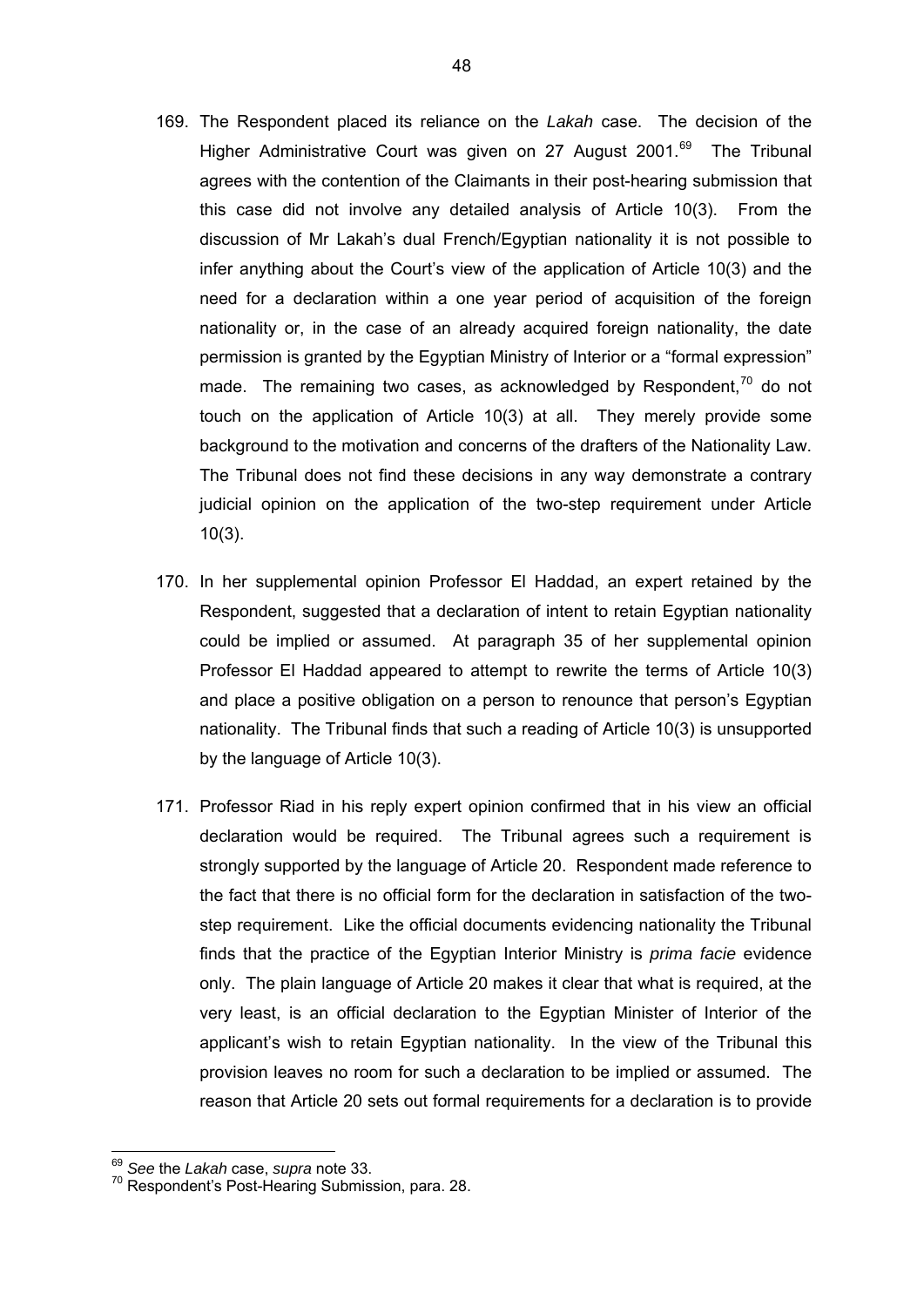<span id="page-48-0"></span>for clarity and the avoidance of doubt. It is not disputed that Mr Siag made no such declaration.

- 172. The Tribunal finds that it is settled under Egyptian law that under Article 10(3) an applicant must make a formal declaration within one year of permission being granted in order to retain his or her Egyptian nationality. Whether the relevant date was 5 March 1990 or 14 June 1990, Mr Siag made no such declaration within the one year period and so lost his Egyptian nationality by operation of Egyptian law in 1991. The only way for him to regain that nationality was through Egyptian law. This has not taken place.
- 173. For all of the reasons set out above the Tribunal finds that, at all relevant times for the purposes of the ICSID Convention, Mr Siag was an Italian national and did not have Egyptian nationality.

# Ms Clorinda Vecchi – Background

- 174. Ms Clorinda Vecchi is the mother of Mr Siag. Ms Vecchi was born in 1937 of parents who were Italian citizens and Mr Vecchi acquired Italian citizenship at birth. In 1954 Ms Vecchi married Mr Elie George Siag, the father of Mr Siag. On 19 April 1955 Ms Vecchi informed the Egyptian Interior Ministry that she wished to acquire the Egyptian citizenship of her husband. The Egyptian Minister of the Interior did not issue any decree preventing Ms Vecchi from acquiring Egyptian nationality and Ms Vecchi acquired Egyptian nationality on 19 April 1957. It appears that she then lost her Italian nationality.
- 175. Ms Vecchi's marriage came to an end in 1987 upon the death of her husband, Mr Elie George Siag. Ms Vecchi reacquired her Italian citizenship on 14 September 1993 by making a declaration under article 17 of the Italian Nationality Law No. 91 of 1992 which accords former Italian citizens the right to reacquire Italian nationality. Ms Vecchi's Italian nationality is not in dispute. What is in dispute is her continued possession of Egyptian nationality.

#### *Acquisition of Egyptian Nationality*

176. When Ms Vecchi informed the Egyptian Interior Ministry on 19 April 1955 that she wished to acquire Egyptian citizenship, paragraph 1 of Article 9 of Act 160 of 1950 ("the 1950 Law"), concerning Egyptian nationality, provided as follows: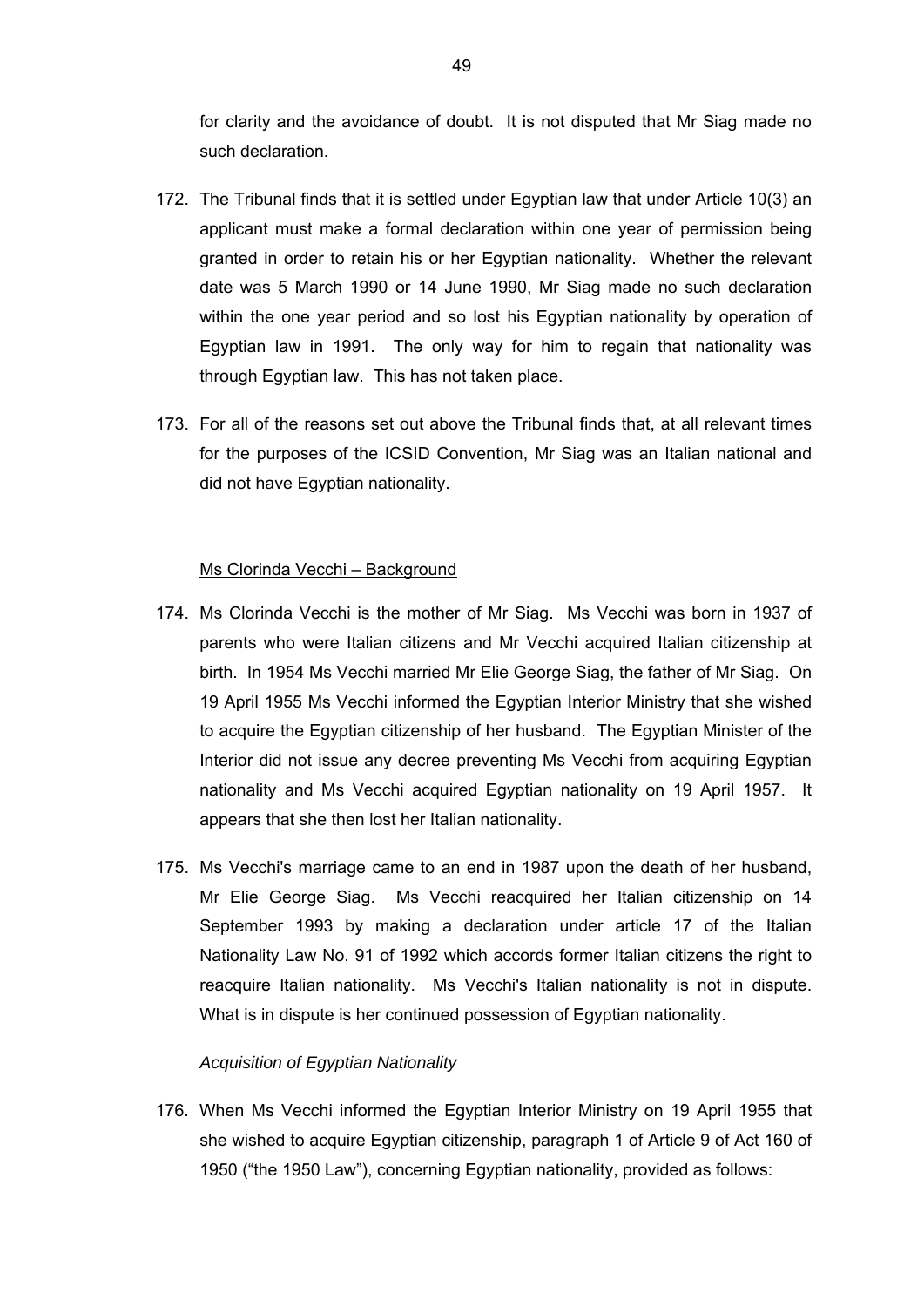<span id="page-49-0"></span>Any foreign woman who marries an Egyptian may not acquire Egyptian nationality unless she proves such wish in her marriage contract and notifies the Minister of Interior with same or submits an application stating such wish after marriage, provided that in both cases the marriage does not end before the lapse of a two-year period from the date of such notification.

177. The 1950 Law was replaced by Law No. 391 of 1956 ("the 1956 Law"). Article 9 of the 1956 Law made similar provision as follows:

Any foreign woman who marries an Egyptian may not gain Egyptian nationality unless she notifies the Minister of Interior of such wish and provided the marriage does not end before the lapse of a two-year period from the date of such notification.

Notwithstanding, before the lapse of such two-year period, the Minister of Interior may decline to grant the wife Egyptian nationality by virtue of a justified decree.

- 178. According to the Respondent's Expert Opinion prepared by Professor El Haddad, which the Tribunal accepts, an official document issued in 1994 by the Egyptian Ministry of Interior's nationality department stated that it was under Article 9 of the 1956 Law that Ms Vecchi acquired her Egyptian nationality on 19 April 1957.
- 179. The 1956 Law was replaced by a new law in 1958 ("the 1958 Law") and it, in turn, was replaced by the current law, the Nationality Law. Both the 1958 Law (Article 13) and the Nationality Law (Article 7) contain provisions analogous to Article 9 of the 1956 Law. Indeed Article 7 of the Nationality Law is identical to Article 9 of the 1956 Law.

#### *Loss of Egyptian Nationality*

180. The Claimants contended that Ms Vecchi lost her Egyptian nationality when she reacquired her Italian nationality on 14 September 1993. They submitted that Egyptian nationality was lost pursuant to Article 8 of the Nationality Law which for ease of reference is repeated here:

> If a foreign woman acquires the Egyptian nationality under the provisions of the two previous articles, she will not forfeit it with the termination of marriage, unless she has restored her foreign nationality, or gets married to a foreigner and acquires his nationality by virtue of the law governing that nationality.

181. The Respondent, on the other hand, submitted that Article 8 was inapplicable for two reasons: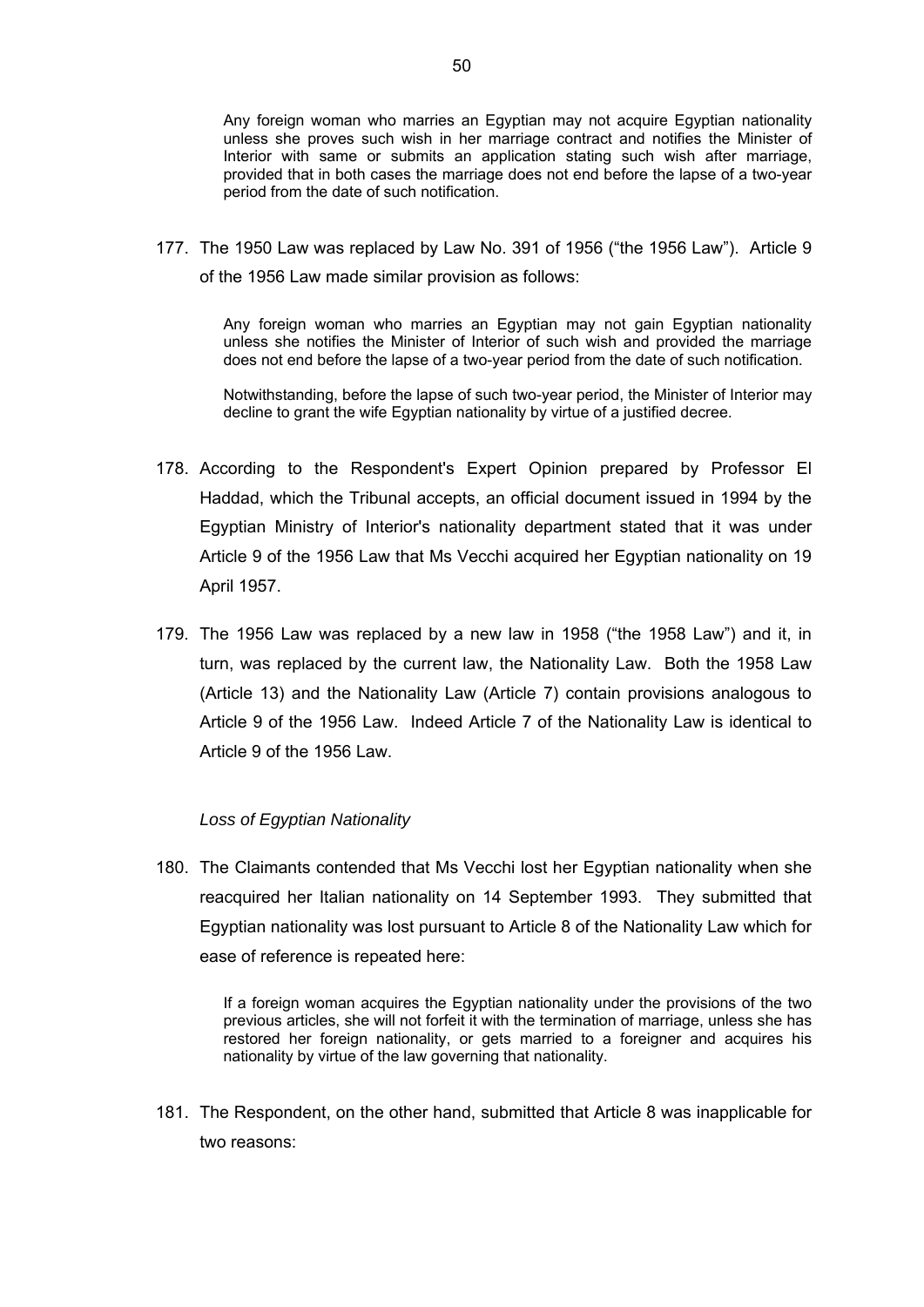- <span id="page-50-0"></span>(i) It only applied to foreign woman and Ms Vecchi is not a "foreign woman," and
- (ii) Article 8 only applies to a foreign woman who acquired Egyptian nationality under Articles 6 or 7 of the Nationality Law and Ms Vecchi acquired her Egyptian nationality under the 1956 Law.
- 182. In addition the Respondent asserted that the nationality file of Ms Vecchi held with the national authority indicated her full awareness of her Egyptian nationality status, from the time of acquisition until very recently, even after the alleged date of losing her Egyptian nationality in 1993 and that she relied upon her Egyptian nationality, for example, by using her Egyptian passport for overseas travel.

#### *Articles 6, 7 and 8 of the Nationality Law*

- 183. Article 8 prescribes circumstances where a foreign woman who acquires Egyptian nationality will subsequently lose it. It is confined to circumstances where a foreign woman acquires Egyptian nationality "under the provisions of the two previous articles." The Respondent contended that Article 8 was not applicable to Ms Vecchi because she acquired her Egyptian nationality under Article 9 of the 1956 Law and not pursuant to Article 7 of the Nationality Law.
- 184. Article 7 of the Nationality Law is substantiality similar to Article 9 of the 1956 Law (and indeed Article 13 of the 1958 law). Both Article 9 of the 1956 Law and Article 7 of the Nationality Law provide that a foreign woman who marries an Egyptian may gain Egyptian nationality if she notifies the Egyptian Minister of the Interior and provided the marriage does not end before the lapse of a two year period. In addition the Egyptian Minister of Interior may decline to grant the wife Egyptian nationality. Thus the provision under which Ms Vecchi acquired Egyptian nationality, Article 9 of the 1956 Law, is virtually the same as Article 7 of the Nationality Law. Despite this, the Respondent contended that Article 8 of the 1975 Law refers to the acquisition of nationality under Article 7 of the Nationality Law and does not pick up a corresponding provision of an earlier nationality law.
- 185. The Claimant, for its part, contended that the reference in Article 8, to the acquisition of Egyptian nationality under the provisions of the previous two articles, is not a temporal reference to the acquisition of nationality under Articles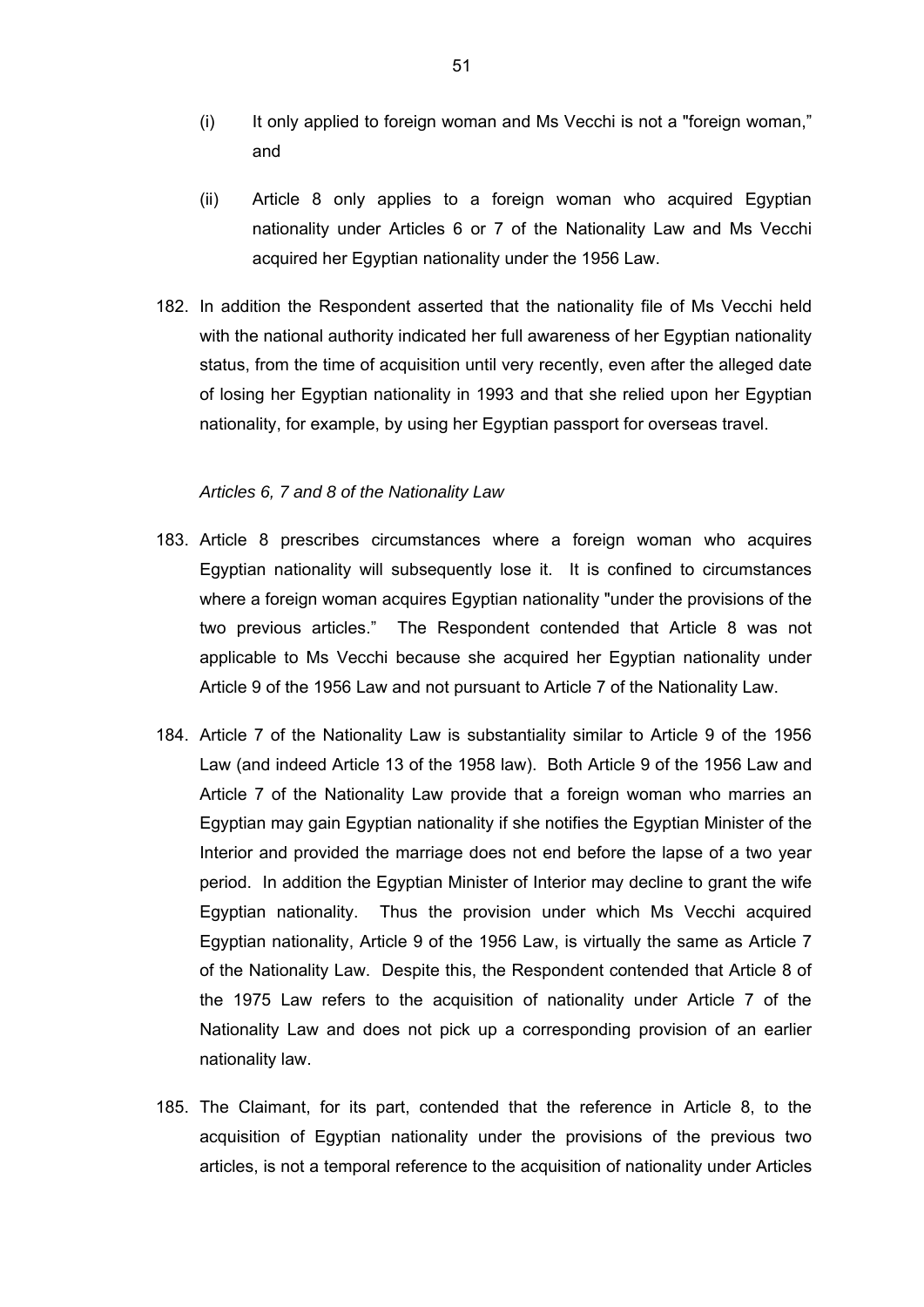<span id="page-51-0"></span>6 or 7 of the Nationality Law but rather a reference to "the substantive provisions of those articles." This was explained by the Claimants' expert, Professor Riad, in his expert opinion as follows:

This is incorrect. The phrase "under the provisions of the two previous articles" refers to the factual situations described in Articles 6 and 7 (which use the same wording as similar provisions in Egypt's previous nationality laws). If this were not the case, Ms. Vecchi and many other women who acquired the Egyptian nationality of their husbands prior to 1975 would never be able to lose their Egyptian nationality, even if their marriage terminated and they reacquired their former nationality. Egypt's Nationality Laws are a matter of public order of the highest rank, since they determine one of the basic elements of the state. Hence, the rules apply immediately as regulations applicable to all citizens. A nationality law's specification of a manner of acquiring or losing the Egyptian nationality is applicable to all Egyptians without discrimination.<sup>[71](#page-51-1)</sup>

186. Professor Riad stated, in his reply opinion that:

No other interpretation of Article 8 is permissible under Egyptian law. Once a new nationality law is enacted, it is immediately applicable to all Egyptians without discrimination. Under Egyptian law, it is not possible to interpret Article 8 as only applying to those women who acquired the Egyptian nationality of their husbands after 1975, excluding those who acquired the Egyptian nationality of their husbands before that time. Such a random discrimination could not legally flow from the phrase "under the provisions of the two previous articles.[72](#page-51-2)

187. The Tribunal finds Professor Riad's interpretation of Article 8 persuasive and compelling. As the Nationality Law supersedes the previous laws, it would be illogical to confine the operation of Article 8 to Egyptian women who acquired nationality under Article 7 of the Nationality Law but not under a corresponding provision of an earlier law.

*Article 8 and "Foreign Women"* 

188. Article 8 of the Nationality Law provides for the loss of Egyptian nationality of a "foreign woman" who has previously acquired Egyptian nationality. The Respondent contended that Ms Vecchi was not a "foreign woman" within the meaning of Article 8 and that in consequence it could have no application to her. The Respondent's argument is predicated on Article 1 of the Nationality Law which provides, in part, that Egyptian nationals include:

> Those who were Egyptian nationals as of 22 February 1958 under the provisions of [the 1956 law] concerned with Egyptian nationality.

<span id="page-51-1"></span><sup>&</sup>lt;sup>71</sup> Expert Opinion of Prof Dr Riad of 10 July 2006, para. 49.

<span id="page-51-2"></span><sup>&</sup>lt;sup>72</sup> Expert Opinion of Prof Dr Riad of 1 August 2006, para. 20.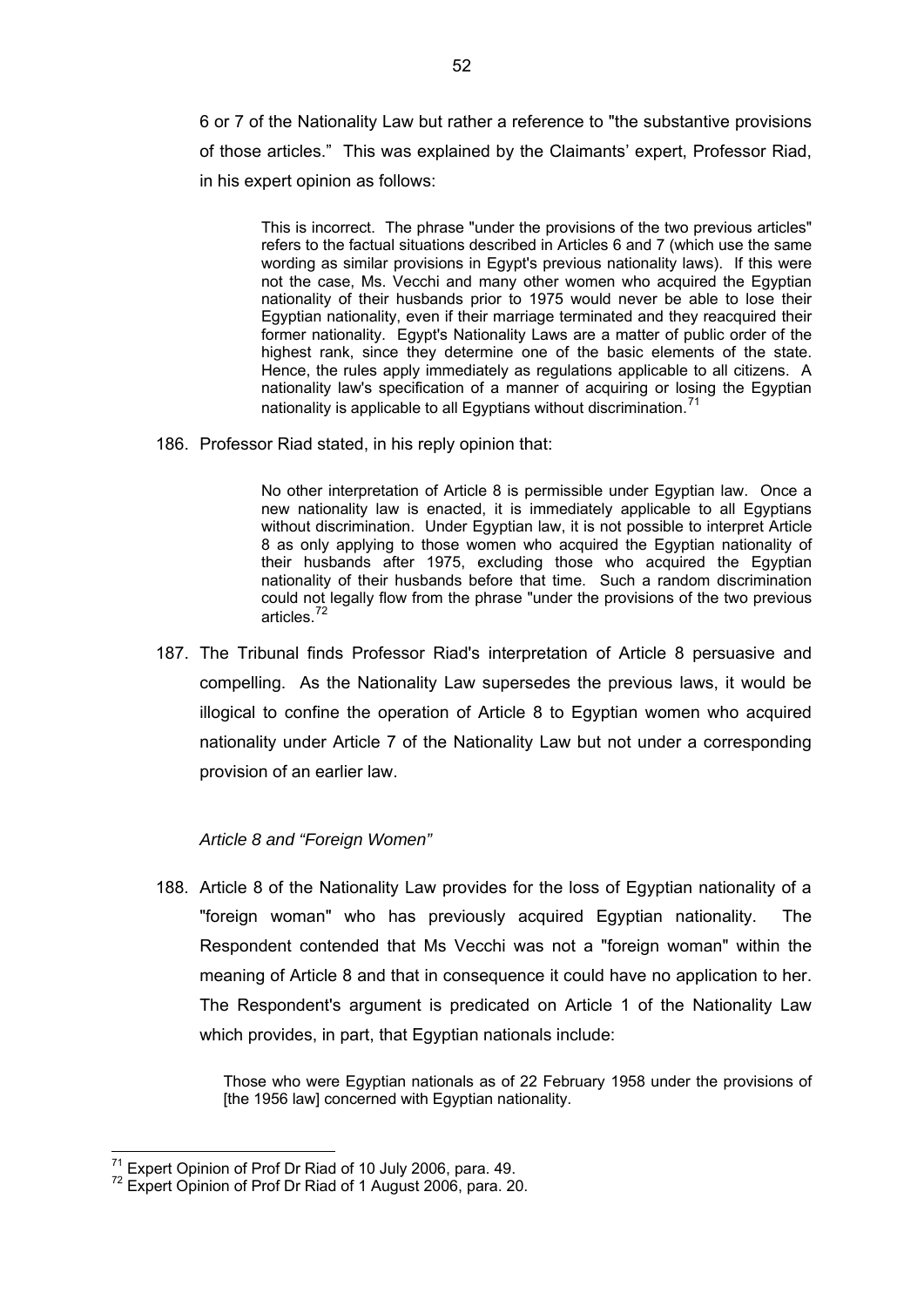- 189. As Ms Vecchi acquired her Egyptian nationality under the 1956 Law and was an Egyptian national on 22 February 1958, the Respondent contended that Ms Vecchi was an Egyptian and was therefore not a "foreign woman" within the meaning of Article 8 of the Nationality Law.
- 190. The Claimants contended that Ms Vecchi was a "foreign woman" within the meaning of Article 8. Professor Riad pointed out that the Nationality Law was the first nationality law to be enacted after the separation of Egypt and Syria from the union known as the United Arab Republic and the purpose of Article 1 was to endeavour to draw a global distinction between those who were Egyptian before the union and those who were not. He stated in his expert opinion:

It is also suggested that Article 8 of Law No. 26 of 1975 is not applicable to Ms Vecchi because she was not a "foreign woman" as mentioned in Articles 7 or 8. It is suggested that Ms Vecchi was an "original" Egyptian national under Article 1 of Law No. 26 of 1975. That article refers to those who were Egyptian nationals as of the date of Egypt's nationality law of 1958 under the provisions of Egypt's nationality law of 1956.

Marriage to an Egyptian national was the sole cause of Ms Vecchi's acquisition of Egyptian nationality. That fact is not altered in any way by the provisions of Article 1 of Law No 26 of 1975. As this law was the first nationality law to be enacted after the separation of Egypt and Syria from their brief union as the United Arab Republic, Article 1 endeavored to draw a global distinction between those who were Egyptian before that union and those who were not. In other words, this article has nothing to do with the grounds on which the nationality of each Egyptian is established. Hence, it has no relevance to the way Ms Vecchi acquired her Egyptian nationality and does not mean that she falls outside of Article 8 of Law No 26, dealing with foreign women who acquired the Egyptian nationality by marriage to an Egyptian.<sup>[73](#page-52-0)</sup>

- 191. The Tribunal accepts this analysis of Article 8 which is strongly supported by the statutory language. If Ms Vecchi was not a "foreign woman" she could not have acquired Egyptian nationality under the principles espoused in Article 6 and 7 of the Nationality Law. In truth the contention of Egypt is in essence a restatement of its earlier argument that the reference to "the two previous articles" in Article 8 confines the operation of Article 8 to a person who acquired Egyptian nationality under the Nationality Law. This is a contention which the Tribunal has not upheld for the reasons given in paragraphs 183-187 above.
- 192. In its Memorial on Jurisdiction the Respondent contended that Ms Vecchi was aware of her Egyptian nationality status and sought to use it even after the

<span id="page-52-0"></span> $\overline{a}$  $^{73}$  Expert Opinion of Prof Dr Riad of 10 July 2006, paras. 50-51.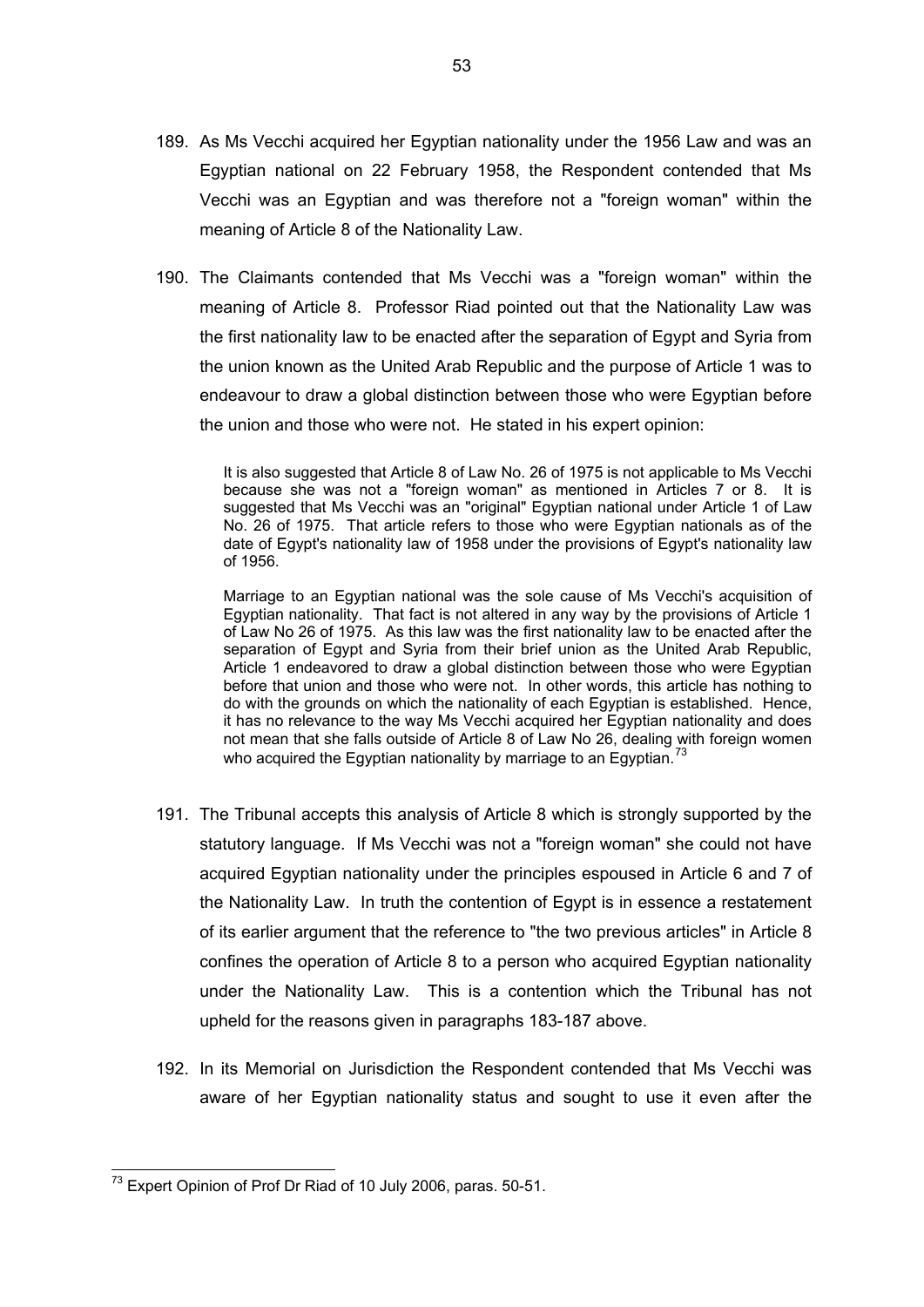alleged "loss" of her nationality in 1993. The Respondent referred to a number of documents to this effect:

The nationality file of Clorinda held with the Nationality Authority indicates her full awareness of her Egyptian nationality status, from the time of acquisition thereof until very recently even after the alleged date of losing her Egyptian nationality in 1993 and registering the Request for Arbitration.

To strengthen same, such awareness is fully illustrated in a vast array of documents that include the following:

- Nationality certificates issued to verify the Egyptian nationality of Clorinda (issued in *July 26, 1966* and *March 1, 1993*).
- Clorinda's application to the Egyptian authorities to review her passport, an instrument that is granted solely to the nationals of Egypt and her declaration that all information contained in the application form was accurate (submitted on *May 11, 1999*). The declaration contained in this application reads in its relevant part as follows:

I hereby declare that all data stated hereinabove as well as the documents submitted by myself are valid and in conformity with my current status and further declare that any passport previously issued for me has expired and may not be renewed. Additionally, I hereby undertake to advise the [*Nationality*] Authority with any loss of the passport of modification thereto in the future.

• Clorinda used extensively her Egyptian passport to travel to and from Egypt even *after* the date of submitting the Request for Arbitration and the registration thereof (that took place on August 5, 2005).

As we mentioned earlier, these above referenced acts of Clorinda leave no option but to rely on the notion reflected in the ICSID decision of *Champion Trading et al v Egypt* that ruled the following:

The mere fact that this investment in Egypt by the three individual Claimants was done by using, for whatever reason and purpose, exclusively their Egyptian nationality clearly qualifies them as dual nationals within the meaning of the Convention and thereby based on Article 25 (2)(a) excludes them from invoking the Convention.<sup>[74](#page-53-0)</sup>

- 193. For all of the reasons given above the Tribunal finds that such references to documents reflecting nationality are *prima facie* evidence only and the Ms Vecchi's nationality falls to be determined by the Tribunal's interpretation and application of Egyptian law.
- 194. Professor Riad's opinion was that, on the date Ms Vecchi reacquired Italian nationality on 14 September 1993 "[u]nder Article 8, she automatically and *ipso jure* lost Egyptian nationality"[75](#page-53-1) under the Nationality Law. Once again the Tribunal accepts this opinion. Such operation of Article 8 of the Nationality Law

<span id="page-53-0"></span><sup>&</sup>lt;sup>74</sup> Respondent's Memorial on Jurisdiction, paras. 55-57.

<span id="page-53-1"></span><sup>&</sup>lt;sup>75</sup> Expert Opinion of Prof Dr Riad of 10 July 2006, para. 47.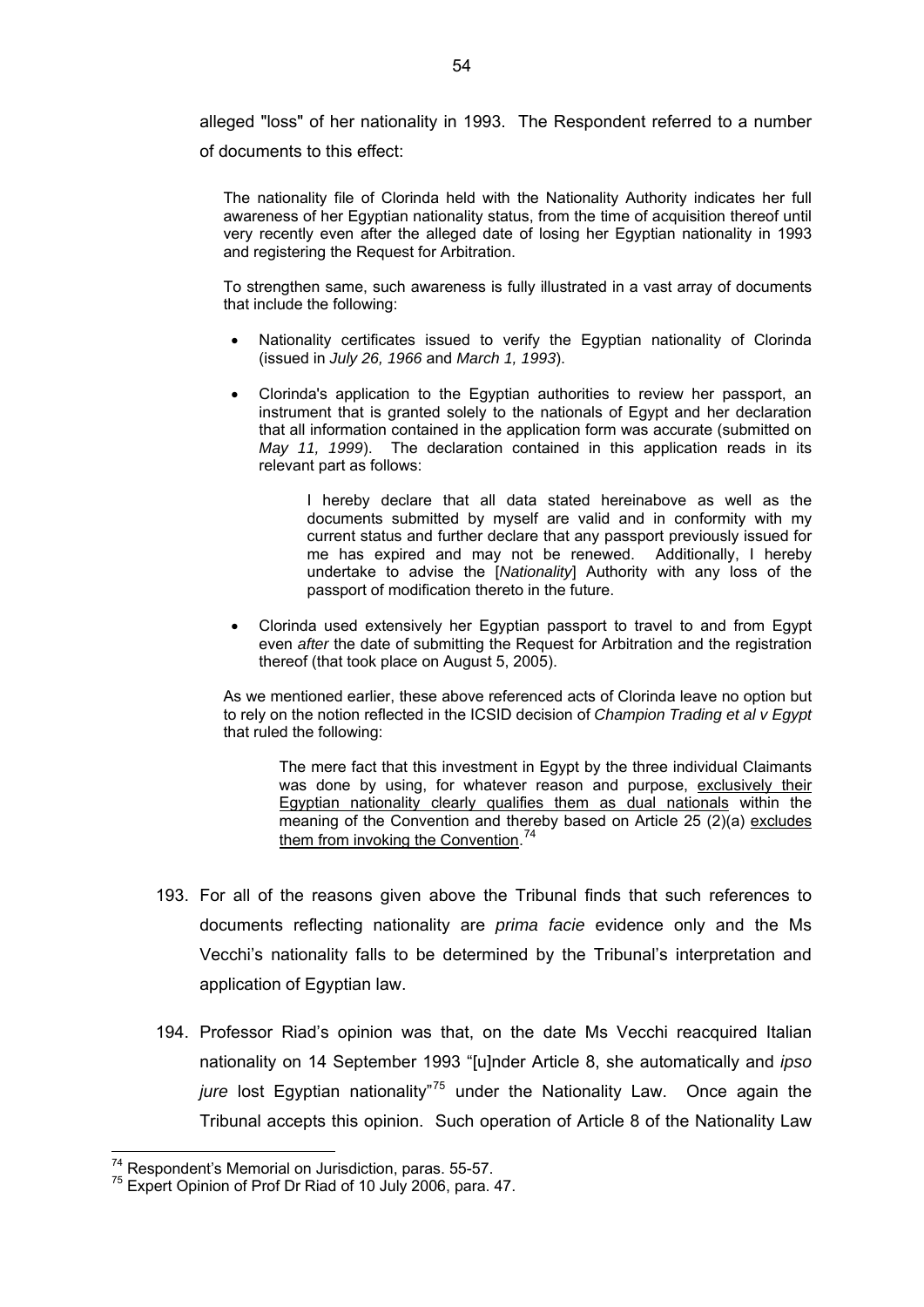<span id="page-54-0"></span>was not disputed by the Respondent, perhaps because it advanced an alternative argument that Article 8 was not applicable. The Tribunal finds that Ms Vecchi was at the relevant times an Italian national only and so satisfies the requirements set out in Article 25 of the Convention.

### Is the Application of Egypt's Nationality Law Contrary to International Law?

- 195. The Tribunal has ruled that on an application of the nationality law of Egypt both Mr Siag and Ms Vecchi satisfy the negative nationality requirement having lost their Egyptian nationality prior to the relevant dates under the ICSID Convention. As noted by Professor Schreuer, situations where a nationality that is valid under domestic law may be disregarded as a matter of international law are situations of ineffective nationality lacking a genuine link between the State and the individual, involuntary acquisition of nationality or withdrawal of nationality contrary to international law.
- 196. The Respondent has asserted that all of the Claimants' connections are with Egypt. This is another way of saying that the Claimants links with Italy are ineffective to establish jurisdiction under the ICSID Convention as a matter of international law. The links of the Claimants with Egypt are not disputed. However, as noted above the Tribunal's findings are that through the operation of the Nationality Law both Claimants have lost their Egyptian nationality and only held Italian nationality at the relevant times for the purposes of the Convention. Thus, this is not a situation where the Claimants are dual-nationals.<sup>[76](#page-54-1)</sup> In such a case of dual-nationality, the clear provisions of Article 25 of the ICSID Convention state that the Claimants would not have satisfied the socalled negative nationality requirement. The Tribunal agrees with the view of Professor Reisman who stated:

Siag and Vecchi's historic and continuing residence and operation of business interests in Egypt is likewise irrelevant, under the municipal laws of Italy and Egypt, respectively, to their legal status as Italian nationals and their loss of legal stats as Egyptian nationals. Under Egyptian law, as Dr Riad explains, Siag lost his Egyptian nationality in 1990; under Italian law, he acquired Italian nationality (by virtue of his marriage to an Italian citizen) in 1993. Vecchi, similarly, lost her Egyptian nationality in 1993, when she chose to reacquire the Italian nationality that she possessed at

1

<span id="page-54-1"></span><sup>76</sup> *See* Expert Opinion of Prof Reisman of 12 July 2006, para. 25 (referring to *Feldman v Mexico*, ICSID Case No. ARB(AF)/99/1, Interim Decision on Preliminary Jurisdictional Issues, 6 December 2000 ("dual nationality problems, including the search of the 'dominant or effective nationality', require," in the first place, "the existence of a double citizenship" *as a matter of law*" (emphasis in the original)).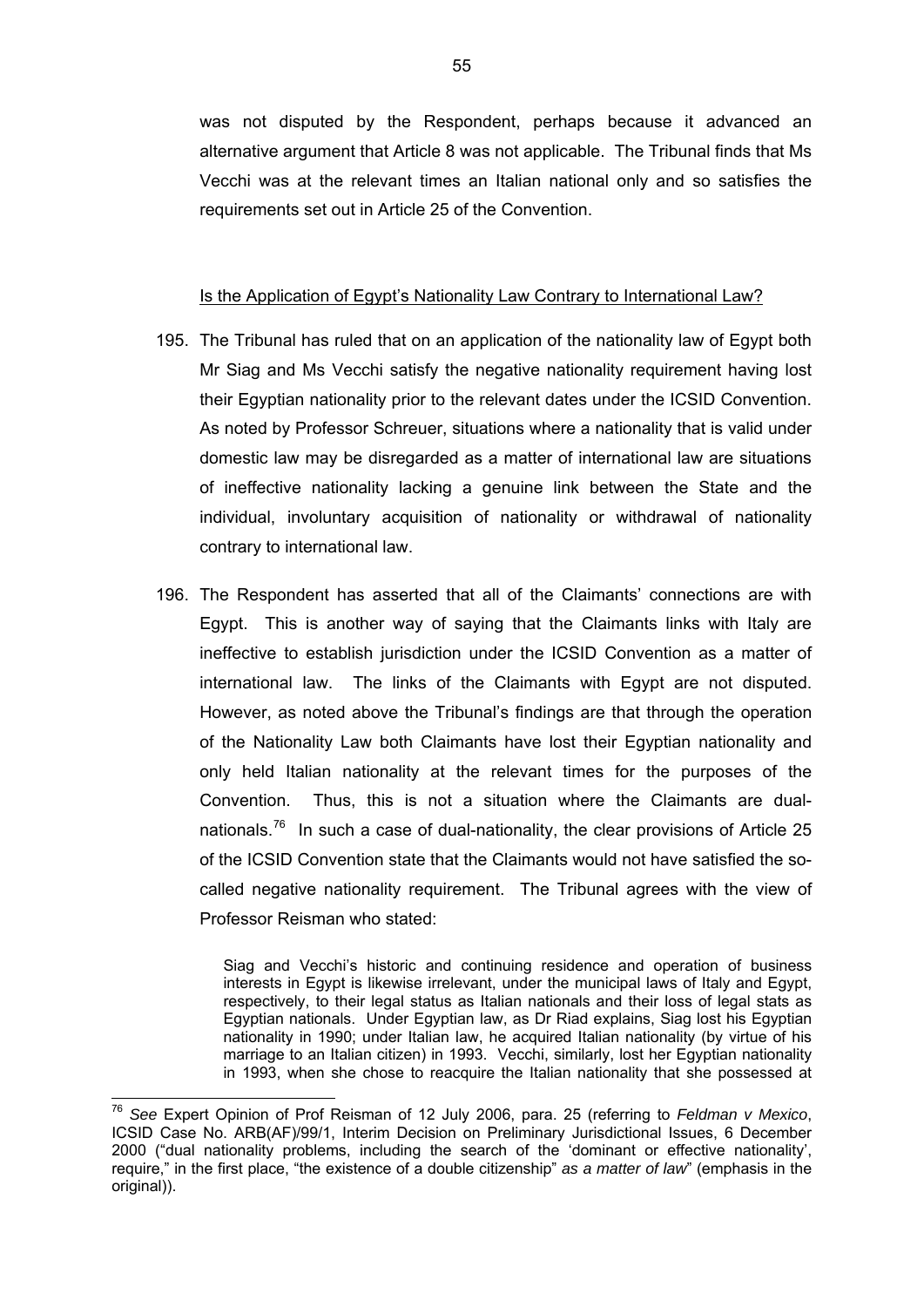birth. Neither Siag nor Vecchi qualifies as a dual national, rendering the search for 'genuine links' inapposite. Again, no evidence suggests that either Siag or Vecchi modified their nationality for fraudulent purposes or as a mere expedient, that is, to gain international legal protection under the BIT that they would otherwise lack. To the contrary, the events that legally terminated their Egyptian nationality and conferred (or, in the case of Vecchi, re-conferred) their Italian nationality preceded, by more than a decade, the institution of this arbitration  $[...]$ .<sup>[77](#page-55-0)</sup>

197. The view of the ICSID Tribunal in the *Champion Trading* case was that the provisions of Article 25 were clear and left no room for a discussion of "dominant" or "effective" nationality. It said:

According to the Claimants this Tribunal should, when applying the nationality requirement under Convention, use the definition as it has been developed in international law as shown in the above quoted Nottebohm and A/18 decisions.

The Claimants argue that the Egyptian nationality of the three individual Claimants does not correspond to the prevailing definition of nationality in international law. If they are to be considered Egyptian it is only because of Egyptian law which conferred Egyptian nationality on them at birth. The Claimants submit that, in fact, they neither have today nor ever have had any particular ties or relations with Egypt. Claimants conclude that such an involuntary nationality should not be taken into account when interpreting the Convention.

The Nottebohm and A/18 decisions, in the opinion of the Tribunal, find no application in the present case. The Convention in Article 25(2)(a) contains a clear and specific rule regarding dual nationals. The Tribunal notes that the above cited A/18 decision contained an important reservation that the real and effective nationality was indeed relevant "*unless an exception is clearly stated.*" The Tribunal is faced here with such a clear exception.<sup>[78](#page-55-1)</sup>

198. The Tribunal concurs with the finding of the ICSID Tribunal in the *Champion Trading* case that the regime established under Article 25 of the ICSID Tribunal does not leave room for a test of dominant or effective nationality. The BIT contains a clear definition of who is to be considered a national. Article 1(3) defines a "natural person" as "with respect to either Contracting State, a natural person holding the nationality of that State in accordance with its laws" (underlining added). This is the kind of exception referred to in the decision of the Iran-United States Claims Tribunal in the  $A/18$  case.<sup>[79](#page-55-2)</sup> While it may be asserted that if this were a diplomatic protection case it could be argued differently, the parties have consented to have their dispute resolved under the ICSID Convention and it sets out a particular regime for the determination of jurisdiction. Under Article 9(3) of the BIT the avenue of diplomatic protection is specifically excluded while the arbitration is in progress. Developments in international law concerning nationality of individuals in the field of diplomatic

1

<span id="page-55-2"></span>

<span id="page-55-1"></span><span id="page-55-0"></span><sup>&</sup>lt;sup>77</sup> *Id.* para. 26.<br><sup>78</sup> Champion Trading, supra note 4, p. 288 (emphasis in the original).<br><sup>79</sup> Case No. A/18, 6 April 1984, Iran-United States Claims Tribunal (5 Iran-U.S.C.T.R. 251).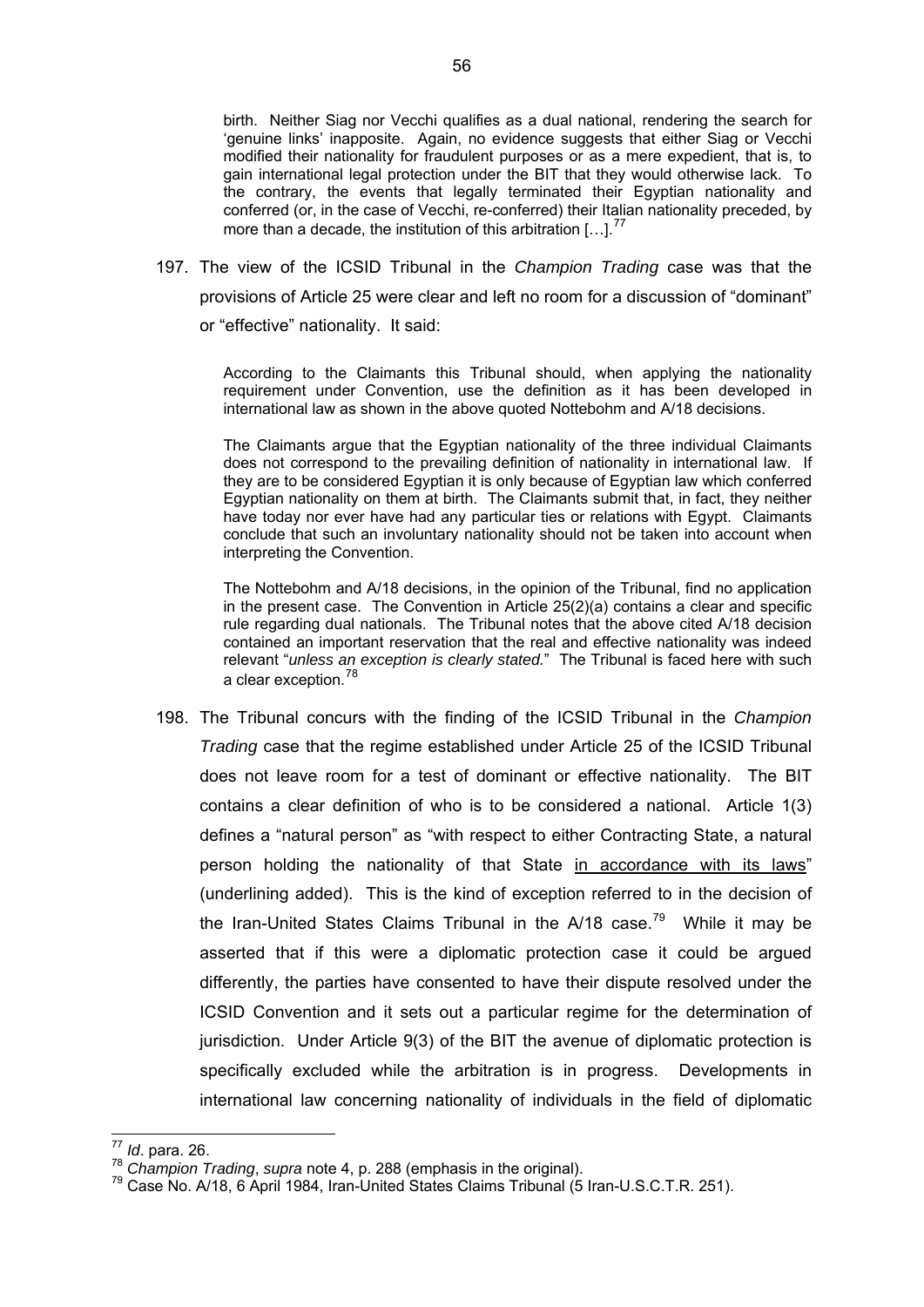protection including, for example, greater flexibility in the requirement for the link of nationality, while of interest, must give way to the specific regime under the ICSID Convention and the terms of the BIT.

- 199. This is not a situation where a claimant is seeking to assert a particular nationality in order to bring a claim and that nationality is claimed to be ineffective. Nor is it a case where the consequence of a determination of the nationality of an individual by one state as against other states falls to be determined. This case concerns a state, through operation of its domestic law, ceasing to regard individuals as its nationals. $80$  In this case the Claimants contend that they lost their Egyptian nationality through operation of Egyptian domestic law so that they were not dual-nationals at all. In the *Champion Trading* case the claimants asserted that the test of effective nationality should be applied as an alternative argument based on a finding that under the operation of Egypt's nationality law they had acquired Egyptian nationality involuntarily and so were dual-nationals. It is the Tribunal's view that in this case it does not even have to consider that possibility since it has found as a matter of Egyptian law that the Claimants did not possess Egyptian nationality at the relevant times under the ICSID Convention.
- 200. In any event, as to the Claimants links to Italy, it is uncontested that the Claimants have Italian nationality. The Respondent focused on the Claimants' connections to Egypt and has not questioned the acquisition of Italian nationality by the Claimants except to note, in response to the opinion of Professor Reisman that an examination of effectiveness of nationality was inapplicable in this case, that their connections to that country are slight. The Tribunal finds that the Respondent has not demonstrated that the Claimants acquired Italian nationality as a mere expedient in order to bring these claims before ICSID. Both Claimants acquired Italian nationality in 1993, a long time before these claims were brought. Italian nationality was also acquired for recognized reasons i.e. marriage to an Italian in the case of Mr Siag and reacquisition following the death of a husband in the case of Ms Vecchi. The Tribunal finds that the Claimants possess genuine links to Italy.
- 201. The Tribunal finds that this case does not present a situation where there is scope for international law principles to override the operation of Egyptian

 $\overline{a}$ 

<span id="page-56-0"></span><sup>80</sup> *See* the extract from Oppenheim's International Law quoted at paragraph 144 above.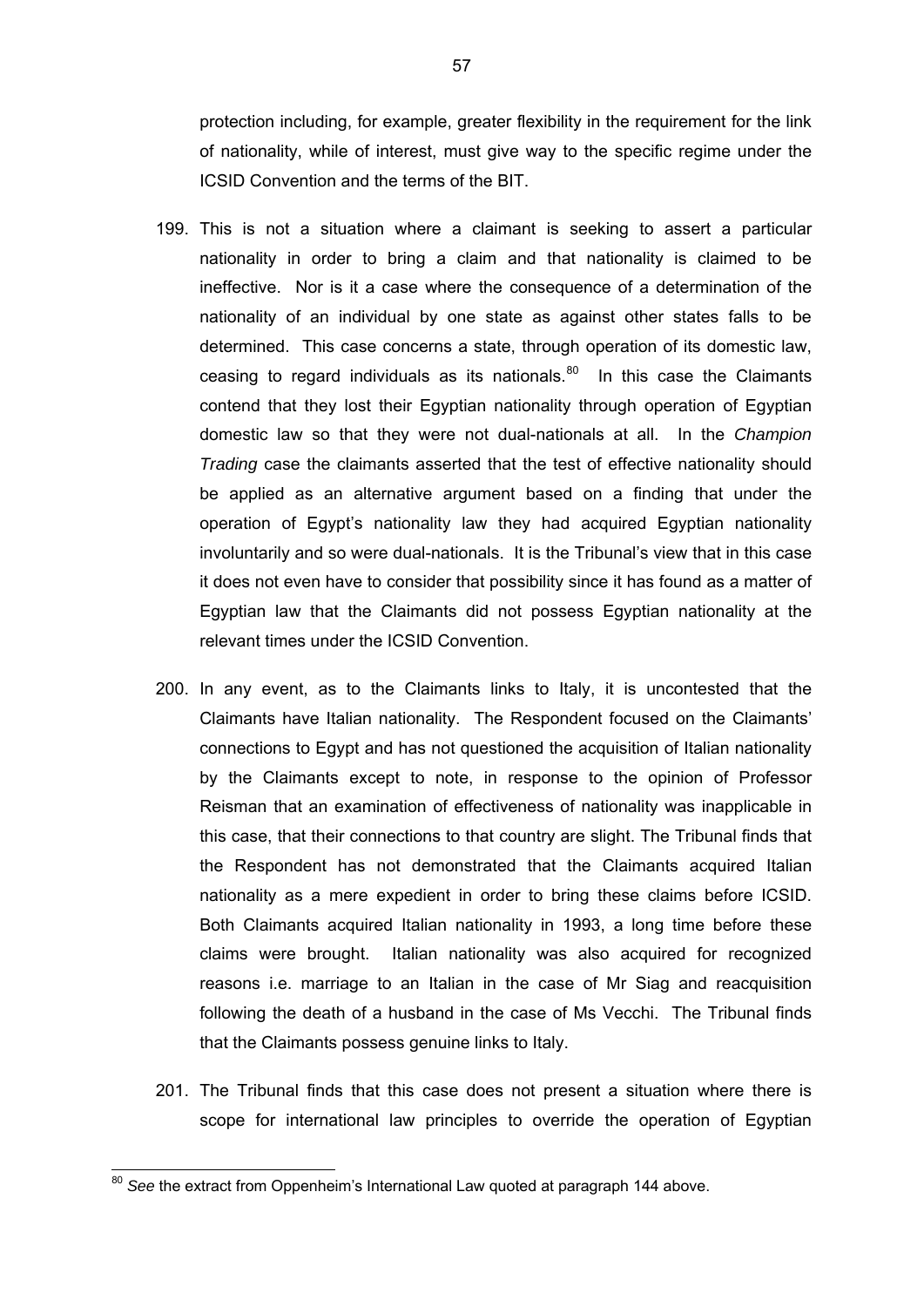<span id="page-57-0"></span>domestic law as to nationality. To do so would in effect involve the illegitimate revision of the terms of the BIT and the Nationality Law by the Tribunal.

### **B. Alleged Lack of Jurisdiction** *Ratione Materiae*

- 202. In its Memorial on Jurisdiction the Respondent questioned the presence of expenditure by the Claimants in their personal capacities and what was described as the "foreign origin" of the expenditure. $81$  As to the second element the Respondent submitted, making reference to what it called "the intent of the Convention," that a foreign origin of investment was required. With reference to the preamble of the BIT, it was submitted that the origin of the investment required "Italian" capital. Article 6 of the BIT was also relied on since its subject heading referred to "Repatriation of Capital and Returns." It was Respondent's contention that this envisaged a prior act of importation from Italy.
- 203. The Respondent asserted that the investment in this case was devoid of any foreign element from its inception. It was noted that at the Claimants were indisputably Egyptian nationals at the time the BIT was entered into on 2 March 1989, and on the date of entering into the Municipal Sales Contract with the Egyptian Ministry of Tourism on 4 January 1989. In addition, the corporate vehicles used for the purposes of the investment Siag Touristic and Siag Taba were local entities established under applicable Egyptian laws.
- 204. Claimants replied that the only dates of relevance under the Convention so far as the nationality requirement was concerned were the date of consent and the date of registration. In any event, the Claimants emphasized the fact that the bulk of the investment took place in the 1990s after, on Claimants' case, the Claimants lost their Egyptian nationality and acquired Italian nationality. The definition of "investment" was broad. Consistent with the practice and decisions of ICSID Tribunals such a definition should be given "broad reach."<sup>[82](#page-57-2)</sup> Claimants submitted that as set out in their Memorial on the Merits their shares in Siag Touristic and Siag Taba as well as claims to money from these companies relating to the property and the project fell within the definition of "investment." It was contended that it was immaterial that these investments were made through the medium of companies, which were controlled by the Claimants.

<sup>81</sup> Respondent's Memorial on Jurisdiction, paras. 70-71.

<span id="page-57-2"></span><span id="page-57-1"></span><sup>&</sup>lt;sup>82</sup> See Fedax, supra note 20, para. 24. The term "investment" in Article 25 of the Convention must be given a "broad reach." The Tribunal observed that "distinguished commentators of the Convention have concluded that a 'broad approach to the interpretation of this term is warranted.'" *Id.* para. 22.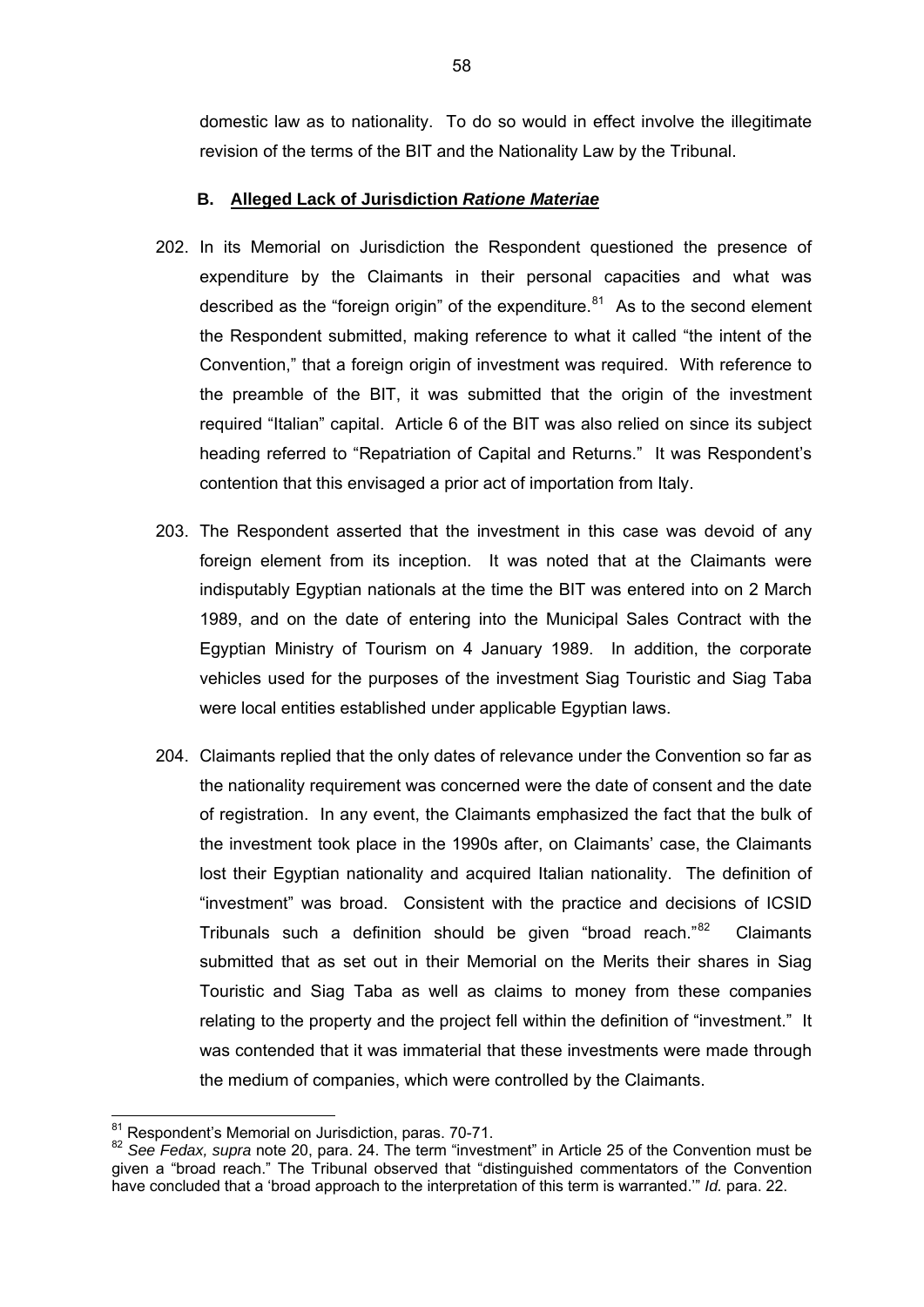#### 205. As to the timing issue, Professor Schreuer has stated in his authoritative treatise:

In the traditional law of diplomatic protection, a requirement of continuous nationality is often asserted from the time the claim arises up to the date it is taken up by the State of the injured person's nationality or even up to the date of a decision. The Convention does not require continuity of nationality. Its wording is directed at distinct points in time and not at a continuous period of time, which could have been expressed quite easily by "from to" or "continuously until" rather than by "as well as" and "on either date."<sup>[83](#page-58-0)</sup>

- 206. The Tribunal agrees with the conclusions of Professor Schreuer and finds that the relevant dates under the Convention are the date of consent and the date of registration.
- 207. The Convention requires an "investment" but does not limit the term in any manner. The BIT, like many BITs contains a broad definition of "investment." The Claimants have submitted that the majority of expenditure in the Taba project was made by them personally. For the purposes of determining jurisdiction the Tribunal finds this fact to be established. In any event, the definition of "investment" at Article 1(1)(b) of the BIT includes acquisitions of shares in companies and under (c) "claims to money." The Tribunal finds that the fact Claimants managed their investment through the medium of companies incorporated under Egyptian law does not exclude the Claimants from falling within the definition of "investment" of the BIT.
- 208. The Claimants noted that the recent majority decision of an ICSID Tribunal had specifically rejected an "origin of capital" requirement.[84](#page-58-1) The *Tokios Tokeles* Tribunal found as follows after examining the terms of the Ukraine-Lithuania BIT:

Article 1(1) of the BIT defines "investment" as "every kind of asset invested by an investor of one Contracting Party in the territory of the other Contracting Party in accordance with the laws and regulations of the latter [...].<sup>[85](#page-58-2)</sup> […]

The Treaty contains no requirement that the capital used by the investor to make the investment originate in Lithuania, or, indeed, that such capital not have originated in Ukraine.<sup>[86](#page-58-3)</sup>

[…]

The Respondent requests the Tribunal to infer, without textual foundation, that the Ukraine-Lithuania BIT requires the Claimant to demonstrate further that the capital used to make an investment in Ukraine originated from non-Ukrainian sources. In our view, however, neither the text of the definition of "investment," nor the context in

<span id="page-58-0"></span><sup>83</sup> Schreuer, supra note 25, p. 274.

<span id="page-58-2"></span><span id="page-58-1"></span><sup>&</sup>lt;sup>84</sup> Tokios Tokeles, *supra* note 21, para. 82.<br><sup>85</sup> *Id.* para. 17. 86 *Id.* para. 74.

<span id="page-58-3"></span>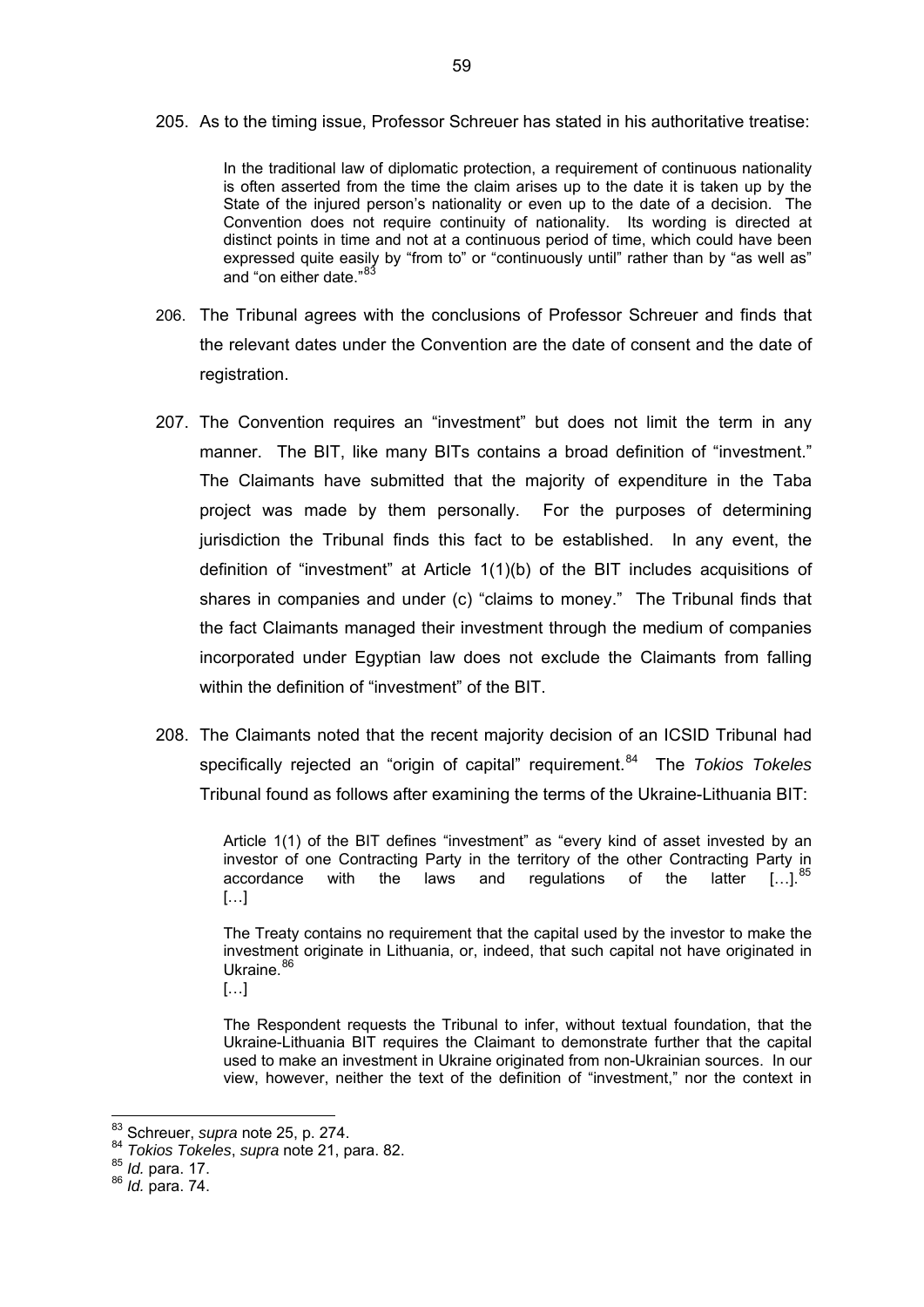<span id="page-59-0"></span>which the term is defined, nor the object and purpose of the Treaty allow such an origin-of-capital requirement to be implied. The requirement is plainly absent from the text. In addition, the context in which the term "investment" is defined, namely, "*every* kind of asset invested by an investor," does not support the restriction advocated by the Respondent. Finally, the origin-of-capital requirement is inconsistent with the object and purpose of the Treaty, which, as discussed above, is to provide broad protection to investors and their investments in the territory of either party. Accordingly, the Tribunal finds no basis on which to impose the restriction proposed by the Respondent on the scope of covered investments.<sup>[87](#page-59-1)</sup>

209. The Tribunal in *Tokios Tokeles* also stated:

Even assuming *arguendo*, that all of the capital used by the Claimant to invest in Ukraine had its ultimate origin in Ukraine, the resulting investment would not be outside the scope of the Convention. The Claimant made an investment for the purposes of the Convention when it decided to deploy capital under its control in the territory of Ukraine instead of investing it elsewhere. The origin of the capital is not relevant to the existence of an investment.<sup>[88](#page-59-2)</sup>  $[...]$ 

 [T]he Claimant in the present case owns and controls the assets in Ukraine that have given rise to this dispute. The origin of the capital used to acquire these assets is not relevant to the question of jurisdiction under the Convention.

In our view, the ICSID Convention contains no inchoate requirement that the investment at issue in a dispute have an international character in which the origin of the capital is decisive.<sup>[89](#page-59-3)</sup>

- 210. The Tribunal finds that the situation is no different in this case and agrees with the conclusions reached by the *Tokios Tokeles* Tribunal. The terms of the BIT do not impose any "origin of capital" requirement. The Respondent's objection on this basis is not upheld.
- 211. For all of the above reasons the Tribunal finds that the Claimants have made an investment for the purposes of Article 25 of the ICSID Convention.

# **C. Estoppel**

212. The Tribunal finds that the provisions of Article 25 of the Convention contain a complete procedure for the determination of jurisdictional issues. $90$  There is no room to introduce additional estoppel arguments. Such matters should be addressed at the merits stage. For these reasons the Tribunal finds that the estoppel arguments raised by the Respondent as objections to jurisdiction are not upheld. Since these issues are more properly matters for the merits of the

<span id="page-59-1"></span><sup>&</sup>lt;sup>87</sup> Id. para. 77.

<span id="page-59-4"></span><span id="page-59-3"></span>

<span id="page-59-2"></span><sup>88</sup> *Id.* para. 80.<br><sup>88</sup> *Id.* para. 80.<br><sup>90</sup> *Id.* paras. 81-82. Day 1, p. 74. Counsel for Egypt conceded as much at the hearing when he acknowledged that *estoppel* is "not a hundred per cent jurisdiction." *Id.*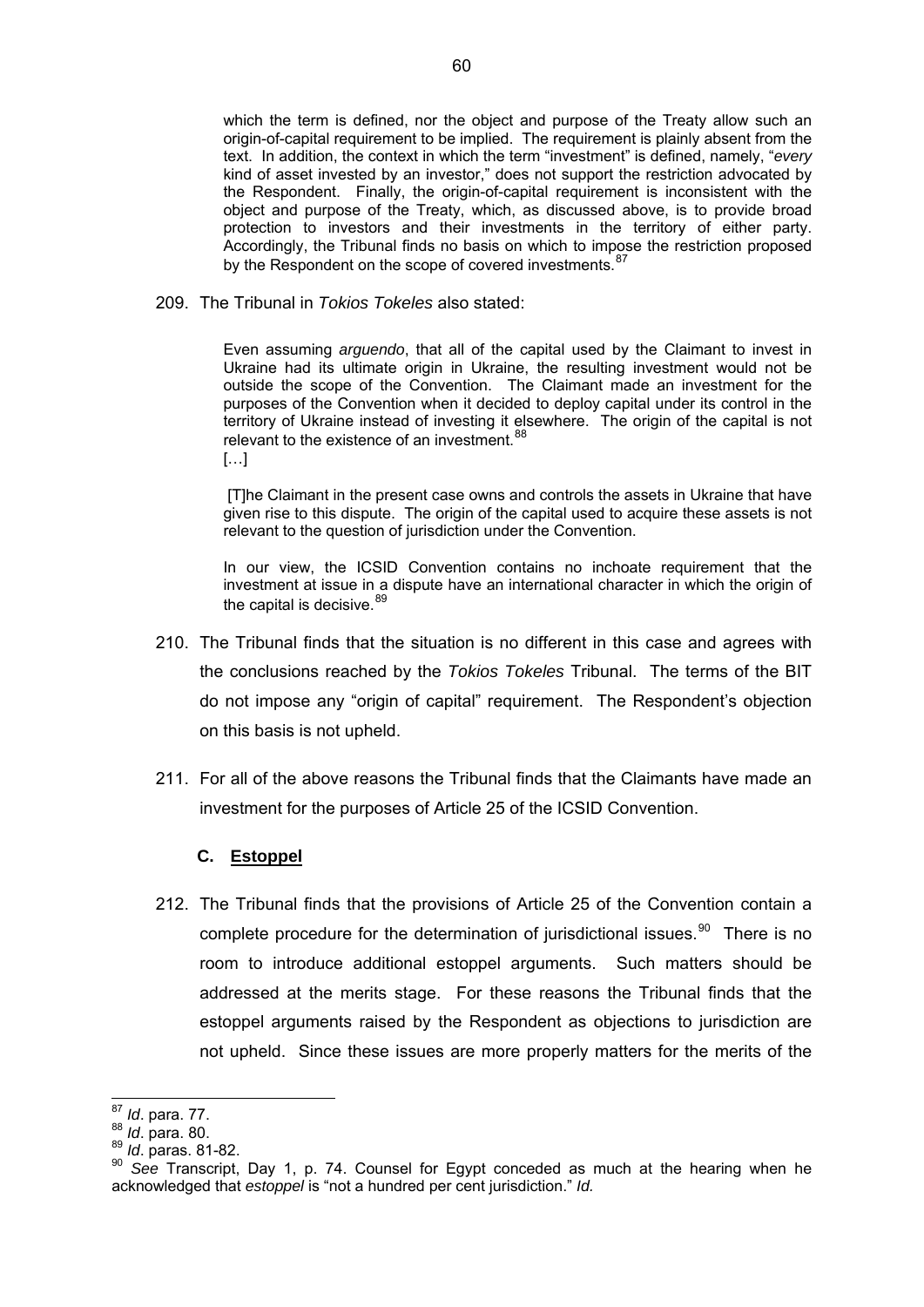<span id="page-60-0"></span>dispute the Tribunal does not find it necessary to comment on them further at this stage.

# **D. Abuse of Rights**

213. In its submissions the Claimants raised the international law doctrine of abuse of rights. Given its findings in relation to the Respondent's objections to jurisdiction above the Tribunal does not find it necessary to rule on the issues raised with respect to the abuse of rights doctrine.

# **E. Costs**

214. Each party has requested the Tribunal to award it costs for the jurisdictional phase of the arbitration. For the time being, the Tribunal has decided to defer a decision on costs to the second phase of the case when it will be in a position to make an overall judgment about the costs of the arbitration.

# **V. THE DECISION**

- 215. For all the foregoing reasons and rejecting all submissions to the contrary the Tribunal makes the following decisions:
	- (i) That the present dispute is within the jurisdiction of the Centre and the competence of the Tribunal.
	- (ii) That the dispute should proceed to the merits.
	- (iii) That the costs of the proceeding, including the fees and expenses of the Tribunal and the ICSID Secretariat, are reserved for further consideration and subsequent determination.

# *[Signed]*

 $\overline{\phantom{a}}$  ,  $\overline{\phantom{a}}$  ,  $\overline{\phantom{a}}$  ,  $\overline{\phantom{a}}$  ,  $\overline{\phantom{a}}$  ,  $\overline{\phantom{a}}$  ,  $\overline{\phantom{a}}$  ,  $\overline{\phantom{a}}$  ,  $\overline{\phantom{a}}$  ,  $\overline{\phantom{a}}$  ,  $\overline{\phantom{a}}$  ,  $\overline{\phantom{a}}$  ,  $\overline{\phantom{a}}$  ,  $\overline{\phantom{a}}$  ,  $\overline{\phantom{a}}$  ,  $\overline{\phantom{a}}$ 

 $\mathcal{L}_\text{max}$  and  $\mathcal{L}_\text{max}$  and  $\mathcal{L}_\text{max}$  and  $\mathcal{L}_\text{max}$  and  $\mathcal{L}_\text{max}$  David A R Williams QC  *President of the Tribunal* 

*[Signed] [Signed]*

Michael Pryles **Francisco** Orrego Vicuña *Arbitrator Arbitrator* (signed subject to the attached partial dissenting opinion)

Date: 11 April 2007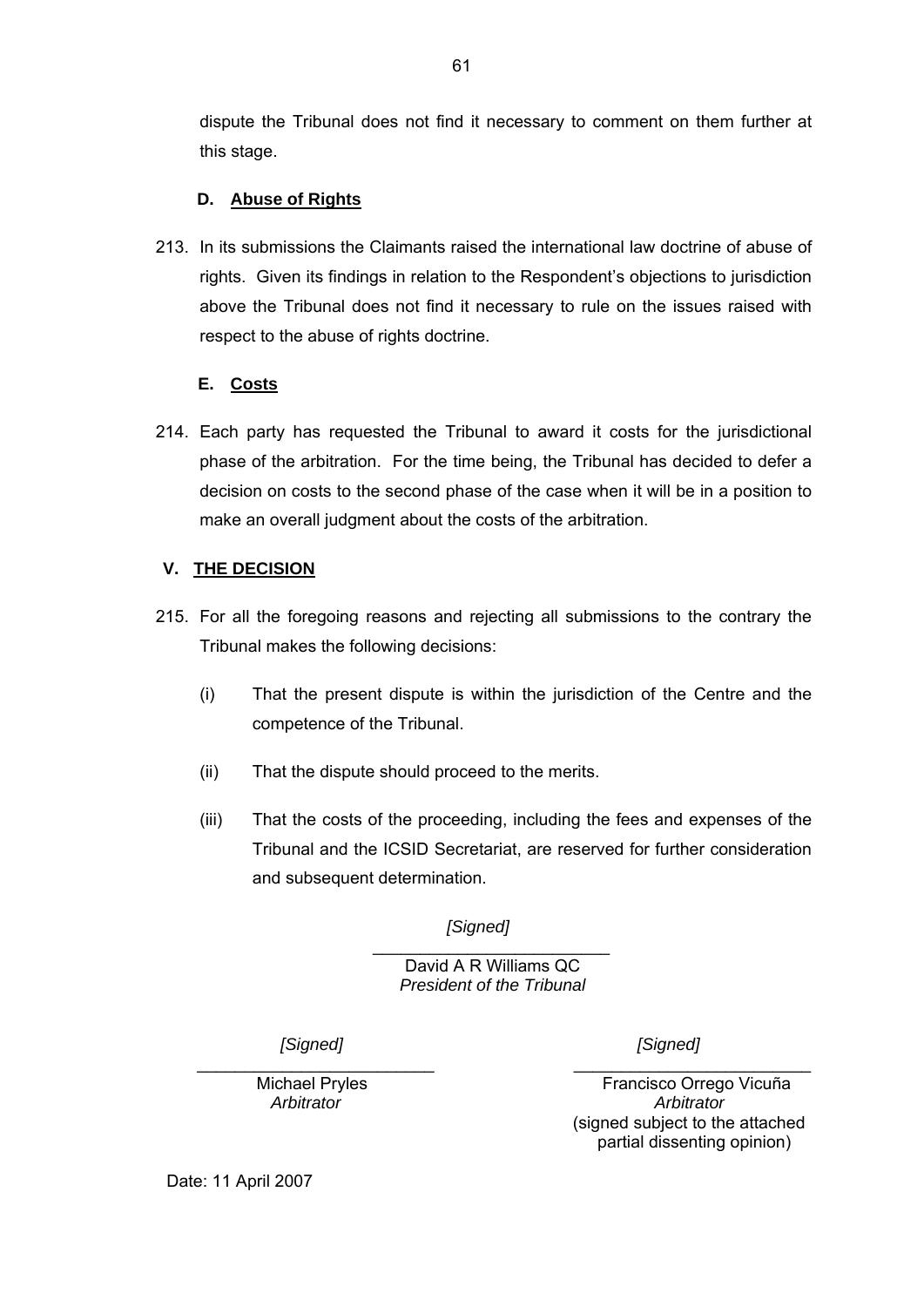#### **Partial Dissenting Opinion of Professor Francisco Orrego Vicuña**

<span id="page-61-0"></span>I have requested leave to submit a partial dissent in respect of the Decision on Jurisdiction, which in no way detracts from the greatest respect I have for both the President of the Tribunal and my fellow co-arbitrator. This dissent refers only to the conclusions reached by the Decision in respect of Mr. Waguih Siag. For everything else I am in agreement with my learned colleagues.

The dissent is based on considerations that relate to both international law and the applicable Egyptian legislation. I shall address these matters in succession.

#### *International Law Issues*

This case is quite unique in connection with the facts and the issues they raise concerning the nationality of individuals, as separate and distinct from the nationality of corporate entities and juridical persons. The more strict treatment that the ICSID Convention gives to the nationality of individuals, as compared to the flexibility evidenced in respect of corporate nationality, is well justified. In fact, nationality of individuals entails a link of allegiance with the nation and the State, while corporate nationality is more a question of convenience.

This different treatment was explicitly explained in the Report of the Executive Directors accompanying the ICSID Convention (ICSID, Documents Concerning the Origin and the Formulation of the Convention, 1986, Vol. II, Part 2, at 1078-1079).

Waguih is presently an Italian national who shows little or no connection with Italy, who further alleges now not to be Egyptian because he is Lebanese, but who claimed at all relevant times to be Egyptian, and whose links with Lebanon are not quite evident either.

As the ICSID Convention does not define nationality, the principles of international law governing this matter come into play instantly. Cardinal among such principles is that of effectiveness. Ever since the *Nottebohm* case, this has been the accepted premise in international law and the recent work on the diplomatic protection of persons and property of both the International Law Commission and the International Law Association so confirms. There is no difference of opinion on this question with my learned colleagues.

The difference arises in connection with the extent of the principle under Article 25(2)(a) of the Convention. The Decision believes the principle in question is only applicable in respect of questions of dual nationality, but in this case the loss of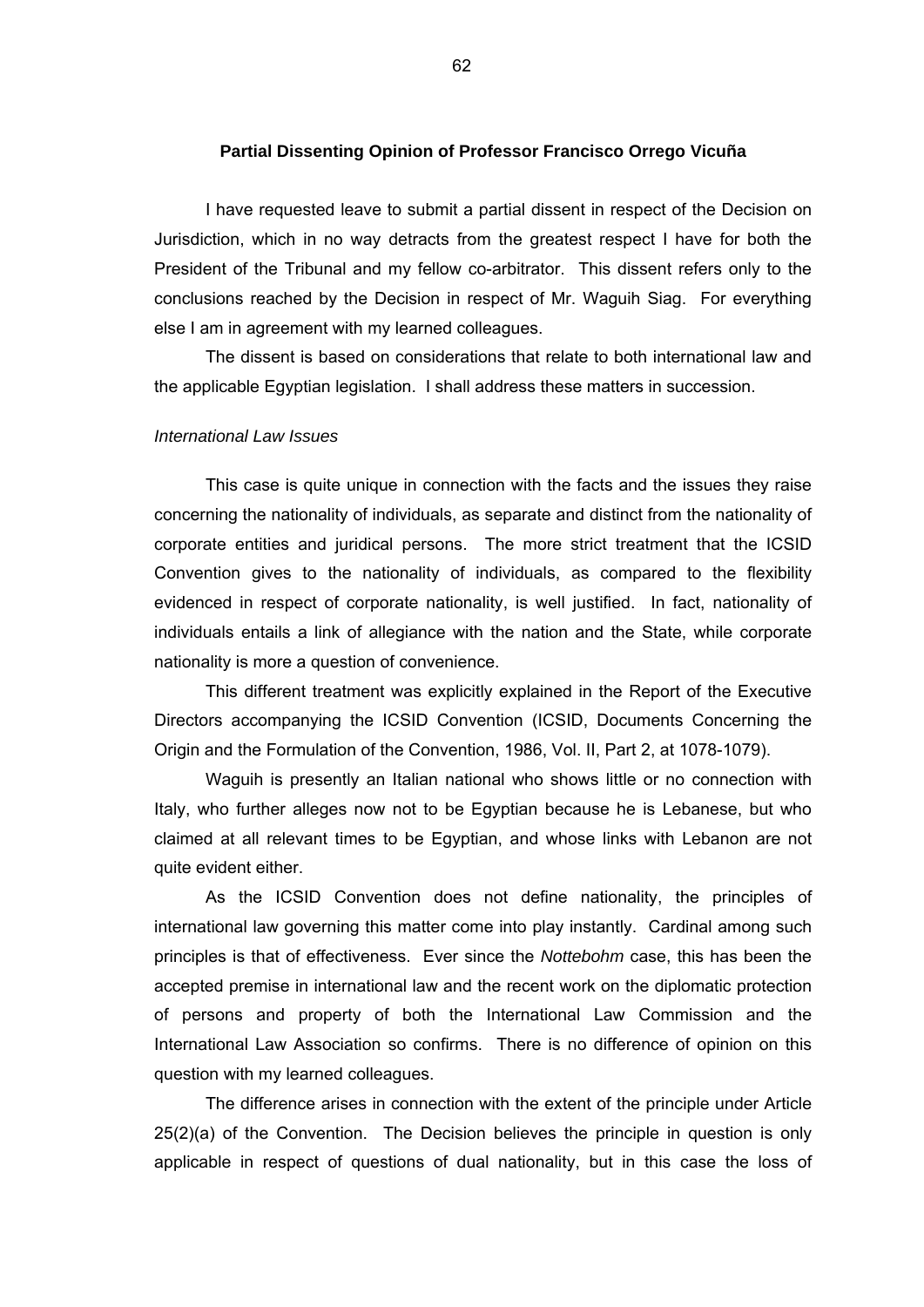Egyptian nationality means that Waguih is not a dual national. True enough, dual nationality is the most common situation in respect of which effectiveness applies. However, I tend to see the issue in broader terms, particularly in connection with the dates required under the Convention to satisfy the test of nationality.

The drafting history of Article 25(2)(a) is unequivocal about the concern expressed by many countries that did not want to be taken to international arbitration by investors who were their nationals, even if holding the nationality of another Contracting Party as well. This concern is the one the Convention attends to, a situation which the Report of the Executive Directors explained in terms of considering a natural person who was a national of the State party to the dispute ineligible to be a party in proceedings under the Centre, even if he had the nationality of another State. The Report adds that "[t]his ineligibility is absolute and cannot be cured even if the State party to the dispute had given its consent" (Report cit., at 1078).

This conclusion is equivalent to the recognition that the prohibition in question is a kind of rule of *jus cogens* which does not admit derogation by consent, at any rate for the parties to the Convention. Such kind of rule is not unknown in the practice of conventions that lay the constitutional foundations for the development of new aspects of the law.

It is in this context that the situation of Waguih appears to be at odds with the meaning of the Convention. The investor was Egyptian at the time the investment was made, benefited from Egyptian legislation granting exclusive rights to Egyptian citizens and was at all times considered to be Egyptian, not just by the Egyptian Government but this was also his own understanding and that of his family. The argument relied upon by the Claimant to the effect that he had not realized that he had lost his Egyptian nationality, is a rather bad one.

The fact that Waguih later acquired a different nationality (Italy) and allegedly lost his original nationality (Egypt) because of acquiring that of a third State (Lebanon), cannot in my view prevail over the precise prohibition of the Convention. It is on this point where I believe the Convention goes beyond the strict technical situation of dual nationals and the dates used to this effect and covers additional situations that could contradict the prohibition in question, not to mention the fact that otherwise there could be uncontrollable abuse arising from acquisition or loss of nationalities.

I am intrigued by the question of the dates the Convention uses to establish the eligibility of the claimant. This problem has not been argued or pleaded in this proceeding and in that respect the Decision is right in not considering it. However, I believe it is right on my part to raise the question even if no answer is readily available for the moment.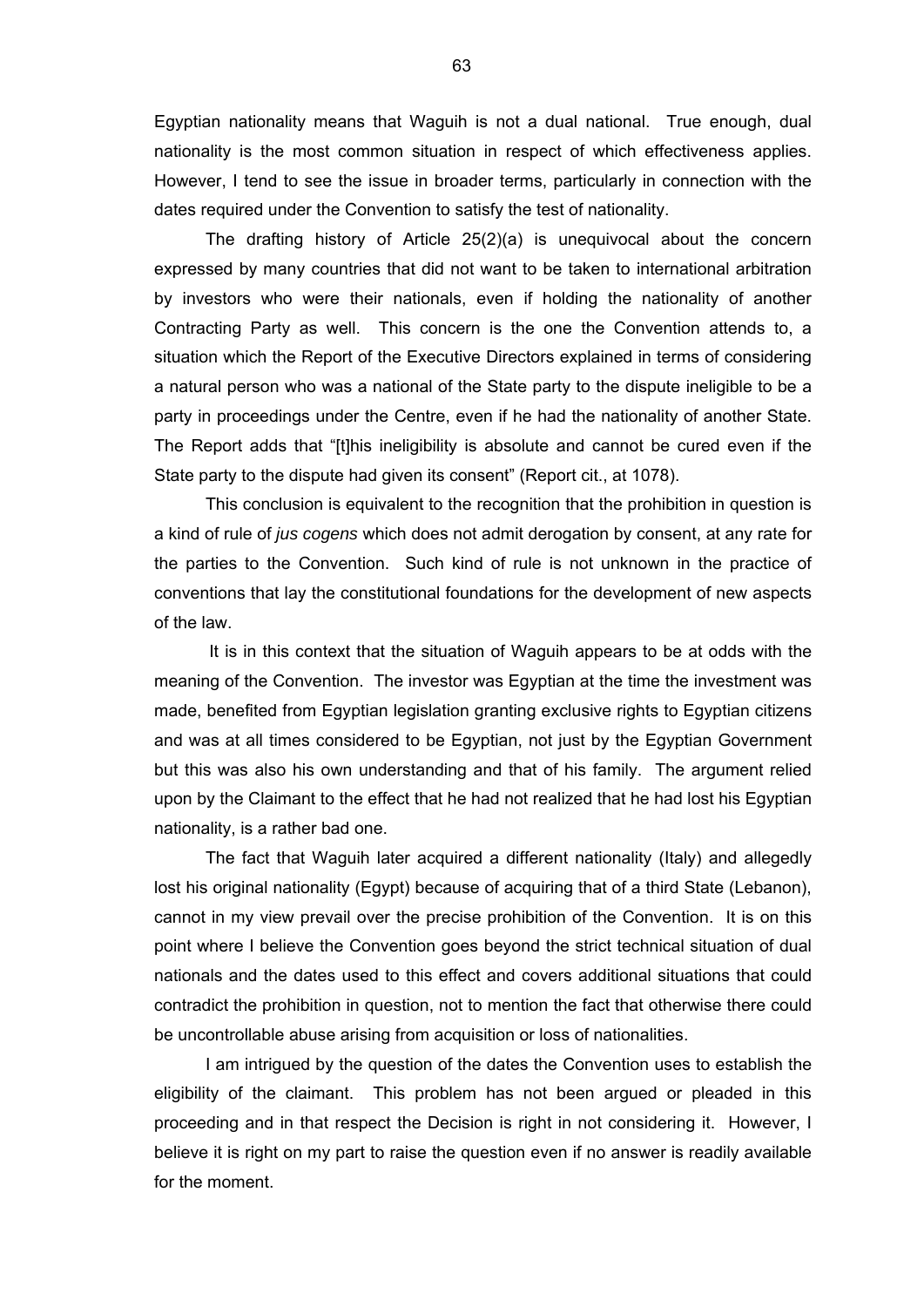Article 25(2)(a) of the Convention contains both the positive and the negative test in respect of who is an eligible claimant. The negative test, which is the one that matters here, establishes that a national of another Contracting State does not include as far as jurisdiction is concerned any person who on two dates had the nationality of the host and respondent State. The first is the date "on which the parties consented to submit such dispute to conciliation or arbitration." The second is the date of registration. My query relates to the first date. The Convention was quite evidently envisaging the most common situation foreseeable that is an agreement in which both parties express simultaneously their consent to arbitration. Bilateral Investment Treaties were not yet common at all. In that context, it made sense that the dates indicated would require the compliance with the negative test at the time that both parties expressed their consent and later at the time of registration, without further elaboration.

This understanding changed when Bilateral Investment Treaties became widespread, as then the common situation became one where the State expresses its consent in the treaty and later the investor expresses its own consent in either a separate instrument or by simply applying to the Centre for the registration of its claim. At that point the expression of consent became decoupled and separated by a lapse of time, many times long. It has been often understood that the consent of the State was an offer, which upon acceptance by the investor became the consent to arbitration.

This is the situation later reflected in Rule 2 of the ICSID Institution Rules which takes the "[d]ate of consent" to mean, when both parties did not act simultaneously, the date in which the second party acted, which is usually the case of the investor.

Yet, the date in which the State expresses its consent in the treaty is not just an offer. It is much more than that and it has specific legal effects, including obligations of the host State under the treaty and the prohibition to exercise diplomatic protection by the other Contracting Party. The date of expression of consent for the State is that of the entry into force of the treaty or some other instrument which embodies that consent. When this consent is later matched by the consent of the foreign investor, the required conditions for submitting the dispute to arbitration are met, but the respective expressions of consent do not appear to change their dates. It is the operation of the principle of *pactum de contrahendo*, which not because it materializes at a different date it loses its mandatory nature.

The drafting history of the Convention also evidences that the Bank's General Counsel was aware of the possibility of differed expressions of consent. In this respect he explained that consent may have been expressed in advance, for instance in a contract the parties to which agree to have recourse to conciliation or arbitration for the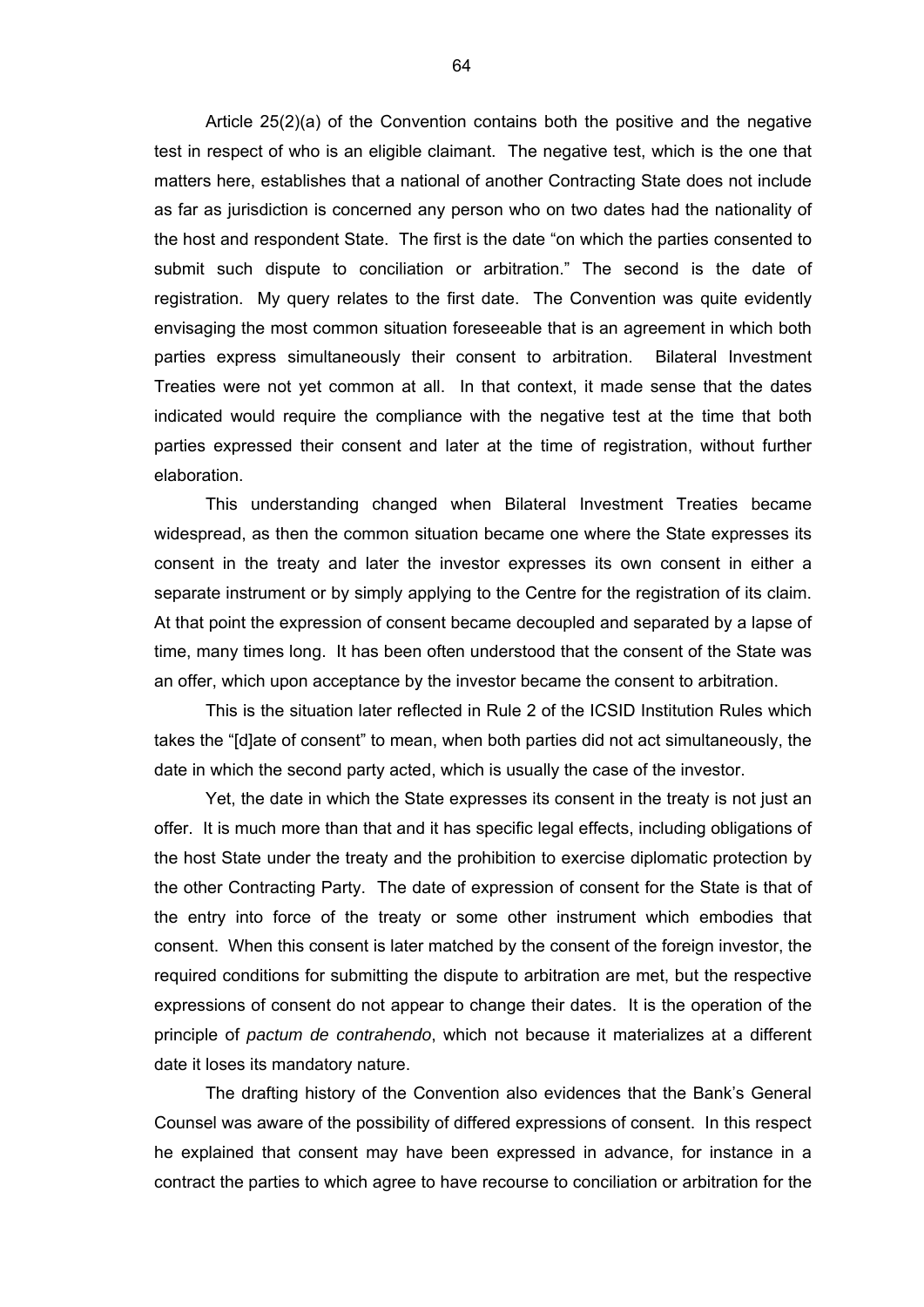settlement of disputes arising out of the contract (ICSID, Documents cit., Vol. II, Part 1, at 77-78).

In the light of this meaning, could it be held that the safeguard the State had under the Convention not to be taken to arbitration by those who were its own nationals at the time of expressing its consent, or at any rate at the time the investment was made, simply vanished? Could it be right that thereafter the process of eligibility would be controlled solely by the investor in the light of the situation prevailing at the time of its acceptance of consent, in disregard of the equivalent right of the State?

This would certainly be at odds with the absolute prohibition of the Convention noted above and a peculiar way to derogate from a kind of rule of *jus cogens*, which not because it is different it is less mandatory. As noted, the Report of the Executive Directors explains the prohibition as absolute and does not distinguish whether the derogation it prohibits is contained in a contract or in a treaty.

Even in matters where the Convention has left the parties at liberty to define certain requirements concerning the jurisdiction of the Centre, the definitions adopted cannot be contrary to the meaning of the Convention in respect of the exercise of jurisdiction by the Centre. This happens, for example, in connection with the definition of investment, where the liberty of the parties does not extend as far as to consider an investment something that would be entirely at odds with the meaning of the Convention. Similar is the situation of nationality, where, moreover, the Convention itself contains specific limits.

In this context, an alternative reading of the Convention to the effect that the negative test applies not only at the date in which the investor consents but also at that in which the State consents, or at the date the investment was made as some treaties require, would be plausible and much in harmony with the meaning of the Convention in the light of its drafting history. In such a case, the interpretation given by the Institutional Rules would need to be supplemented or clarified.

This would mean in fact that an investor applying for ICSID proceedings would be required not to be a national of the host State on both the date of expression of consent by the State, or the date of making the investment, and that of its own expression of consent, and then again at the time of registration. This would certainly prevent many kinds of abuse. This is not the same as the traditional requirement of continuing nationality because there could be changes in between both dates of expression of consent. Yet, it would ensure that if the individual was a national of the State party at the outset it would still be ineligible later.

Such considerations reinforce my concern that Waguih is not a rightful claimant as far as jurisdiction is concerned because of the effectiveness of the connections he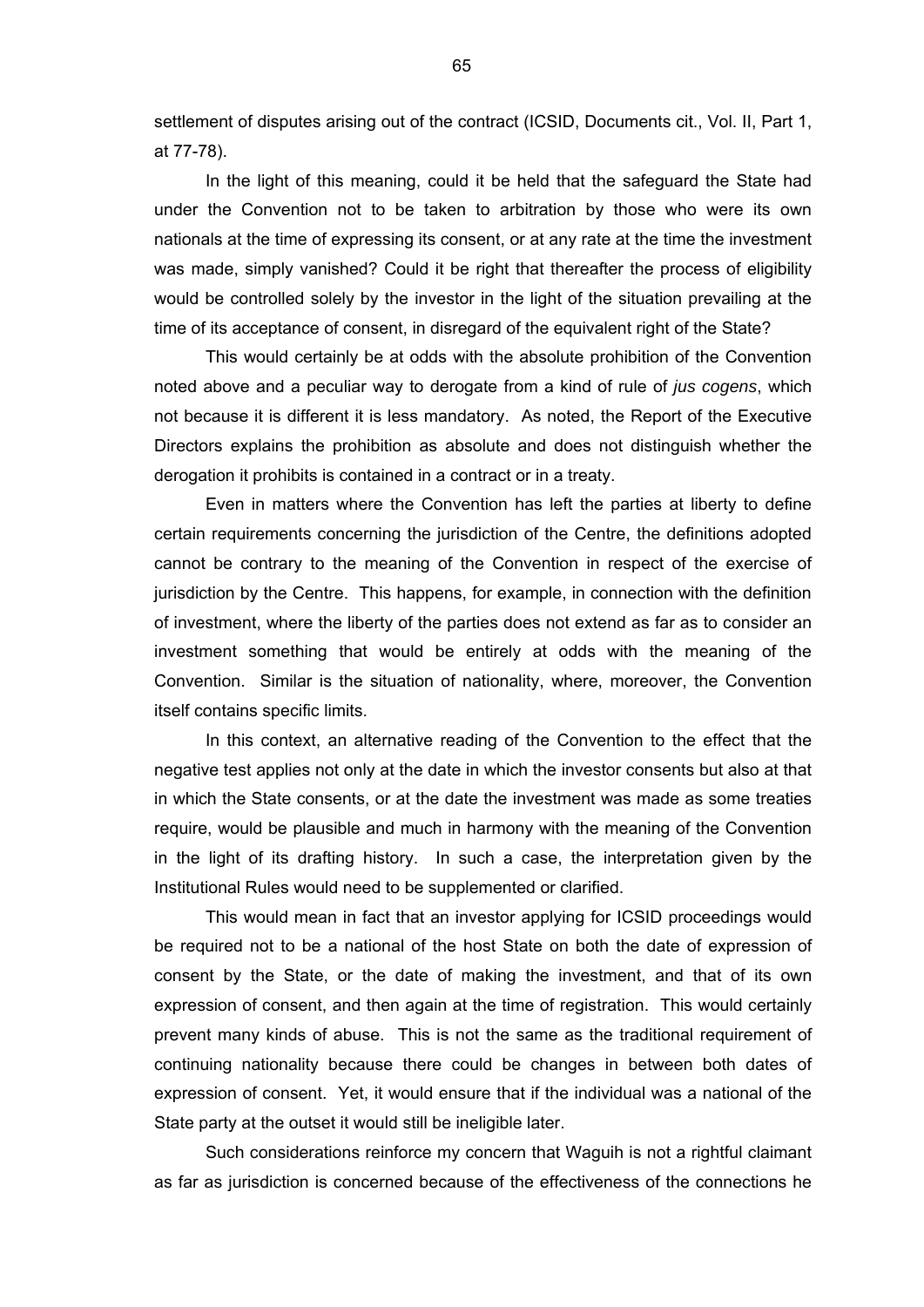had with Egypt at all relevant times. Neither Italian nor Lebanese nationalities play any meaningful role in Waguih's life.

Moreover, there are elements in the record that allow being skeptical about the other nationalities that come into play in this case. While the Respondent has not objected to the existence of Italian nationality, there have been arguments advanced by Egypt questioning how serious or rightful this acquisition was. Certainly there is nothing as effectiveness in the link with Italy.

It must also be noted that the whole argument of Waguih is constructed on the basis of the acquisition of Lebanese nationality and the effect this would have had in the loss of his Egyptian nationality. It is also possible to have serious doubts about how serious or rightful this other acquisition was. The certificate granted by a Secretary of the Lebanese Embassy in Cairo and the documents that followed from the Lebanese Ministry of the Interior are quite feeble and unconvincing. There is no reference to any record or file and the answer of the Lebanese Embassy to an inquiry by Egypt's counsel in this case was extremely vague and unhelpful.

It has been well established that in matters of nationality government certificates are just *prima facie* evidence of such nationality. There is good reason in this case to believe that doubtful documentary evidence does not meet the evidentiary requirements that would be needed to prevail over the effectiveness of the links with Egypt.

#### *The Interpretation of Egypt's Nationality Law*

There is no disagreement with my learned colleagues about the fact that international law leaves the determination of nationality to the legislation of the State concerned, in this case Egypt. Yet, this does not mean that international law loses control over such determinations as it will be always in the position to decide about matters on which that law is not clear or contradictory, just as the Decision underlines.

This brings us to the interpretation of Egypt's Nationality Law. As explained in detail in the Decision, the issue concerns the meaning of Article 10, par. 3, of this Law. I am most grateful for the illuminating discussion that in this matter was provided by counsel for both parties and learned experts on constitutional law. For the sake of clarity, may I repeat the key provision in question:

However, permission to acquire a foreign nationality may allow the person for whom such permission is given, his wife and minor children to retain the Egyptian nationality, provided he notifies his wish to take advantage of such benefit within a period not exceeding one year from the date of acquiring the foreign nationality, and in such case they may retain the Egyptian nationality despite having acquired a foreign nationality.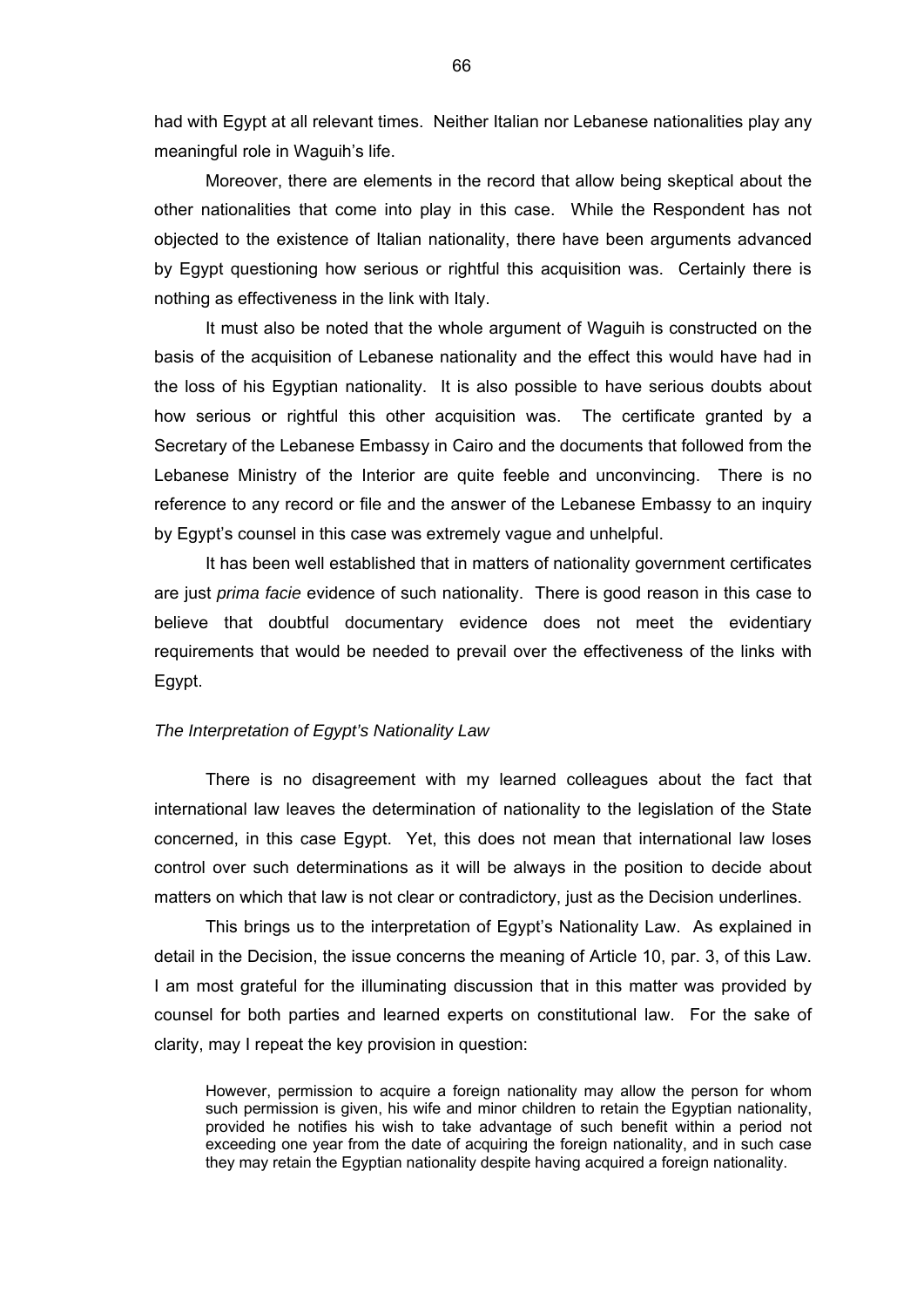The Decision opts for one interpretation that concludes that because Waguih did not confirm his intention of retaining Egyptian nationality within one year after he was authorized by the Egyptian authorities to acquire Lebanese nationality and also retain Egyptian nationality, he lost his Egyptian nationality.

I have favored a different interpretation. One must first note that Article 10, par. 1, prohibits the acquisition of foreign nationality ("may not acquire"), except if permitted by Decree. This acquisition is not otherwise recognized under the Law ("shall still be considered an Egyptian in every respect and under all circumstances").

Waguih acquired Lebanese nationality in breach of this prohibition, apparently with a view to be dispensed from service in the Egyptian army. There are no records available about the legal basis on which he acquired that nationality. He only applied for permission later, including the request to remain Egyptian. This permission was granted and, therefore, it validates retroactively the earlier, unlawful acquisition of foreign nationality. Otherwise in the light of Egypt's law, Waguih would have no Lebanese nationality at all as he did not acquire that nationality after the Decree, only before, and this is then accepted by the Egyptian Government.

One must turn next to the purpose of par. 3 reproduced above. This is to ensure that he who becomes a foreign national and has been granted permission to remain Egyptian, has one year "from the date of acquiring the foreign nationality" to make up his mind and notify his wish to take advantage of such benefit. The date of acquiring the foreign nationality is in this case prior to that of the Decree. There is no such date afterwards.

The law does not say what Professor Riad, a distinguished constitutional scholar appearing for Waguih, would like it to say, namely that the one year is counted from the date in which the Government acknowledges the existence of a foreign nationality. Professor Riad's view to the effect that the whole process only begins when the authorizing decree is enacted is not tenable, as then the decree would validate an act retroactively but not a subordinate right such as the notification. Either it applies retroactively to the act and its subordinate rights, in which case the whole process is validated, or it applies only prospectively, in which case there is no foreign nationality at all because none was acquired after the Decree, lawfully or unlawfully, and no subordinate right can be exercised either.

As the foreign nationality has been validated retroactively, it is the earlier point in time that triggers the year to make up his mind. If as a foreign national he later requests to keep his Egyptian nationality, it is this specific request that must be considered the act of making up his mind and so having notified. In other words, the purpose of paragraph 3 is met at the point of so requesting and this is the point of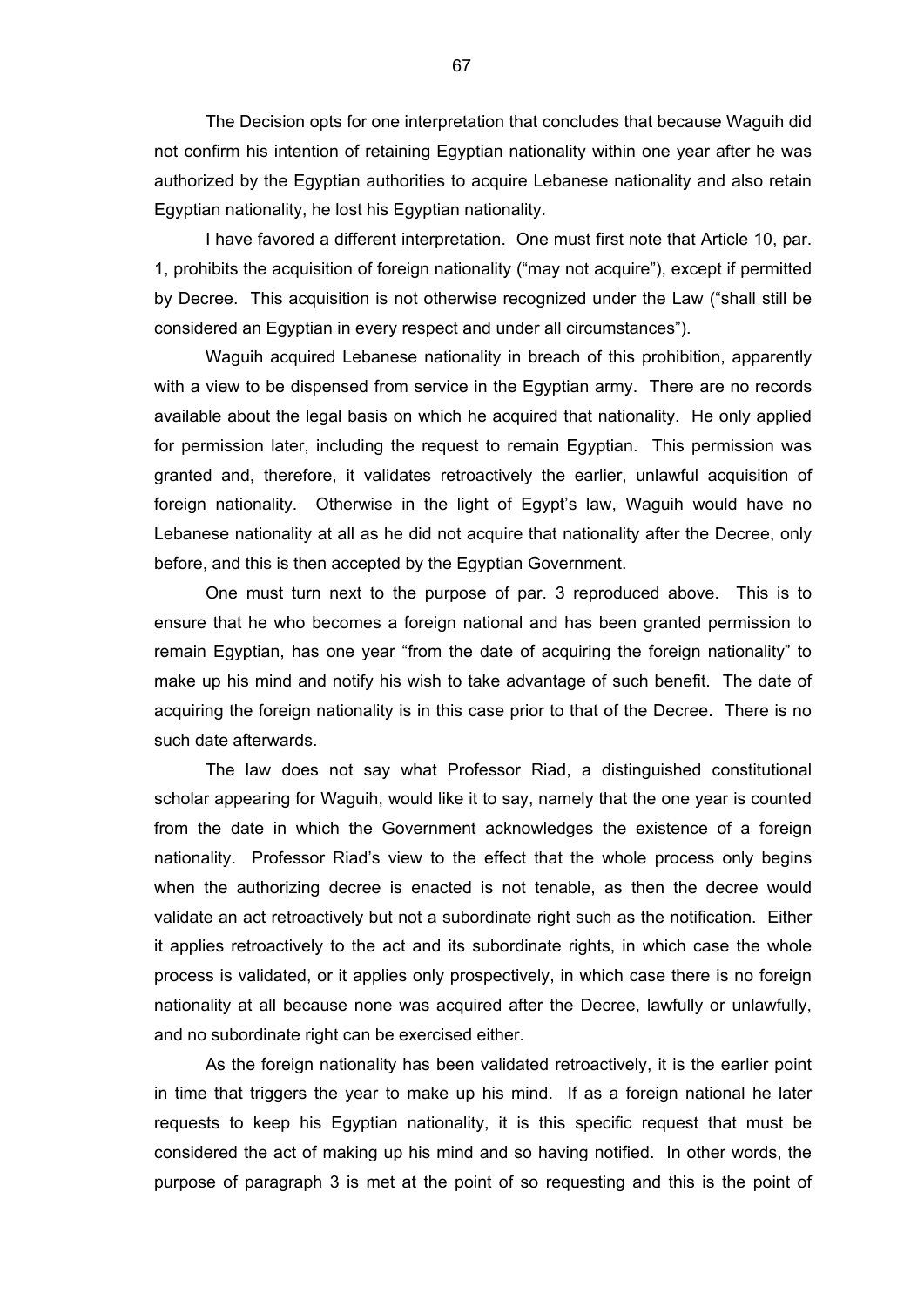completion of the transitional period. Waguih exercised this option within the period mandated by the Law. In fact, he exercised it in a matter of days (15 December 1989 foreign nationality is acquired; on 19 December 1989 he requests to remain Egyptian).

Egyptian law must be applied in its entirety. This is not just Article 10, par. 3, it is also par. 1, under which the acquisition of foreign nationality without prior permission is illegal and hence does not deprive Waguih of his Egyptian nationality.

It is quite true that Egyptian law and administrative practices require many formalities, including the confirmation needed under Article 10, par. 3. Yet, here again is where international law must intervene. In leaving the determination of nationality to the State in question, international law is only concerned with the substance of the law, not the procedure. International law would be concerned, for example, with whether the law applies *jus sanguinis* or *jus soli*, but not about the procedures for handling such substantive determinations.

In the instant case, what matters for the determination of jurisdictional requirements under the Convention is whether Waguih expressed its intent to remain Egyptian, which he did in applying to retain Egyptian nationality; whether this was done before the competent authority, which it was as the request was made to the Egyptian Ministry of the Interior; and whether this was done within the period mandated by the law, which was also the case as the expression of intent came within a few days after the acquisition of foreign nationality. It would not matter whether Waguih used form A or B, which is purely a minor administrative requirement.

Many interpretations of the law are always possible and I, of course, greatly respect that for which my learned colleagues have opted. I submit, however, that the interpretation I have offered is the one which better serves the purposes of the **Convention** 

Indeed, much concern has been expressed in contemporary international law about the use of flags of convenience, whether in connection with maritime transportation, fisheries or any other matter. In the instant case, the principle of effectiveness prevents that the use of a nationality which is more convenient to Waguih might prevail over the real and effective nationality.

#### *Conclusion*

In the end, I believe that the whole question of having acquired Lebanese nationality is in essence artificial as far as the investment is concerned. The investment was made by an Egyptian citizen, a fact which is not disputed by the parties, who has effectively kept all his links with that country, who wishes to remain